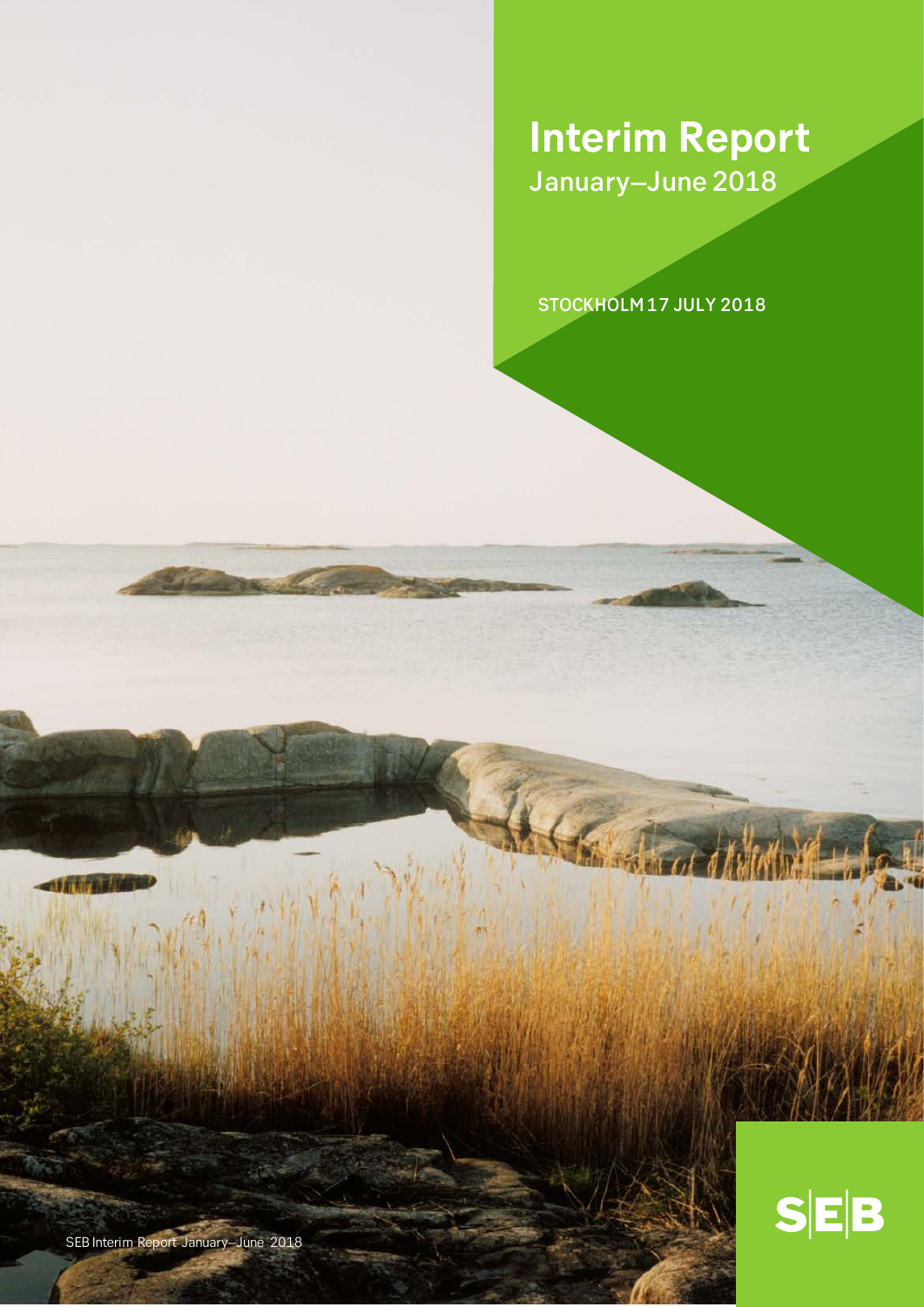# **First six months 2018 result**

*(Compared with the first six months 2017)*

- Operating income SEK22.7bn (22.6) andoperating expenses SEK11.0bn (10.9).
- Operating profit before items affecting comparability SEK 11.4bn (11.2).
- Net profit SEK 14.0bn (8.8).
- Net expected credit losses SEK 330m, with a net expected credit loss level of 0.03 per cent.
- Return on equity 20.5 per cent  $(12.8)$  and return on equity excluding items affecting comparability 13.9 per cent (12.7).
- Earnings per share SEK 6.48 (4.05).

# **Second quarter 2018 result**

*(Compared with the first quarter 2018)*

- Operating income SEK 11.9bn (10.8) and operating expenses SEK 5.5bn (5.4).
- Operating profit before items affecting comparability SEK 6.2bn (5.3).
- Net profit SEK 10.0bn (4.0).
- Net expected credit losses SEK 221m (109), with a net expected credit loss level of 0.04 per cent (0.02)
- Return on equity 29.9 per cent  $(11.6)$  and return on equity excluding items affecting comparability 16.5 per cent (11.6).
- Earnings per share SEK 4.63 (1.84).

# **Volumes and key ratios**





**Liquidity coverage & Leverage ratios** Per cent



**CET 1 capital ratio/Return on equity** Per cent





SEB Interim Report January–June 2018 2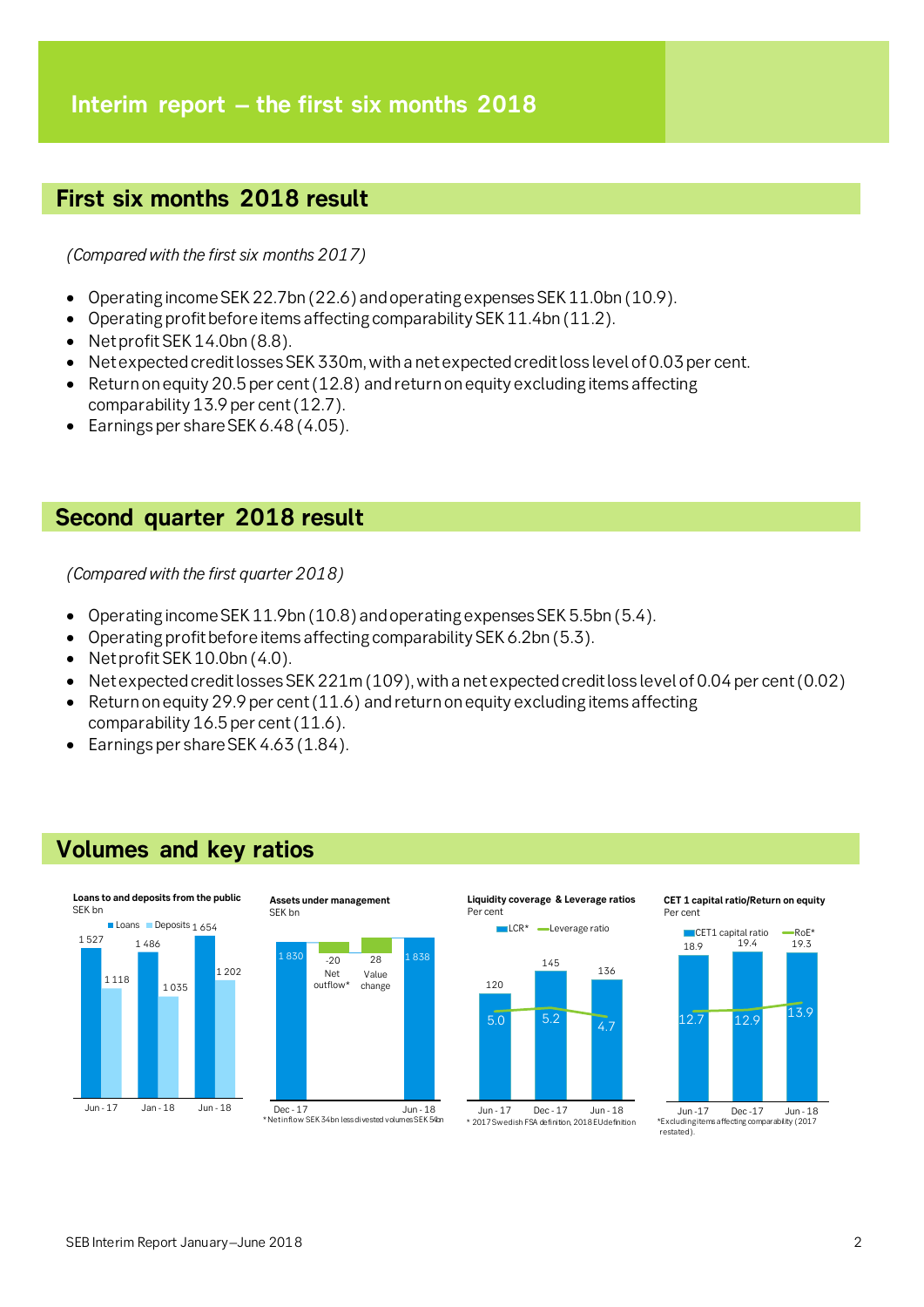# **President's comment**

Low interest rates, labour market strength and capital spending, in new technologies and due to high capacity utilisation, are driving continued global growth. However, we are in the late cyclical phase with this upturn being the longest ever for the US economy. In the beginning of the year, equity markets saw increased volatility on the back of the implementation of trade tariffs and heightened geopolitical risks, whilst political uncertainties in southern Europe impacted fixed income markets. The Eurozone and Sweden are now into the fourth year of negative rates and the Swedish krona weakened further in the period. We start to see inflationary tendencies on the back of global capacity constraints, but the return to a more normalised monetary policy will take time and global imbalances from abundant liquidity will remain.

## **Higher customer activity following a muted start of the year**

Activity picked up across customer segments in the second quarter, following a muted start of the year. Large corporate clients benefitted from the prolonged strong business cycle. Advisory and event-driven financing increased and we saw higher demand for traditional bank lending. The implementation of MiFID II at the beginning of the year negatively affected financial institutions' activity levels, but they recovered in the second quarter. Assets under custody and assets under management continued to increase together with deposit volumes from private, institutional and corporate customers. Swedish small and medium-sized companies were active throughout the period and demand for lending increased. This quarter, SEB became the first bank in Sweden to offer green household mortgages to customers. Housing prices have gradually stabilised and SEB's mortgage lending grew at around 3 per cent year-on-year. Business sentiment continued to be positive in the Baltic countries and lending to both private and corporate customers increased. In June, SEB completed the divestment of SEB Pension in Denmark – a business we have developed considerably over the past ten years. The divestment creates further flexibility to grow and invest in our core customer segments and areas of strengths.

All in all, higher customer activity in the second quarter resulted in an operating profit before items affecting comparability of SEK 11.4bn for the first half of the year and in line with previous performance. Asset quality remained high with a net expected credit loss level of 0.03 per cent. With the Common Equity Tier 1 capital ratio at 19.3 per cent, return on equity excluding items affecting comparability reached 13.9 per cent. Our buffer above the estimated regulatory requirement of 16.7 per cent is 260 basis points.

### **Focus on customers – advisory is at the heart of what we do**

Digitalisation and the rapid technological developments are impacting customer behaviours and disrupting banks' existing business models. Going forward, we believe speed will be even more important and that anything that can be automated will be automated. We will reinvigorate our growth agenda in core areas of strength and accelerate the transformation of the bank including changing ways of working and becoming more data-driven. The importance of customer relationships that are built on trust, valuable advice and a strong financial position will be key. Advisory will remain at the heart of what we do. By striving for world-class service in the eyes of our customers, we are convinced that we will deliver long-term sustainable shareholder value.

John Toyley

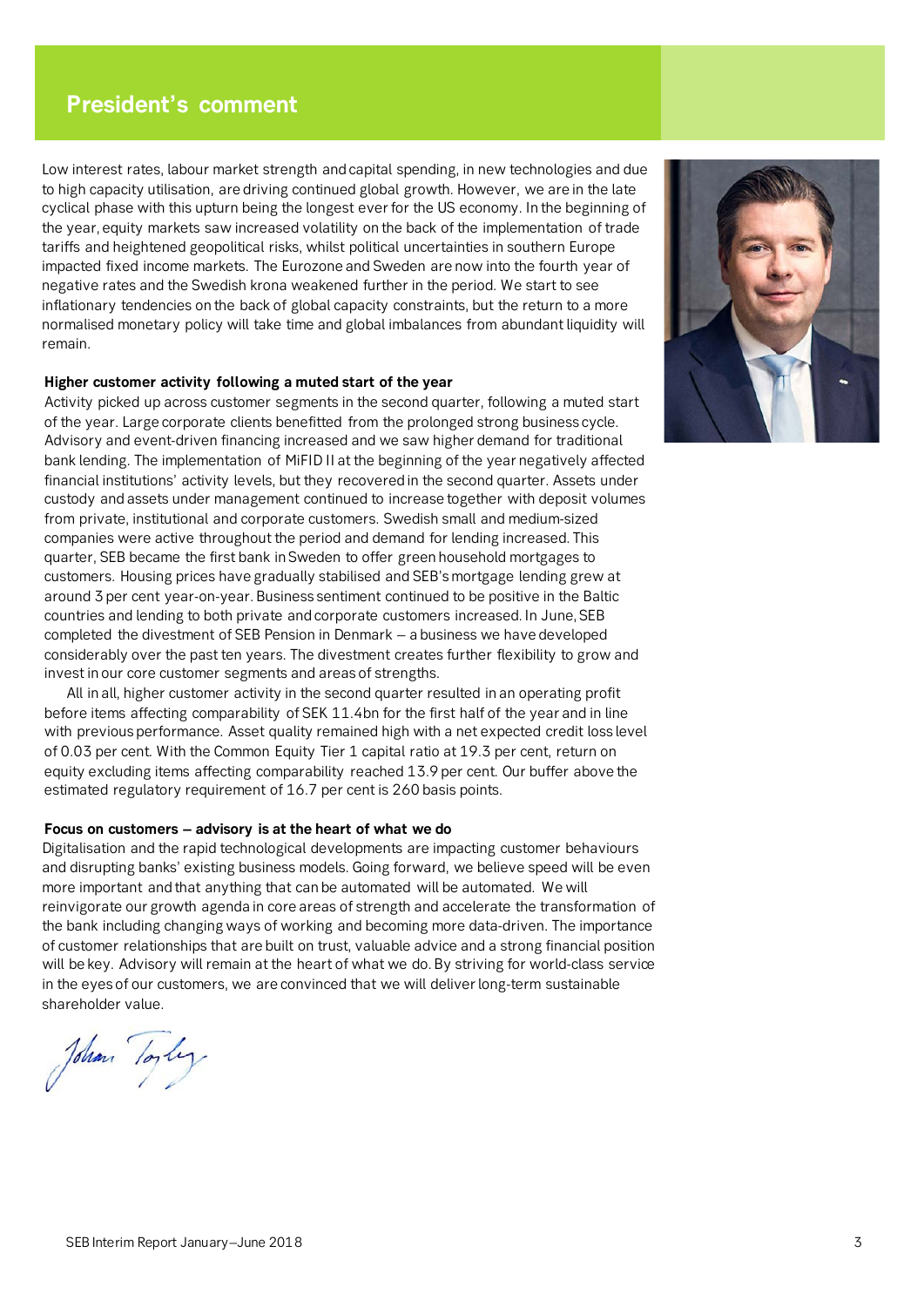*The financial effects of the transition to IFRS 15 and IFRS 9 are described on page 33-40.*

# **The first six months 2018**

*Operating profit before items affecting comparability* increased by 2 per cent and amounted to SEK 11,424m (11,171). *Items affecting comparability* amounted to SEK 4,506m (0) and *net profit* amounted to SEK 14,019m (8,779).

### **Operating income**

*Total operating income* increased by 1 per cent and amounted to SEK 22,690m (22,570).

*Net interest income* amounted to SEK 10,488m, which was an increase of 9 per cent compared to the first half of 2017 (9,628).

|                           | Jan-Jun  | Change  |               |
|---------------------------|----------|---------|---------------|
| SEK <sub>m</sub>          | 2018     | 2017    | $\frac{9}{6}$ |
| Customer-driven NII       | 11 2 7 3 | 10826   |               |
| NII from other activities | -785     | $-1198$ | -34           |
| Total                     | 10488    | 9628    |               |

Customer-driven net interest income increased by SEK 447m compared to the first six months 2017. Net interest income increased both from growing loan volumes and improved lending margins. The increase was somewhat offset by a negative deposit margin effect from the negative interest rates environment that remains unchanged. The deposit volume effect was negligible.

Net interest income from other activities improved by SEK 413m compared to the first six months of 2017. Funding costs relating to both senior and subordinated debt were lower in the first half 2018 compared to the same period last year. In 2018, the resolution fund fee increased by 3.5 basis points to 12.5 basis points applied to the adjusted balance sheet volumes. Therefore regulatory fees, including both resolution fund and deposit guarantee fees, were SEK 290m higher than the first six months 2017 and amounted to SEK 1,245m (955). The resolution fund fee beyond 2018 will be lower, as outlined on page 9.

*Net fee and commission income* increased by 1 per cent to SEK 9,005m (8,920). Demand for traditional corporate lending picked up compared to last year and lending fee income increased by 13 per cent to SEK 1,285m in the first six months 2018. However, the

<span id="page-3-0"></span>*Comparative numbers (in parenthesis): The second quarter 2018 result is compared to the first quarter 2018. The first six months 2018 result is compared to the first six months 2017. Business volumes are compared to year-end 2017, unless otherwise stated.* very high activity among corporate customers in capital markets in the first half of 2017 was not matched in 2018 and net securities commissions decreased by 11 per cent, or SEK 511m, to SEK 4,036m. Fee income from custody and mutual funds increased by 2 per cent to SEK 3,972m (3,888) driven by increased volumes and market values. Performance fees, which are part of the funds fee income, decreased by SEK 64m to SEK 29m compared to the first half 2017. One purpose of MiFID II was to increase transparency on fees. The implementation in SEB resulted in a change in retrocession fees, the compensation to fund companies, which decreased the net fee and commission income by approximately SEK 35m compared to the corresponding period last year. Net payments and card fees increased by 10 per cent compared to the first half of 2017 and the life insurance commissions related to the unit-linked insurance business amounted to SEK 972m (854).

*Net financial income* decreased by 13 per cent to SEK 3,062m (3,523). In the first half of 2017, there was an unusually high market valuation effect in the short-term liquidity management portfolio. The financial institutions' activity levels were low in the first quarter of 2018 partly due to the introduction of MiFID II. This impacted net financial income, but the activity resumed in the second quarter. The movements in credit spreads affected the fair value credit adjustment<sup>[1](#page-3-0))</sup>. In the first six months, the valuation change was SEK -53m (-143). Other life insurance income, net, decreased by 17 per cent from the first half of 2017 to SEK 673m. The risk level in the Danish life portfolios was decreased and SEB Pension was divested at the end of the period (see Items affecting comparability on page 6).

*Net other income* decreased by 73 per cent to SEK 136m (499). Realised capital gains as well as unrealised valuation and hedge accounting effects were included in this line item.

### **Operating expenses**

 $\overline{\phantom{a}}$ 

*Total operating expenses* were virtually flat at SEK 10,957m (10,909). Staff costs were 1 per cent lower than the first six months 2017. The average number of full-time equivalents decreased to 14,818

*<sup>1)</sup> Unrealised valuation change from counterparty risk (CVA) and own credit risk standing in derivatives (DVA). Own credit risk for issued securities (OCA) effect is reflected in Other comprehensive income as per the IFRS 9 requirements.*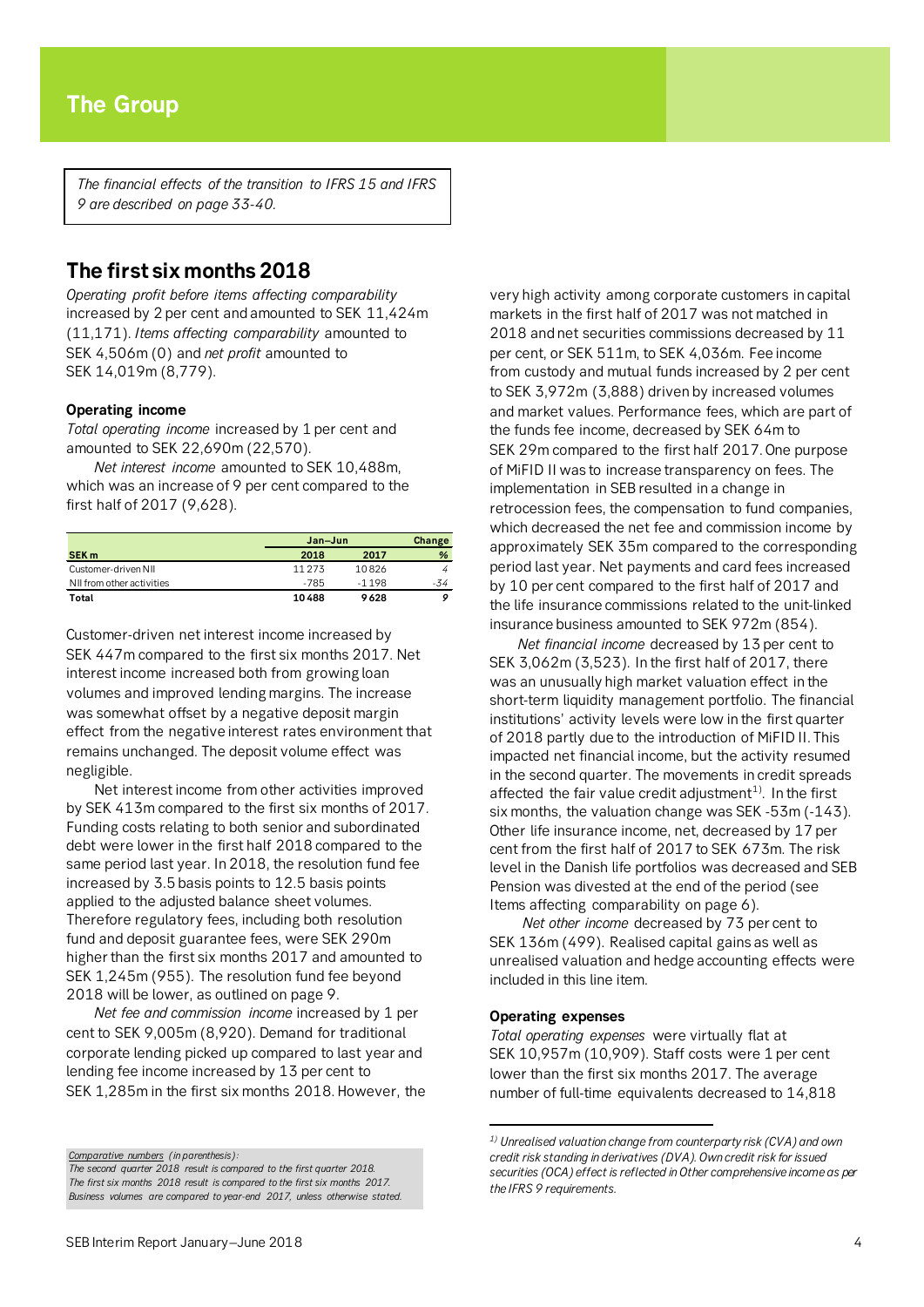(14,995). Approximately 250 employees moved to Danica with the divestment of SEB Pension (see page 6). Regulatory fees to the supervisory authorities amounted to SEK 76m (85).

SEB's cost cap remains unchanged at SEK 22bn for 2018.

## **Net expected credit losses**

*Net expected credit losses* amounted to SEK 330m. Asset quality remained high and the net expected credit loss level was 3 basis points.

# **Items affecting comparability**

The *items affecting comparability* in the first six months amounted to SEK 4,506m (0). See page 6 and 24 for detailed information on items affecting comparability.

## **Income tax expense**

*Income tax expense* amounted to SEK 1,911m (2,392). The effective tax rate was significantly lower than the corresponding period 2017. See comments on income tax expense for the second quarter (page 6) for several specific tax-related factors.

## **Return on equity**

*Return on equity* for the first six months was 20.5 per cent (12.8). Excluding items affecting comparability return on equity was 13.9 per cent (12.7).

### **Other comprehensive income**

*Other comprehensive income* amounted to SEK 39m (727).

The value of the pension plan assets exceeded the defined benefit obligations. The discount rate used for the pension obligation in Sweden was 2.1 per cent (2.2 at year-end 2017). The net value of the defined benefit pension plan assets and liabilities decreased compared to the first six months 2017 affecting other comprehensive income by SEK -445m (1,444).

The net effect from the valuation of balance sheet items that may subsequently be reclassified to the income statement, i.e. cash-flow hedges and translation of foreign operations amounted to SEK 384m (-622).

# **The second quarter 2018**

*Operating profit before items affecting comparability* increased by 17 per cent to SEK 6,167m (5,256), compared to the first quarter and increased by 9 per cent from SEK 5,661m one year ago. *Items affecting comparability* amounted to SEK 4,506m (0) and *net profit* to SEK 10,024m (3,995).

# **Operating income**

*Total operating income* increased by 10 per cent to SEK 11,903m (10,787) and increased by 5 per cent from the second quarter 2017.

*Net interest income* increased by 10 per cent to SEK 5,500m (4,988) and by 12 per cent compared to the second quarter 2017. Compared to the first quarter 2018, both the development of the currency exchange rates and large business volumes that were short-term in nature affected the net interest income positively.

|                           | Q <sub>2</sub> | Q <sub>1</sub> | Q <sub>2</sub> |
|---------------------------|----------------|----------------|----------------|
| SEK <sub>m</sub>          | 2018           | 2018           | 2017           |
| Customer-driven NII       | 5805           | 5468           | 5399           |
| NII from other activities | -305           | $-480$         | -486           |
| Total                     | 5500           | 4988           | 4913           |

Customer-driven net interest income increased by SEK 337m in the quarter. Margins on lending were stable while deposit margins improved compared to the previous quarter. In addition, increased lending volumes contributed to the increase of the net interest income.

Net interest income from other activities improved by SEK 175m compared to the previous quarter and by SEK 181m, year-on-year. Funding costs in the second quarter 2018 were in line with the first quarter. Other short-term volumes contributed positively to the net interest income. Regulatory fees, including both resolution fund and deposit guarantee fees, were in line with the first quarter 2018 and amounted to SEK 620m (625).

*Net fee and commission income* increased by 15 per cent to SEK 4,814m (4,190) and was 3 per cent higher than the corresponding quarter 2017. The unusually low corporate customer activity in the first quarter 2018 reversed in the second quarter. In the field of corporate transactions, the issue of securities and advisory fee income increased by SEK 162m. Corporate demand for new traditional financing also increased and lending fee income increased by SEK 283m compared to the first quarter. Custody and mutual funds fees that amounted to SEK 2,049m were up compared to the first quarter (1,923) and in line with the second quarter last year. Performance fees, which are part of the mutual funds fee income decreased by SEK 19m to SEK 5m during the quarter. Performance fees in the second quarter 2017 amounted to SEK 55m. Net payments and card fees increased by 10 per cent compared to the first quarter and increased by 12 per cent year-on-year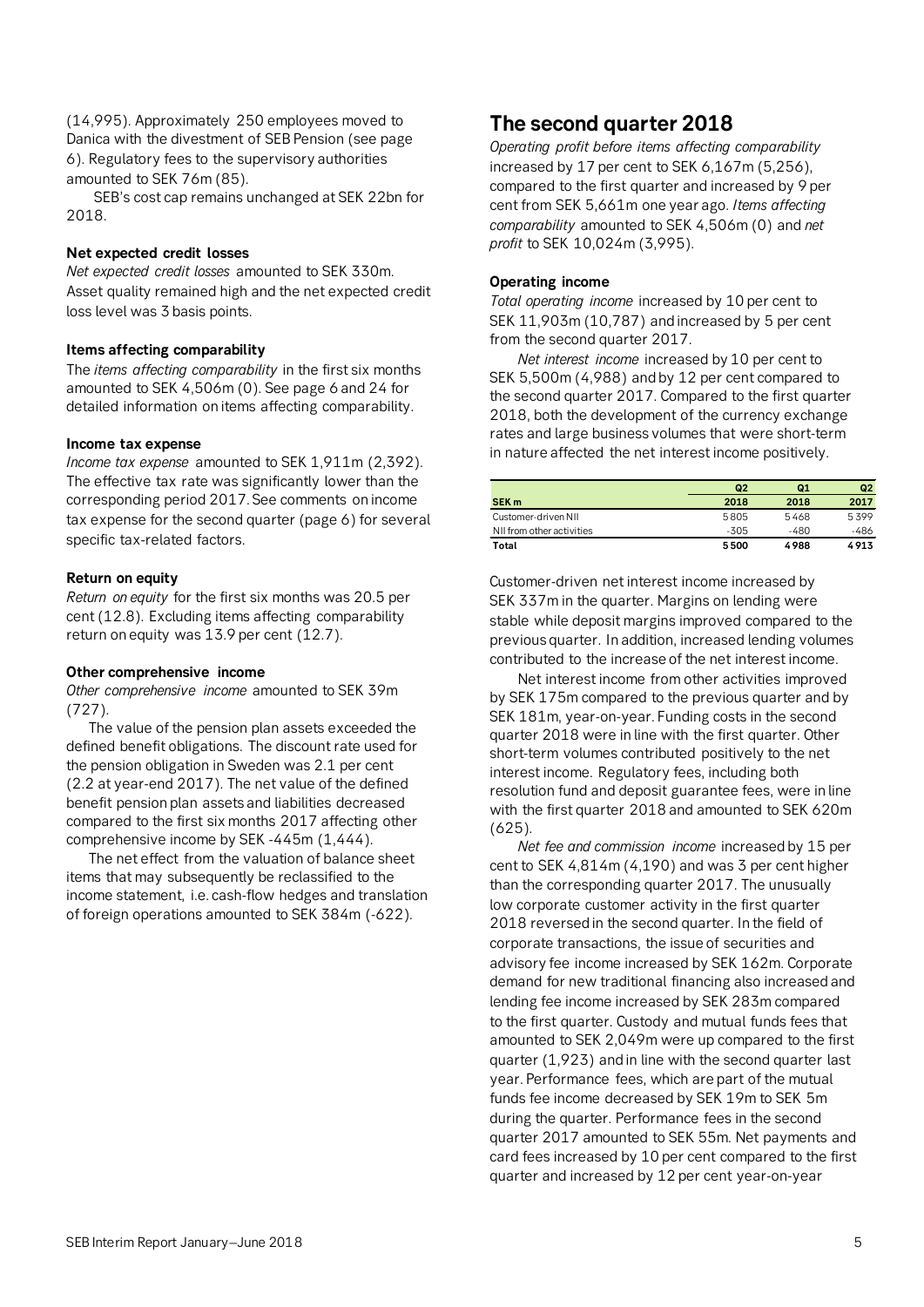driven by higher activity. Gross life insurance commissions related to the unit-linked insurance business were unchanged compared to the first quarter 2018 but increased by SEK 55m to SEK 487m year-on-year.

*Net financial income* increased by 10 per cent compared to both the first quarter 2018 and the second quarter 2017 and amounted to SEK 1,606m (1,455). The unusual market conditions of the first quarter in which financial institutions were less active normalised in the second quarter. The market conditions affected credit spreads which, in turn, changed the fair value credit adjustment $^{\rm 1)}$  $^{\rm 1)}$  $^{\rm 1)}$ . In the second quarter, the adjustment was SEK -55m (3). Other life insurance income, net, increased by 121 per cent from the low first quarter. The outcome was driven by financial effects from closing the SEB Pension divestment (see items affecting comparability below).

*Net other income* decreased by 112 per cent to SEK -18m (153). Realised capital gains as well as unrealised valuation and hedge accounting effects were included in this line item.

# **Operating expenses**

*Total operating expenses* increased to SEK 5,527m (5,430) and increased by 1 per cent year-on-year. Staff costs increased by 1 per cent from the first quarter and were unchanged year-on-year. Regulatory fees to the supervisory authorities amounted to SEK 38m (38).

# **Net expected credit losses**

*Net expected credit losses* amounted to SEK 221m (109). Asset quality remained high and the net ECL (expected credit loss) level was 4 basis points.

# **Items affecting comparability**

*Items affecting comparability* amounted to SEK 4,506m (0). See page 24 for more information.

On 29 June 2018, the acquisition by the listed Finnish credit information company Asiakastieto Group Plc ("Asiakastieto") of UC AB was finalised. SEB received 2,441,920 shares in Asiakastieto, equivalent to 10.2 per cent of the company, and SEK 0.3bn in cash. The transaction resulted in a tax-exempt capital gain of SEK 941m.

SEB completed the sale of SEB Pension in Denmark following the approval by the Danish Competition Council, Konkurrencerådet, on 30 May 2018. SEB divested all shares in SEB Pensionsforsikring A/S and SEB Administration A/S ("SEB Pension") to Danica Pension Livsforsikringsaktieselskab ("Danica"), a

subsidiary of Danske Bank. The entire business, including employees, customer contracts and systems, transferred from SEB to Danica on 7 June 2018. The in principle tax-exempt capital gain from the transaction amounted to SEK 3,565m.

### **Income tax expense**

*Income tax expense* amounted to SEK 649m (1,261). The effective tax rate was significantly lower than the previous quarter for three reasons. First, the gains on the divestments of UC and SEB Pension were taxexempt except for a small part (see the section on Items affecting comparability). Second, the decision in June 2018 by the Swedish Parliament to reduce the corporate tax rate from 22 per cent to 21.4 per cent in 2019 and to 20.6 per cent in 2021 led to a revaluation of deferred taxes, which reduced income tax expense. Third, the decision of the administrative court in Stockholm regarding tax-exempt treatment of a sale of a subsidiary. The combined effect of the two latter reasons was SEK 593m, which reduced income tax expense.

# **Return on equity**

*Return on equity* for the second quarter was 29.9 per cent (11.6). Excluding items affecting comparability *return on equity* was 16.5 per cent (11.6).

## **Other comprehensive income**

*Other comprehensive income* amounted to SEK -848m (887).

The value of the pension plan assets exceeded the defined benefit obligations. The discount rate used for the pension obligation in Sweden was 2.1 per cent (2.3 at the end of the first quarter 2018). Therefore, the net value of the defined benefit pension plan assets and liabilities decreased in the second quarter affecting other comprehensive income by SEK -739m (295). As previously communicated, the core business in Germany was transferred from SEB AG to SEB's German branch. The related transfer of the pension obligation under the defined benefit plan in SEB AG to Versicherungsverein des Bankgewerbes a.G (BVV) was executed as planned in the second quarter 2018.

The net effect from the valuation of balance sheet items that may subsequently be reclassified to the income statement, i.e. cash-flow hedges and translation of foreign operations amounted to SEK -197m (581).

 $\overline{\phantom{a}}$ 

<span id="page-5-0"></span>*<sup>1)</sup> Unrealised valuation change from counterparty risk (CVA) and own credit risk standing in derivatives (DVA). Own credit risk for issued securities (OCA) effect is reflected in Other comprehensive income as per the IFRS 9 requirements.*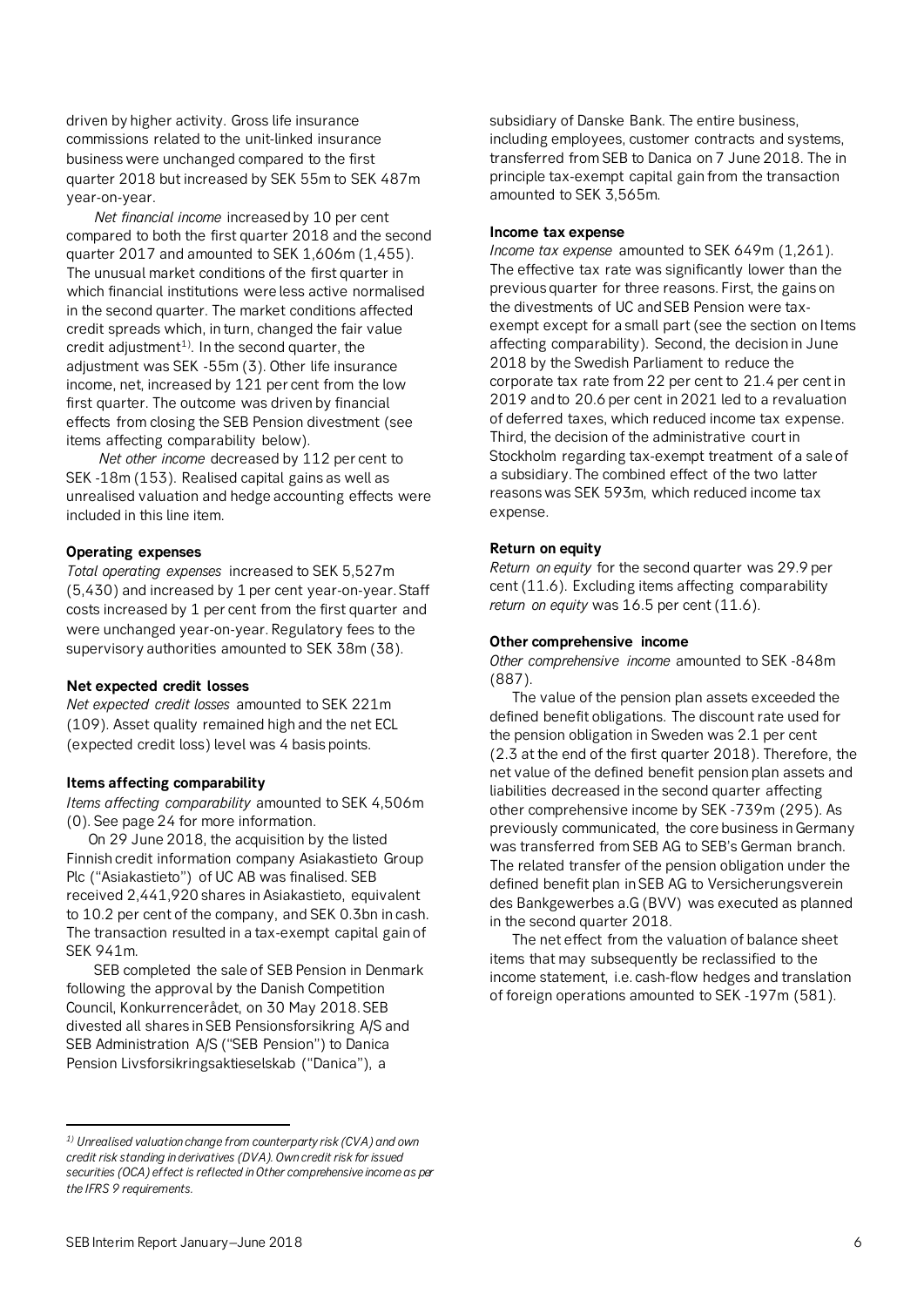# **Business volumes**

Total assets at 30 June 2018 amounted to SEK 2,818bn, representing an increase of SEK 262bn since year-end (2,556).

As at 1 January 2018, IFRS 9 Financial Instruments entered into force. The presentation of the balance sheet has changed to reflect business volumes under the new rules. The historical information in the balance sheet was restated per 1 January 2018. See page 33- 40 for more detailed information.

### **Loans**

|                            | 30 Jun | 1 Jan | 30 Jun |
|----------------------------|--------|-------|--------|
| <b>SEK bn</b>              | 2018   | 2018  | 2017   |
| General governments        | 25     | 34    | 26     |
| Financial corporations     | 80     | 69    | 61     |
| Non-financial corporations | 812    | 734   | 746    |
| <b>Households</b>          | 591    | 576   | 563    |
| Margins of safety          | 50     | 29    | 34     |
| Reverse repos              | 96     | 42    | 96     |
| Loans to the public        | 1654   | 1486  | 1527   |

Loans to the public (on the balance sheet) amounted to SEK 1,654bn (1,486).

The credit portfolio (in which loans, commitments and derivatives are included) increased by SEK 144bn to SEK 2,205bn (2,061), excluding banks. The corporate credit portfolio increased by SEK 118bn, of which approximately half related to currency effects. The household credit portfolio increased by SEK 22bn.

### **Deposits**

|                                         | 30 Jun | 1 Jan | 30 Jun  |
|-----------------------------------------|--------|-------|---------|
| <b>SEK bn</b>                           | 2018   | 2018  | 2017    |
| General governments                     | 40     | 17    | 43      |
| Financial corporations                  | 297    | 216   | 261     |
| Non-financial corporations              | 438    | 432   | 418     |
| <b>Households</b>                       | 318    | 300   | 291     |
| Margins of safety                       | 53     | 35    | 45      |
| Repos                                   | 31     | 6     | 28      |
| Registered bonds                        | 26     | 29    | 31      |
| Deposits and borrowings from the public | 1 202  | 1035  | 1 1 1 8 |

Deposits and borrowings from the public amounted to SEK 1,202bn (1,035). Deposits from non-financial corporations and households increased by SEK 24bn during the first six months. Deposits from financial corporations and repos, which are generally more shortterm in nature, increased by SEK 106bn during the first six months.

# **Assets under management and custody**

Total assets under management amounted to SEK 1,838bn (1,830). The net inflow of assets during the first six months was SEK 34bn and the market value increased by SEK 28bn. In addition, the assets under management decreased by SEK 54bn with the divestment of SEB Pension (see page 6).

Assets under custody increased since year-end and amounted to SEK 8,169bn (8,046).

# **Risk and capital**

# **Market risk**

SEB's business model is mainly driven by customer demand. Value-at-Risk (VaR) in the trading book increased in the first half of 2018 and averaged SEK 95m*.* The Group does not expect to lose more than this amount, on average, during a period of ten trading days, with 99 per cent probability.

An increase in the first quarter is mainly explained by the growing balance sheet and more volatile markets. In the second quarter, especially the weakened Swedish krona and volatile equity markets affected the VaR development.

# **Liquidity and long-term funding**

Short-term funding, in the form of commercial paper and certificates of deposit, increased by SEK 88bn from year-end 2017.

SEK 78bn of long-term funding matured during the first half of 2018 (of which SEK 58bn covered bonds and SEK 20bn senior debt). During the first half of the year new issuance amounted to SEK 70bn (of which SEK 39bn constituted covered bonds and SEK 31bn senior debt).

The liquidity reserve, as defined by the Swedish Bankers' Association, amounted to SEK 556bn at the end of June 2018 (340).

The Liquidity Coverage Ratio (LCR) must be at least 100 per cent. At the end of the quarter, the LCR was 136 per cent (145). From 1 January 2018, SEB reports LCR according to the EU definition.

The Bank is committed to a stable funding base. SEB's internal structural liquidity measure, Core Gap, which measures the proportion of stable funding in relation to illiquid assets was 108 per cent (108).

# **Rating**

Moody's rates SEB's long-term senior unsecured debt at Aa2 with a stable outlook due to SEB's asset quality, solid capitalisation, and improved earnings stability and diversification.

Fitch rates SEB's long-term senior unsecured debt at AA- with a stable outlook. The outlook is based on SEB's long-term strategy, earnings stability and diversification.

S&P rates SEB's long-term senior unsecured debt at A+ with a stable outlook. The outlook is based on the bank's strong capital and well-diversified earnings in terms of geography and business areas.

# **Capital position**

SEB's Common Equity Tier 1 (CET1) capital ratio was 19.3 per cent (19.4). SEB's estimate of the full Pillar 1 and 2 CET1 capital requirements – where the Pillar 2 requirements were calculated according to the methods set by the SFSA – was 16.7 per cent per the end of the period. The Bank aims to have a buffer of around 150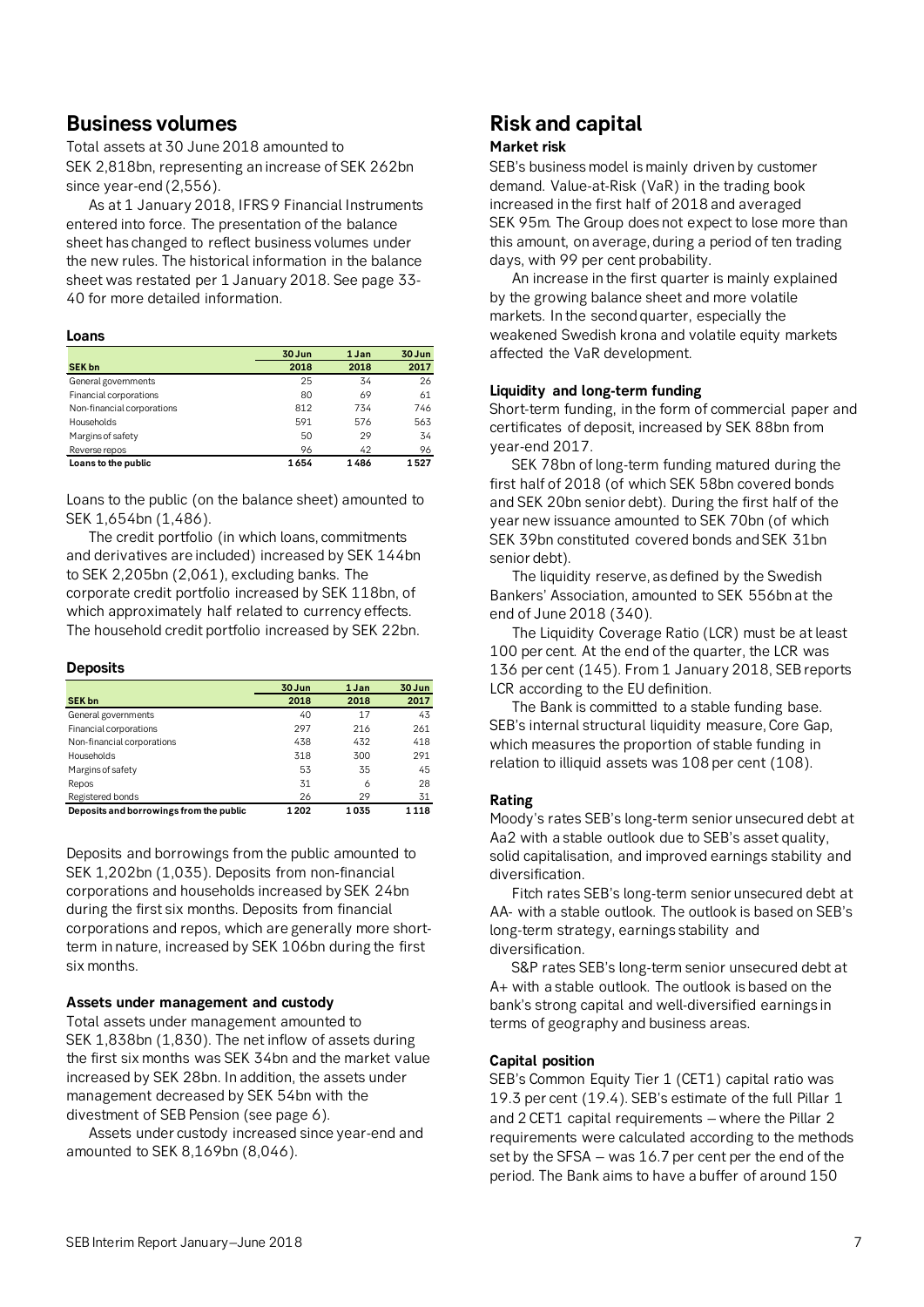basis points above the capital requirement. Currently the buffer is 260 basis points.

The following table shows the risk exposure amount (REA) and capital ratios according to Basel III:

|                                       | 30 Jun | 31 Dec | 30 Jun |
|---------------------------------------|--------|--------|--------|
| Own funds requirement, Basel III      | 2018   | 2017   | 2017   |
| Risk exposure amount, SEK bn          | 637    | 611    | 617    |
| Common Equity Tier 1 capital ratio, % | 19.3   | 194    | 18.9   |
| Tier 1 capital ratio, %               | 217    | 216    | 221    |
| Total capital ratio, %                | 247    | 242    | 25.7   |
| Leverage ratio, %                     | 4.7    | 52     | 5.0    |

Total REA increased by SEK 26bn to SEK 637bn since year-end. Foreign exchange movements and an increase in credit volumes contributed to higher credit risk REA, partly offset by improved asset quality and the implementation of IFRS 9. The underlying market risk REA increase of SEK 15bn was mainly driven by volatile markets during the second quarter and increased risk exposures.

In the first quarter 2018, the SFSA approved SEB's application to use a revised internal model for corporate exposure risk-weights, which, as expected, increased REA by SEK 16bn. The additional REA amount that was established by SEB in 2015 in agreement with the SFSA, and which at year-end amounted to SEK 15.8bn, was removed. Furthermore, SFSA's related temporary Pillar 2 capital buffer requirement, which has been 0.5 per cent, was discontinued.

The total effect from implementing IFRS 9 amounted to SEK 3,280m which reduced equity at 1 January 2018. The implementation of IFRS 15 did not affect the capital adequacy.

The SFSA has proposed a change in its regulation requiring a risk weight floor for Swedish mortgages. The current Pillar 2 capital requirement is proposed to be changed to a Pillar 1 requirement. The purpose is to ensure that all banks on the Swedish mortgage market have the same capital requirements. SEB is monitoring this development and is participating in the discussion, the result of which is expected to be entered into force per 31 December 2018.

The effect on the Common Equity Tier 1 ratio from the SEB Pension divestment was approximately 0.6 percentage points. The corresponding effect from the UC divestment was approximately 0.1 percentage points.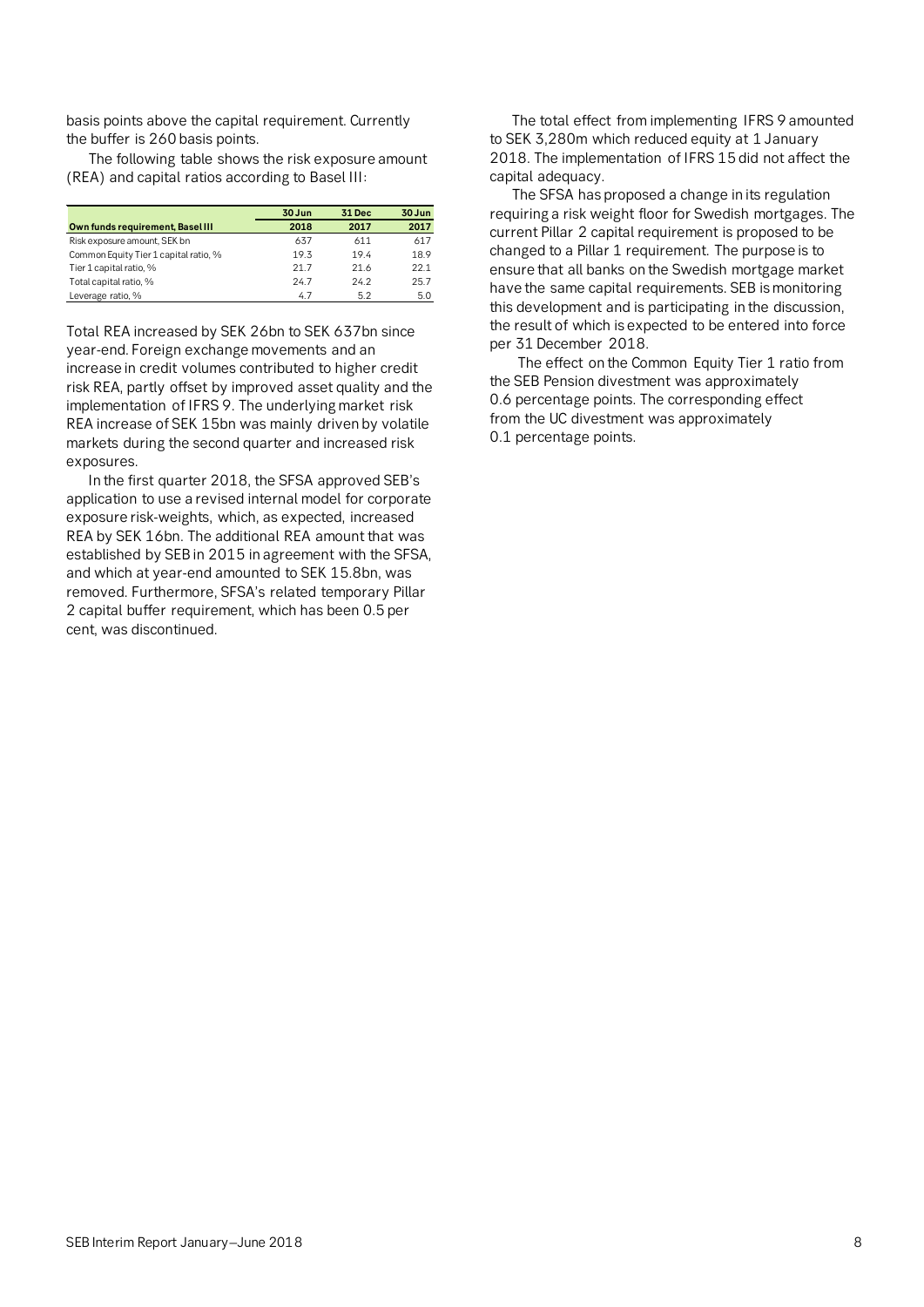# **Other information**

# **Long-term financial targets**

SEB's long-term financial targets are:

- to pay a yearly dividend that is 40 per cent or above of the earnings per share,
- to maintain a Common Equity Tier 1 capital ratio of around 150 bps above the current requirement from the SFSA, and
- to generate a return on equity that is competitive with peers.

In the long term, SEB aspires to reach a sustainable return on equity of 15 per cent.

# **Resolution fund fee requirement changes**

Swedish authorities have decided that the resolution fund fee for 2018 shall be 0.125 per cent applied to the adjusted 2016 balance sheet volumes. The fee will be reduced to 0.09 per cent for 2019 and to 0.05 per cent from 2020 until the fund target is met. The fund target level, which is proposed to be 3 per cent of guaranteed deposits in Sweden, is expected to be reached by the year 2021.

# **Risks and uncertainties**

SEB assumes credit, market, liquidity, IT and operational as well as life insurance risks. The risk composition of the Group, as well as the related risk, liquidity and capital management, are described in SEB's Annual Report for 2017 (see page 44-49 and notes 17, 19 and

20), in the Capital Adequacy and Risk Management Report for 2017 and the quarterly additional Pillar 3 disclosures. Further information is presented in the Fact Book on a quarterly basis.

The overall outlook for the world economy is still positive, while the geopolitical uncertainty remains. The possibility of trade disputes increased with tariffs introduced in the second quarter and the beginning of July. The large global economic imbalances remain and the potential reduction of liquidity support to financial markets from central banks world-wide may create direct and indirect effects that are difficult to assess. There are signs that the Swedish central bank may introduce an interest rate hike in the beginning of 2019. There is a gradual stabilisation in the residential Swedish real estate market.

The German Federal Ministry of Finance issued a circular on 17 July 2017 with administrative guidance in relation to withholding taxes on dividends in connection with certain cross-border securities lending and derivative transactions. The circular states an intention to examine transactions executed prior to the change in tax legislation that was enacted 1 January 2016. Following a review, SEB is of the opinion that the cross-border securities lending and derivative transactions of SEB up until 1 January 2016 were conducted in compliance with then prevailing rules. It can nevertheless not be ruled out that a change in policy of German authorities may have financial effects on SEB.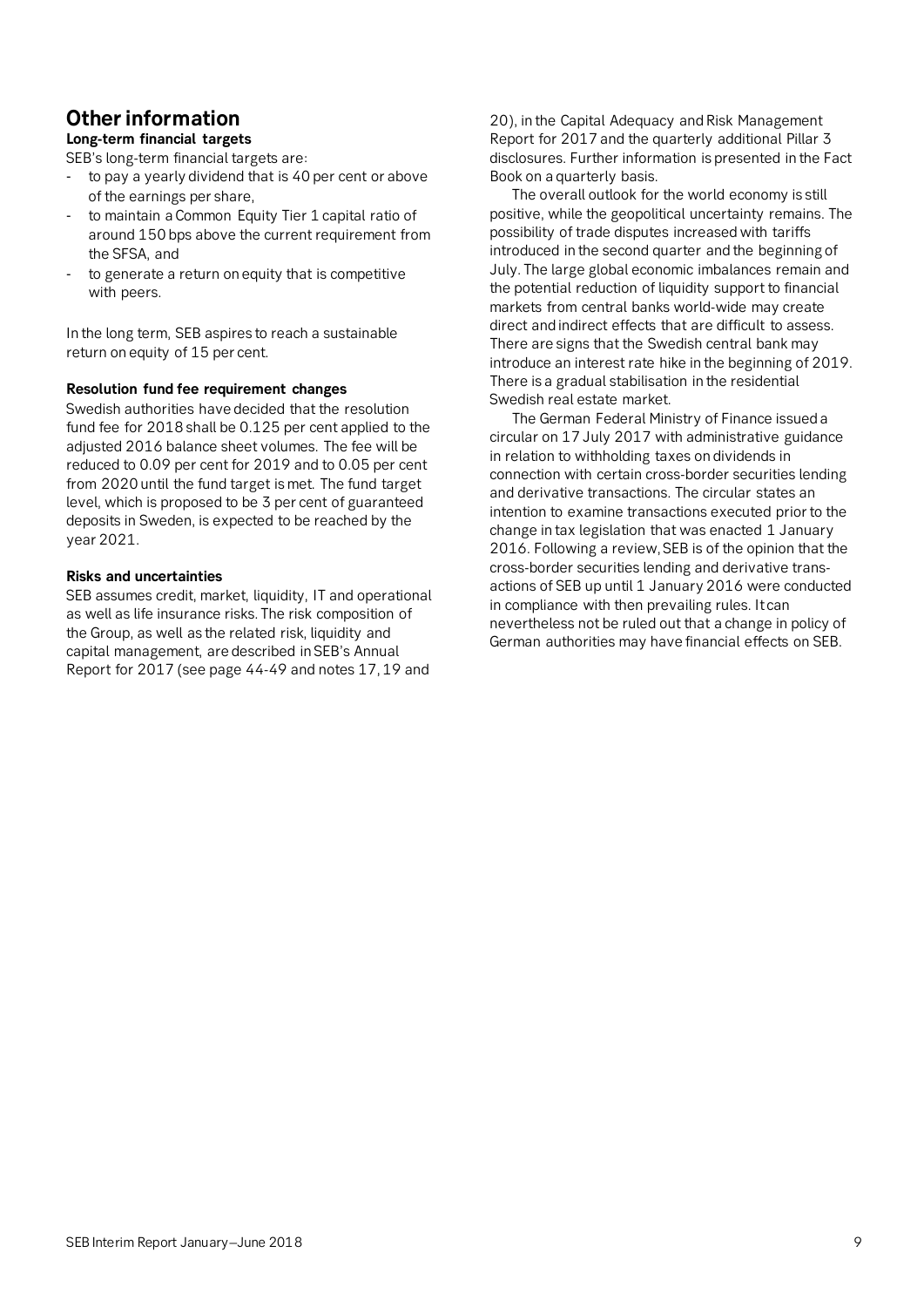## **Stockholm, 17 July 2018**

*The President and the Board of Directors declare that the Interim Report for the period 1 January through 30 June 2018 provides a fair overview of the Parent Company's and the Group's operations, their financial position and results and describes material risks and uncertainties facing the Parent Company and the Group.*

> Marcus Wallenberg *Chairman*

Sven Nyman *Vice chairman*

Jesper Ovesen *Vice chairman*

Johan H. Andresen *Director*

Signhild Arnegård Hansen *Director*

Samir Brikho *Director*

Winnie Fok *Director*

Tomas Nicolin *Director*

Helena Saxon *Director*

Anna-Karin Glimström *Director\**

Håkan Westerberg *Director\**

Johan Torgeby *President and Chief Executive Officer Director*

\* *Appointed by the employees*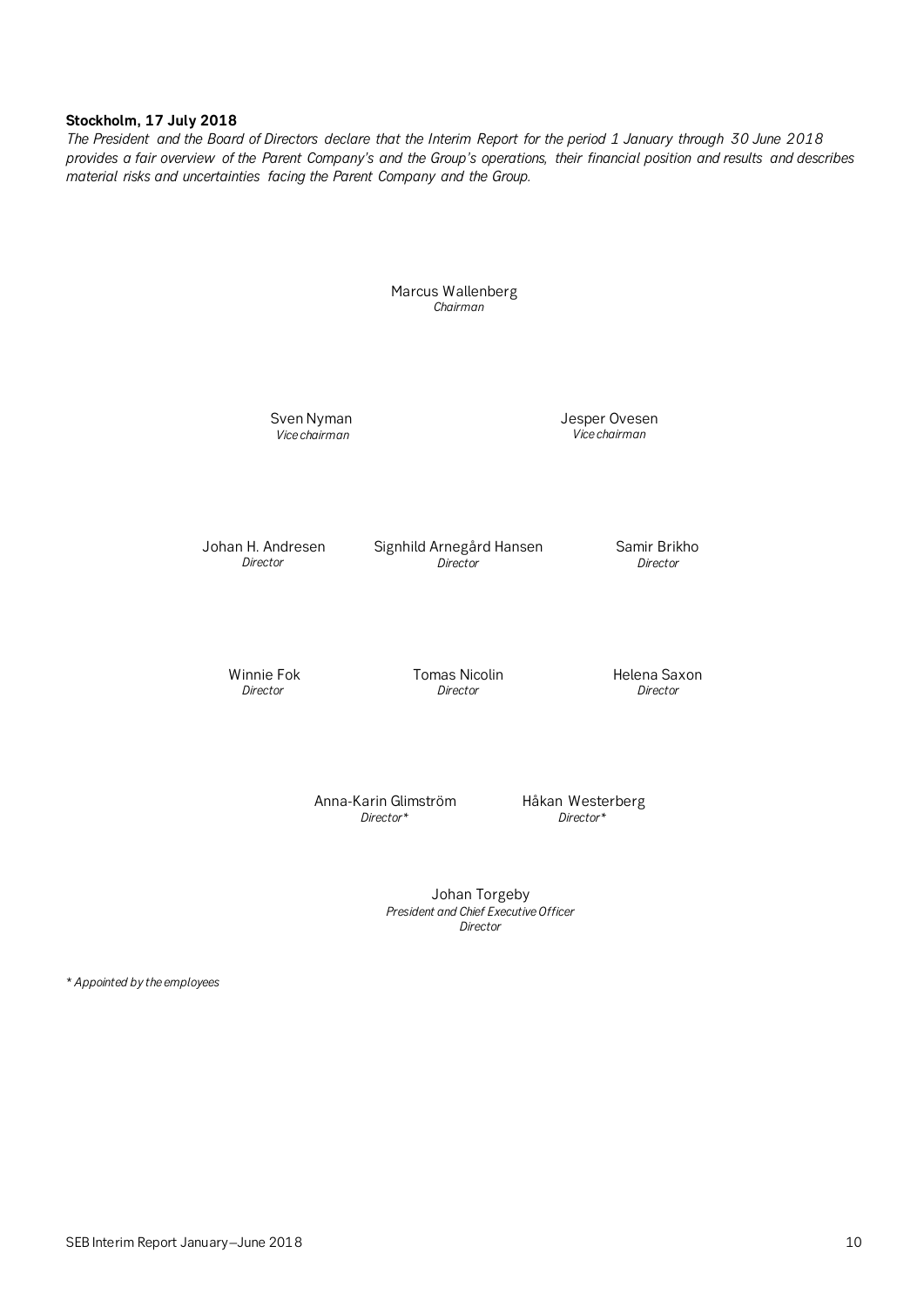# **Press conference and webcasts**

The press conference held at 9.00 CEST on 17 July 2018, at Kungsträdgårdsgatan 8 with the President and CEO Johan Torgeby can be followed live in Swedish on sebgroup.com/sv/ir. A simultaneous translation into English will be available on sebgroup.com/ir. A replay will also be available afterwards.

# **Access to telephone conference**

The telephone conference at 12.00 CEST 17 July 2018 with the President and CEO, Johan Torgeby, the Finance Director Masih Yazdi and the Head of Investor Relations, Christoffer Geijer, can be accessed by telephone, +44(0)1452 555 566. Please quote conference id: 5282479 and call at least 10 minutes in advance. A replay of the conference call will be available on sebgroup.com/ir.

# **Further information is available from:**

Masih Yazdi, Finance Director Tel: +46 771 621 000 Christoffer Geijer, Head of Investor Relations Tel: +46 70 762 10 06 Viveka Hirdman-Ryrberg, Head of Corporate **Communications** Tel: +46 70 550 35 00

## **Skandinaviska Enskilda Banken AB (publ.)**

SE-106 40 Stockholm, Sweden Tel: +46 771 621 000 sebgroup.com Corporate organisation number: 502032-9081

**Further financial information is available in SEB's Fact Book and in the additional Pillar 3 disclosures which are published quarterly on sebgroup.com/ir.**

# **Financial information calendar 2018**

25 October Interim Report January-September The silent period starts 8 October

The financial information calendar for 2019 will be published in conjunction with the Interim Report for January-September 2018.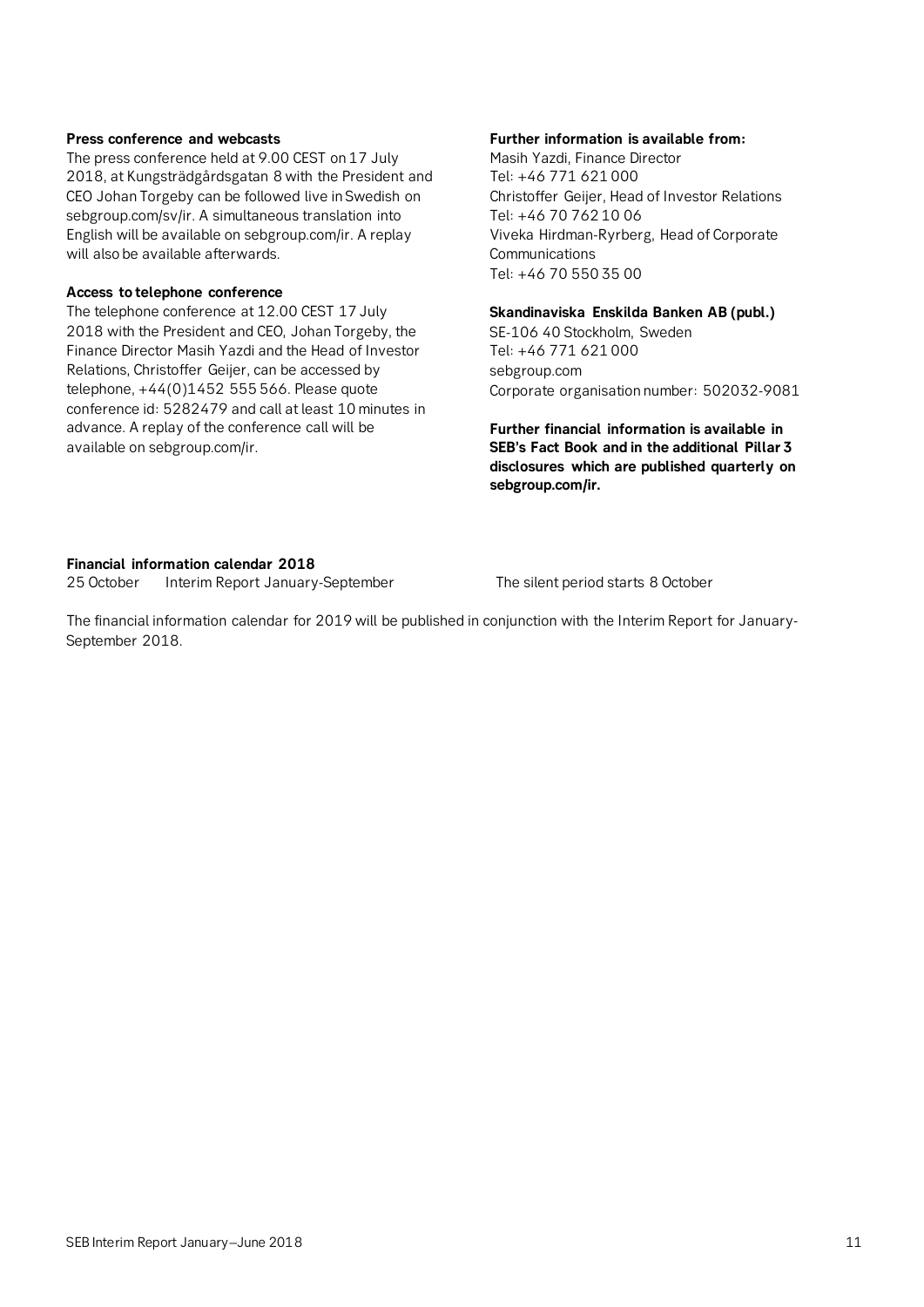# **Accounting policies**

This Interim Report is presented in accordance with IAS 34 Interim Financial Reporting. The Group's consolidated accounts have been prepared in accordance with the International Financial Reporting Standards (IFRS) and interpretations of these standards as adopted by the European Commission. The accounting also follows the Annual Accounts Act for Credit Institutions and Securities Companies (1995:1559) and the regulation and general guidelines issued by the Swedish Financial Supervisory Authority: Annual Reports in Credit Institutions and Securities Companies (FFFS 2008:25). In addition, the Supplementary Accounting Rules for Groups (RFR 1) from the Swedish Financial Reporting Board have been applied. The Parent Company has prepared its accounts in accordance with Swedish Annual Act for Credit Institutions and Securities Companies, the Swedish Financial Supervisory Authority's Regulations and General Guidelines (FFFS 2008:25) on Annual Reports in Credit Institutions and Securities Companies and the Supplementary Accounting Rules for Legal Entities (RFR 2) issued by the Swedish Financial Reporting Board.

As of 1 January 2018 there are significant changes to the accounting policies from the application of IFRS 9 Financial Instruments and of IFRS 15 Revenue from Contracts with Customers, see notes 1 and 1a in the

Annual Report 2017. For information about transitional effects from IFRS 9 Financial Instruments and IFRS 15 Revenue from Contracts with Customers, please see page 37 in the Annual Report 2017 and the transition disclosure on pages 33-40. There are also some smaller changes to IFRS; IFRS 2 Share-based Payment has been amended regarding classification and measurement of share-based payment transactions. IAS 40 has been amended with clarification when transfers of investment property can be made. IFRIC 22 Foreign Currency Transactions and Advance Consideration has been issued clarifying which exchange rate to use in transactions that involve advance consideration paid or received in a foreign currency. Within the annual improvement cycle 2014–2016 IAS 28 Investments in associates and Joint Ventures has been clarified regarding the measurement of an associate or joint venture at fair value. These amendments have been applied from 1 January 2018 and have been endorsed by the EU. The changes will not have a material effect on the financial statements of the Group or on capital adequacy and large exposures.

In all other material aspects, the Group's and the Parent Company's accounting policies, basis for calculations and presentations are unchanged in comparison with the 2017 Annual Report.

### **Review report**

We have reviewed this Interim Report for the period 1 January through 30 June 2018 for Skandinaviska Enskilda Banken AB (publ.). The Board of Directors and the CEO are responsible for the preparation and presentation of this interim report in accordance with IAS 34 and the Swedish Annual Accounts Act for Credit institutions and Securities Companies. Our responsibility is to express a conclusion on this interim report based on our review.

We conducted our review in accordance with the International Standard on Review Engagements, ISRE 2410, Review of Interim Report Performed by the Independent Auditor of the Entity. A review consists of making inquiries, primarily of persons responsible for financial and accounting matters, and applying analytical and other review procedures. A review is substantially less in scope than an audit conducted in accordance with International Standards on Auditing, ISA, and other generally accepted auditing standards in Sweden. The procedures performed in a review do not enable us to obtain assurance that we would become aware of all significant matters that might be identified in an audit. Accordingly, we do not express an audit opinion.

Based on our review, nothing has come to our attention that causes us to believe that the interim report is not prepared, in all material respects, in accordance with IAS 34 and the Swedish Annual Accounts Act for Credit institutions and Securities Companies regarding the Group, and with the Swedish Annual Accounts Act for Credit institutions and Securities Companies, regarding the Parent Company.

# **Stockholm 17 July 2018**

PricewaterhouseCoopers AB

Peter Nyllinge<br>
Authorised Public Accountant<br>
Authorised Public Accountant *Authorised Public Accountant Authorised Public Accountant Partner in charge*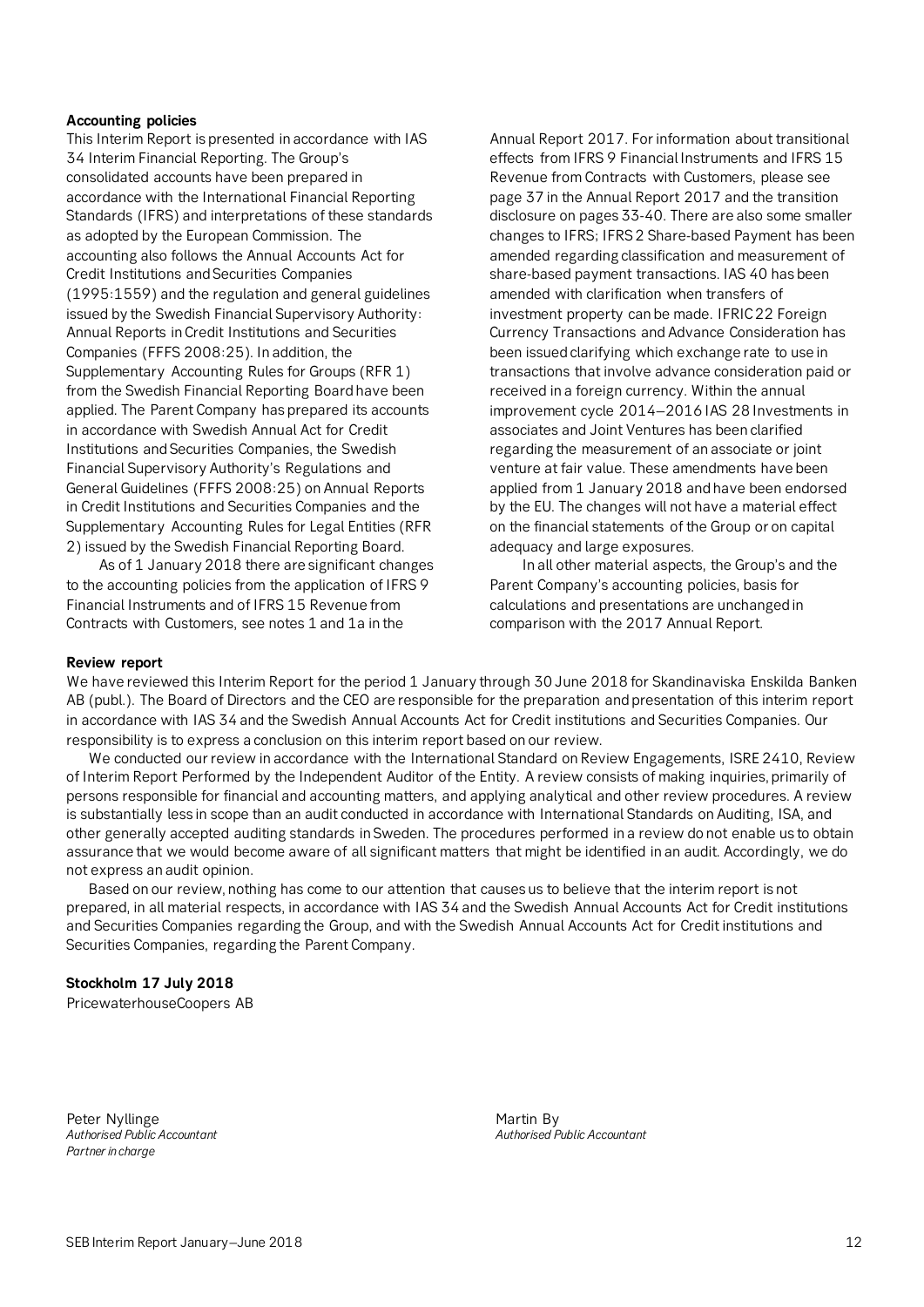# **The SEB Group**

# **Income statement –SEB Group**

|                                          | Q2      | Q1       |                | Q2       |                  |          | Jan-Jun  |                | <b>Full year</b> |
|------------------------------------------|---------|----------|----------------|----------|------------------|----------|----------|----------------|------------------|
| <b>SEK m</b>                             | 2018    | 2018     | $\%$           | 2017     | %                | 2018     | 2017     | %              | 2017             |
| Net interest income                      | 5500    | 4988     | 10             | 4913     | 12               | 10488    | 9628     | $\overline{9}$ | 19893            |
| Net fee and commission income            | 4814    | 4190     | 15             | 4671     | $\overline{3}$   | 9005     | 8920     | 1              | 17677            |
| Net financial income                     | 1606    | 1455     | 10             | 1461     | 10               | 3062     | 3523     | $-13$          | 6880             |
| Net other income                         | $-18$   |          | 153 - 112      |          | 341 - 105        | 136      | 499      | $-73$          | 1112             |
| <b>Total operating income</b>            | 11903   | 10787    | 10             | 11386    | 5                | 22690    | 22570    | 1              | 45561            |
| Staff costs                              | $-3547$ | $-3516$  | 1              | $-3533$  | 0                | $-7064$  | $-7123$  | $-1$           | $-14025$         |
| Other expenses                           | $-1797$ | $-1733$  | 4              | $-1741$  | 3                | $-3529$  | $-3398$  | $\overline{4}$ | $-6947$          |
| Depreciation, amortisation and           |         |          |                |          |                  |          |          |                |                  |
| impairment of tangible and intangible    |         |          |                |          |                  |          |          |                |                  |
| assets                                   | $-183$  | $-181$   | 1              | $-199$   | -8               | - 364    | $-387$   | -6             | $-964$           |
| <b>Total operating expenses</b>          | $-5527$ | $-5430$  | $\overline{2}$ | $-5473$  | $\boldsymbol{1}$ | $-10957$ | $-10909$ | 0              | $-21936$         |
| <b>Profit before credit losses</b>       | 6376    | 5357     | 19             | 5913     | 8                | 11733    | 11661    | 1              | 23625            |
| Gains less losses from tangible and      |         |          |                |          |                  |          |          |                |                  |
| intangible assets                        | 13      | 8        | 59             | $-37$    |                  | 21       | $-72$    |                | $-162$           |
| Net expected credit losses <sup>1)</sup> | $-221$  | $-109$   | 104            |          |                  | $-330$   |          |                |                  |
| Net credit losses <sup>2)</sup>          |         |          |                | $-214$   |                  |          | $-419$   |                | $-808$           |
| Operating profit before                  |         |          |                |          |                  |          |          |                |                  |
| items affecting comparability            | 6167    | 5256     | 17             | 5661     | 9                | 11424    | 11171    | $\overline{2}$ | 22655            |
| Items affecting comparability            | 4506    |          |                |          |                  | 4506     |          |                | $-1896$          |
| <b>Operating profit</b>                  | 10674   | 5256 103 |                | 5661     | 89               | 15930    | 11171    | 43             | 20759            |
| Income tax expense                       | $-649$  | $-1261$  | -49            | $-1153$  | -44              | $-1911$  | $-2392$  | $-20$          | $-4562$          |
| <b>NET PROFIT</b>                        | 10024   | 3995     | 151            | 4508     | 122              | 14019    | 8779     | 60             | 16197            |
| 1) Based on IFRS 9 expected loss model.  |         |          |                |          |                  |          |          |                |                  |
| 2) Based on IAS 39 incurred loss model.  |         |          |                |          |                  |          |          |                |                  |
| Attributable to shareholders             | 10024   | 3995 151 |                | 4508 122 |                  | 14019    | 8779     | 60             | 16197            |
| Basic earnings per share, SEK            | 4.63    | 1.84     |                | 2.08     |                  | 6.48     | 4.05     |                | 7.47             |
| Diluted earnings per share, SEK          | 4.61    | 1.83     |                | 2.07     |                  | 6.44     | 4.03     |                | 7.44             |

# **Statement of comprehensive income–SEB Group**

|                                                                      | Q <sub>2</sub> | Q <sub>1</sub> |           | Q <sub>2</sub> |               |       | Jan-Jun |       | <b>Full year</b> |
|----------------------------------------------------------------------|----------------|----------------|-----------|----------------|---------------|-------|---------|-------|------------------|
| <b>SEK m</b>                                                         | 2018           | 2018           | %         | 2017           | $\frac{9}{6}$ | 2018  | 2017    | %     | 2017             |
| <b>NET PROFIT</b>                                                    | 10024          | 3995           | 151       | 4508           | 122           | 14019 | 8779    | 60    | 16197            |
| Items that may subsequently be reclassified to the income statement: |                |                |           |                |               |       |         |       |                  |
| Available-for-sale financial assets                                  |                |                |           | $-127$         |               |       | $-95$   |       | - 909            |
| Cash flow hedges                                                     | $-300$         | - 259          | 16        | - 308          | $-3$          | - 559 | - 659   | $-15$ | $-1207$          |
| Translation of foreign operations                                    | 103            | 840            | -88       | 36             | 187           | 943   | 37      |       | 296              |
| Items that will not be reclassified to the income statement:         |                |                |           |                |               |       |         |       |                  |
| OCA <sup>1</sup>                                                     | 88             | 12             |           |                |               | 100   |         |       |                  |
| Defined benefit plans                                                | $-739$         | 295            |           | - 86           |               | - 445 | 1444    |       | 784              |
| OTHER COMPREHENSIVE INCOME                                           | $-848$         |                | 887 - 196 | - 485          | 75            | 39    | 727     | -95   | $-1036$          |
| <b>TOTAL COMPREHENSIVE INCOME</b>                                    | 9176           | 4882           | 88        | 4023           | 128           | 14058 | 9506    | 48    | 15160            |
| Attributable to shareholders                                         | 9176           | 4882           | 88        | 4023           | 128           | 14058 | 9506    | 48    | 15160            |

1) Fair value changes of financial liabilities at fair value through profit or loss attributable to changes in their credit risk.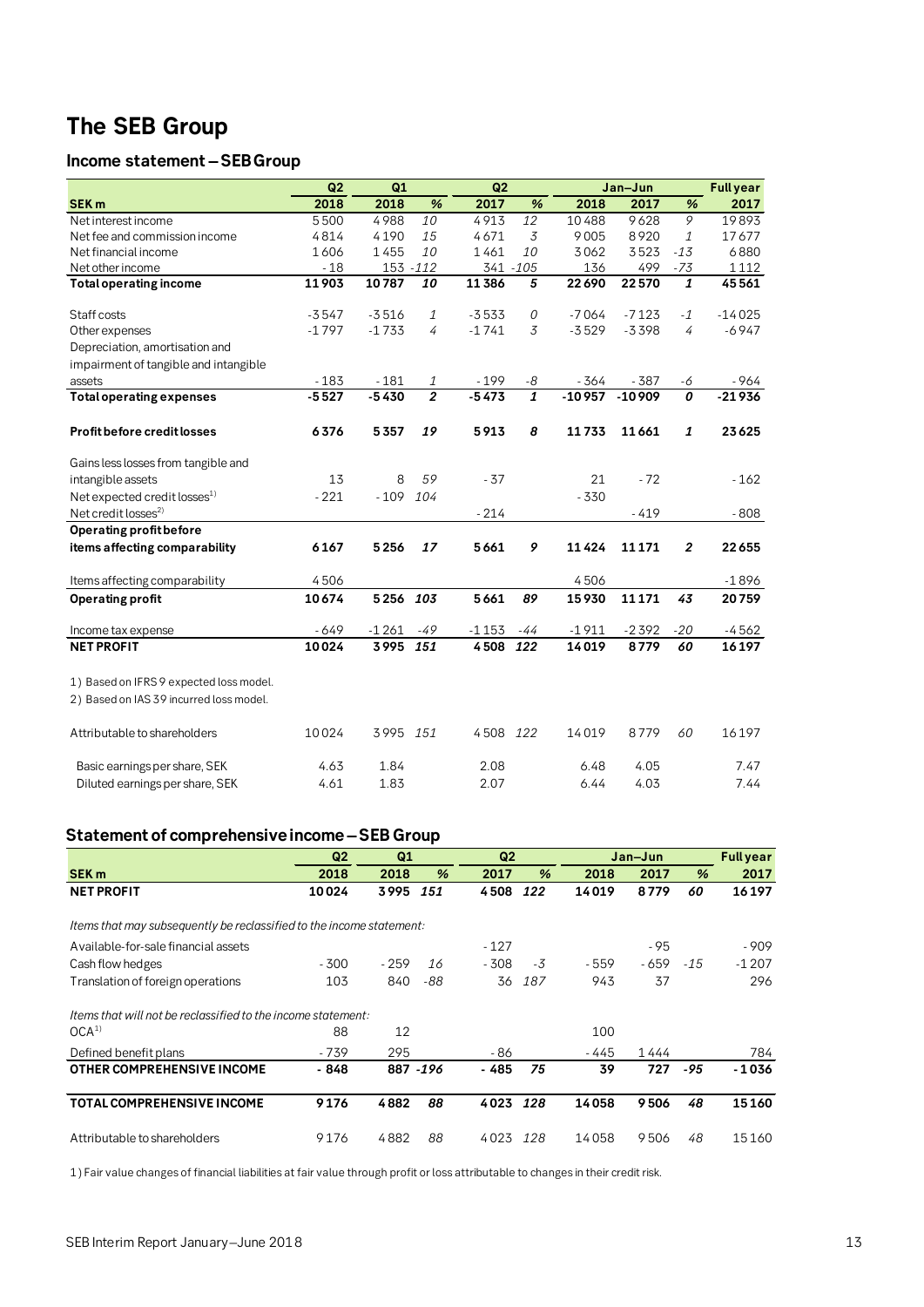# **Balance sheet – SEB Group**

|                                                                                                                             | 30 Jun    | $1$ Jan <sup>3)</sup> | <b>31 Dec</b> | 30 Jun  | 1 Jan <sup>4</sup> |
|-----------------------------------------------------------------------------------------------------------------------------|-----------|-----------------------|---------------|---------|--------------------|
| <b>SEK m</b>                                                                                                                | 2018      | 2018                  | 2017          | 2017    | 2017               |
| Cash and cash balances with central banks                                                                                   | 302064    | $\overline{177}$ 222  | 177222        | 224841  | 151078             |
| Loans to central banks                                                                                                      | 13089     | 12778                 | 12778         | 21607   | 66730              |
| Loans to credit institutions <sup>2)</sup>                                                                                  | 59 250    | 38715                 | 38717         | 73920   | 79323              |
| Loans to the public                                                                                                         | 1654460   | 1485808               | 1486765       | 1526818 | 1438295            |
| Debt securities                                                                                                             | 234176    | 168928                | 169269        | 286255  | 253443             |
| Equity instruments                                                                                                          | 58 604    | 59204                 | 59204         | 89508   | 74172              |
| Financial assets for which the customers bear the                                                                           |           |                       |               |         |                    |
| investment risk                                                                                                             | 295762    | 283420                | 283420        | 308 995 | 295 908            |
| Derivatives                                                                                                                 | 142568    | 104868                | 104868        | 179038  | 212356             |
| Other assets                                                                                                                | 57888     | 224 662               | 224 664       | 63320   | 46701              |
| <b>TOTAL ASSETS</b>                                                                                                         | 2817862   | 2555605               | 2556908       | 2774302 | 2618006            |
|                                                                                                                             |           | 95504                 | 95489         | 133911  |                    |
| Deposits from central banks and credit institutions <sup>1)</sup>                                                           | 145519    |                       |               |         | 149786             |
| Deposits and borrowings from the public <sup>1)</sup>                                                                       | 1 202 453 | 1034704               | 1032048       | 1118052 | 962028             |
| Financial liabilities for which the customers bear the                                                                      |           |                       |               |         |                    |
| investment risk                                                                                                             | 296697    | 284291                | 284291        | 309718  | 296618             |
| Liabilities to policyholders                                                                                                | 20889     | 18911                 | 18911         | 110112  | 107213             |
| Debt securities issued                                                                                                      | 745371    | 614087                | 614033        | 649373  | 668880             |
| Short positions                                                                                                             | 41681     | 24985                 | 24985         | 49556   | 19598              |
| Derivatives                                                                                                                 | 119139    | 85434                 | 85434         | 149 351 | 174652             |
| Other financial liabilities                                                                                                 | 4398      | 3894                  | 3894          | 18230   | 19247              |
| Other liabilities                                                                                                           | 102142    | 255836                | 256585        | 100 321 | 81650              |
| <b>Total liabilities</b>                                                                                                    | 2678290   | 2417647               | 2415671       | 2638623 | 2479670            |
| <b>Total equity</b>                                                                                                         | 139573    | 137958                | 141237        | 135679  | 138336             |
| <b>TOTAL LIABILITIES AND EQUITY</b>                                                                                         | 2817862   | 2555605               | 2556908       | 2774302 | 2618006            |
| 1) Deposits covered by deposit guarantees.                                                                                  | 284401    | 285439                | 285439        | 284259  | 252815             |
| 0) Loope to availt institutions and limuidity aloneoments with other divest portisionate in interleads fund typeday outcome |           |                       |               |         |                    |

2) Loans to credit institutions and liquidity placements with other direct participants in interbank fund transfer systems.

3) IFRS 9 Financial Instruments is applied from 1 January 2018.

4) IFRS 15 Revenue from Contracts with Customers is applied retrospectively from 1 January 2018.

A more detailed balance sheet is included in the Fact Book.

# **Pledged assetsand obligations–SEB Group**

|                                                           | 30 Jun | <b>31 Dec</b> | 30 Jun  |
|-----------------------------------------------------------|--------|---------------|---------|
| <b>SEK m</b>                                              | 2018   | 2017          | 2017    |
| Pledged assets for own liabilities <sup>1)</sup>          | 433807 | 477220        | 442313  |
| Pledged assets for liabilities to insurance policyholders | 317586 | 436890        | 419830  |
| Other pledged assets <sup>2)</sup>                        | 176558 | 136998        | 184784  |
| <b>Pledged assets</b>                                     | 927952 | 1051109       | 1046926 |
|                                                           |        |               |         |
| Contingent liabilities <sup>3)</sup>                      | 129151 | 122896        | 114239  |
| Commitments                                               | 609757 | 563181        | 655114  |
| <b>Obligations</b>                                        | 738909 | 686077        | 769353  |

1) Of which collateralised for own issued covered bonds SEK 338,385m (355,587/342,670).

2) Of which securities lending SEK 83,515m (59,443/89,450) and pledged but unencumbered bonds SEK 65,415m

(57,390/75,135).

3) Of which financial guarantees SEK 24,261m (22,145/11,562).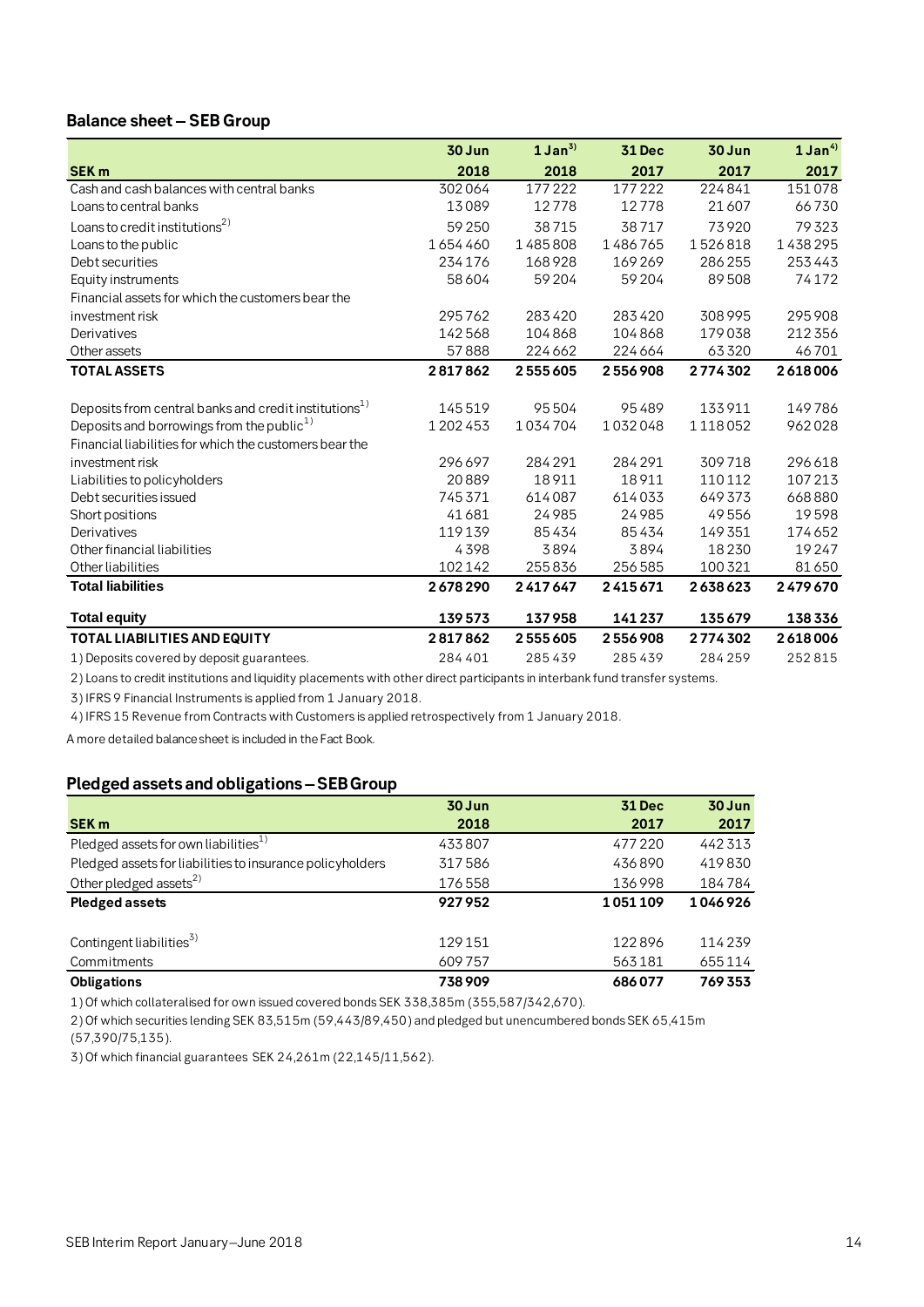# **Key figures – SEB Group**

|                                                                                             | Q2     | Q1     | Q2     |       | Jan-Jun       |        |
|---------------------------------------------------------------------------------------------|--------|--------|--------|-------|---------------|--------|
|                                                                                             | 2018   | 2018   | 2017   | 2018  | 2017          | 2017   |
|                                                                                             |        |        |        |       |               |        |
| Return on equity, %                                                                         | 29.86  | 11.63  | 13.43  | 20.52 | 12.80         | 11.70  |
| Return on equity excluding items affecting                                                  |        |        |        |       |               |        |
| comparability <sup>1</sup> , %                                                              | 16.51  | 11.60  | 13.43  | 13.93 | 12.73         | 12.86  |
| Return on total assets, %                                                                   | 1.36   | 0.57   | 0.62   | 0.98  | 0.62          | 0.57   |
| Return on risk exposure amount, %                                                           | 6.38   | 2.62   | 2.93   | 4.53  | 2.87          | 2.64   |
| Cost/income ratio                                                                           | 0.46   | 0.50   | 0.48   | 0.48  | 0.48          | 0.48   |
| Basic earnings per share, SEK                                                               | 4.63   | 1.84   | 2.08   | 6.48  | 4.05          | 7.47   |
| Weighted average number of shares <sup>2</sup> , millions                                   | 2164   | 2166   | 2168   | 2165  | 2168          | 2168   |
| Diluted earnings per share, SEK<br>Weighted average number of diluted shares <sup>3</sup> , | 4.61   | 1.83   | 2.07   | 6.44  | 4.03          | 7.44   |
| millions                                                                                    | 2176   | 2178   | 2178   | 2177  | 2179          | 2178   |
| Net worth per share, SEK                                                                    | 71.96  | 69.49  | 70.72  | 71.96 | 70.72         | 73.60  |
| Equity per share, SEK                                                                       | 64.52  | 60.13  | 62.63  | 64.52 | 62.63         | 65.18  |
| Average shareholders' equity, SEK, billion                                                  | 134.3  | 137.4  | 134.3  | 136.7 | 137.2         | 138.5  |
| Net ECL level, %                                                                            | 0.04   | 0.02   |        | 0.03  |               |        |
| Credit loss level, %                                                                        |        |        | 0.06   |       | 0.06          | 0.05   |
| Liquidity Coverage Ratio (LCR) <sup>4</sup> , %                                             | 136    | 138    | 120    | 136   | 120           | 145    |
| Own funds requirement, Basel III                                                            |        |        |        |       |               |        |
| Risk exposure amount, SEK m                                                                 | 637037 | 615308 | 616523 |       | 637037 616523 | 610819 |
| Expressed as own funds requirement, SEK m                                                   | 50963  | 49225  | 49322  | 50963 | 49322         | 48866  |
| Common Equity Tier 1 capital ratio, %                                                       | 19.3   | 19.0   | 18.9   | 19.3  | 18.9          | 19.4   |
| Tier 1 capital ratio, %                                                                     | 21.7   | 21.3   | 22.1   | 21.7  | 22.1          | 21.6   |
| Total capital ratio, %                                                                      | 24.7   | 24.1   | 25.7   | 24.7  | 25.7          | 24.2   |
| Leverage ratio, %                                                                           | 4.7    | 4.6    | 5.0    | 4.7   | 5.0           | 5.2    |
| Number of full time equivalents <sup>5)</sup>                                               | 14695  | 14820  | 14988  | 14818 | 14995         | 14946  |
| Assets under custody, SEK bn                                                                | 8169   | 7985   | 7679   | 8169  | 7679          | 8046   |
| Assets under management, SEK bn                                                             | 1838   | 1854   | 1835   | 1838  | 1835          | 1830   |

1) Sale of SEB Pension and UC AB in Q2 2018. Dividend from VISA in Sweden, transformation of SEB's German business and impairments and derecognitions of intangible IT assets in Q4 2017.

2) The number of issued shares was 2,194,171,802. SEB owned 27,125,923 Class A shares for the equity based programmes at year-end 2017. During 2018 SEB has purchased 6,622,000 shares and 2,724,538 shares have been sold. Thus, at 30 June 2018 SEB owned 31,023,385 Class A-shares with a market value of SEK 2,642m.

3) Calculated dilution based on the estimated economic value of the long-term incentive programmes.

4) 2018: EU definition. 2017: Swedish FSA definition.

5) Quarterly numbers are for end of quarter. Accumulated numbers are average for the period.

In SEB's Fact Book, this table is available with nine quarters of history.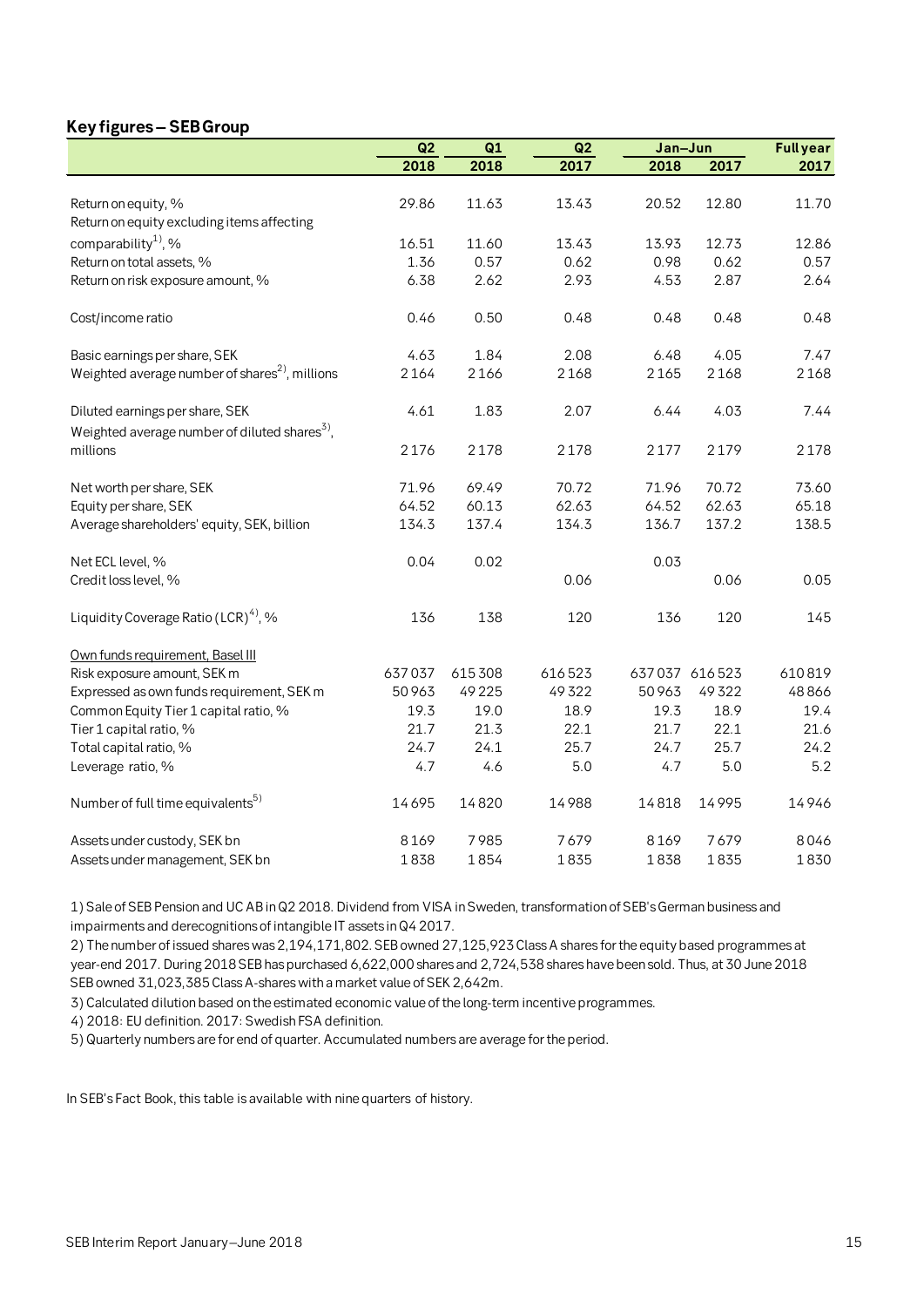# **Income statement on quarterly basis –SEB Group**

|                                                       | Q2      | Q1      | Q4      | Q3      | Q2      |
|-------------------------------------------------------|---------|---------|---------|---------|---------|
| <b>SEK m</b>                                          | 2018    | 2018    | 2017    | 2017    | 2017    |
| Net interest income                                   | 5500    | 4988    | 5184    | 5080    | 4913    |
| Net fee and commission income                         | 4814    | 4190    | 4728    | 4029    | 4671    |
| Net financial income                                  | 1606    | 1455    | 1630    | 1726    | 1461    |
| Net other income                                      | $-18$   | 153     | 305     | 308     | 341     |
| <b>Total operating income</b>                         | 11903   | 10787   | 11847   | 11144   | 11386   |
|                                                       |         |         |         |         |         |
| Staff costs                                           | $-3547$ | $-3516$ | $-3523$ | $-3378$ | $-3533$ |
| Other expenses                                        | $-1797$ | $-1733$ | $-1830$ | $-1719$ | $-1741$ |
| Depreciation, amortisation and impairment of          |         |         |         |         |         |
| tangible and intangible assets                        | $-183$  | $-181$  | $-252$  | $-325$  | $-199$  |
| <b>Total operating expenses</b>                       | $-5527$ | $-5430$ | $-5605$ | $-5423$ | $-5473$ |
| Profit before credit losses                           | 6376    | 5357    | 6242    | 5721    | 5913    |
| Gains less losses from tangible and intangible assets | 13      | 8       | $-37$   | $-54$   | $-37$   |
| Net expected credit losses <sup>1)</sup>              | $-221$  | $-109$  |         |         |         |
| Net credit losses <sup>2)</sup>                       |         |         | $-105$  | $-284$  | $-214$  |
| Operating profit before                               |         |         |         |         |         |
| items affecting comparability                         | 6167    | 5256    | 6101    | 5383    | 5661    |
| Items affecting comparability                         | 4506    |         | $-1896$ |         |         |
| <b>Operating profit</b>                               | 10674   | 5256    | 4204    | 5383    | 5661    |
| Income tax expense                                    | $-649$  | $-1261$ | $-1032$ | $-1138$ | $-1153$ |
| <b>NET PROFIT</b>                                     | 10024   | 3995    | 3172    | 4246    | 4508    |
| 1) Based on IFRS 9 expected loss model.               |         |         |         |         |         |
| 2) Based on IAS 39 incurred loss model.               |         |         |         |         |         |
|                                                       |         |         |         |         |         |
| Attributable to shareholders                          | 10024   | 3995    | 3172    | 4246    | 4508    |
| Basic earnings per share, SEK                         | 4.63    | 1.84    | 1.46    | 1.96    | 2.08    |
| Diluted earnings per share, SEK                       | 4.61    | 1.83    | 1.46    | 1.95    | 2.07    |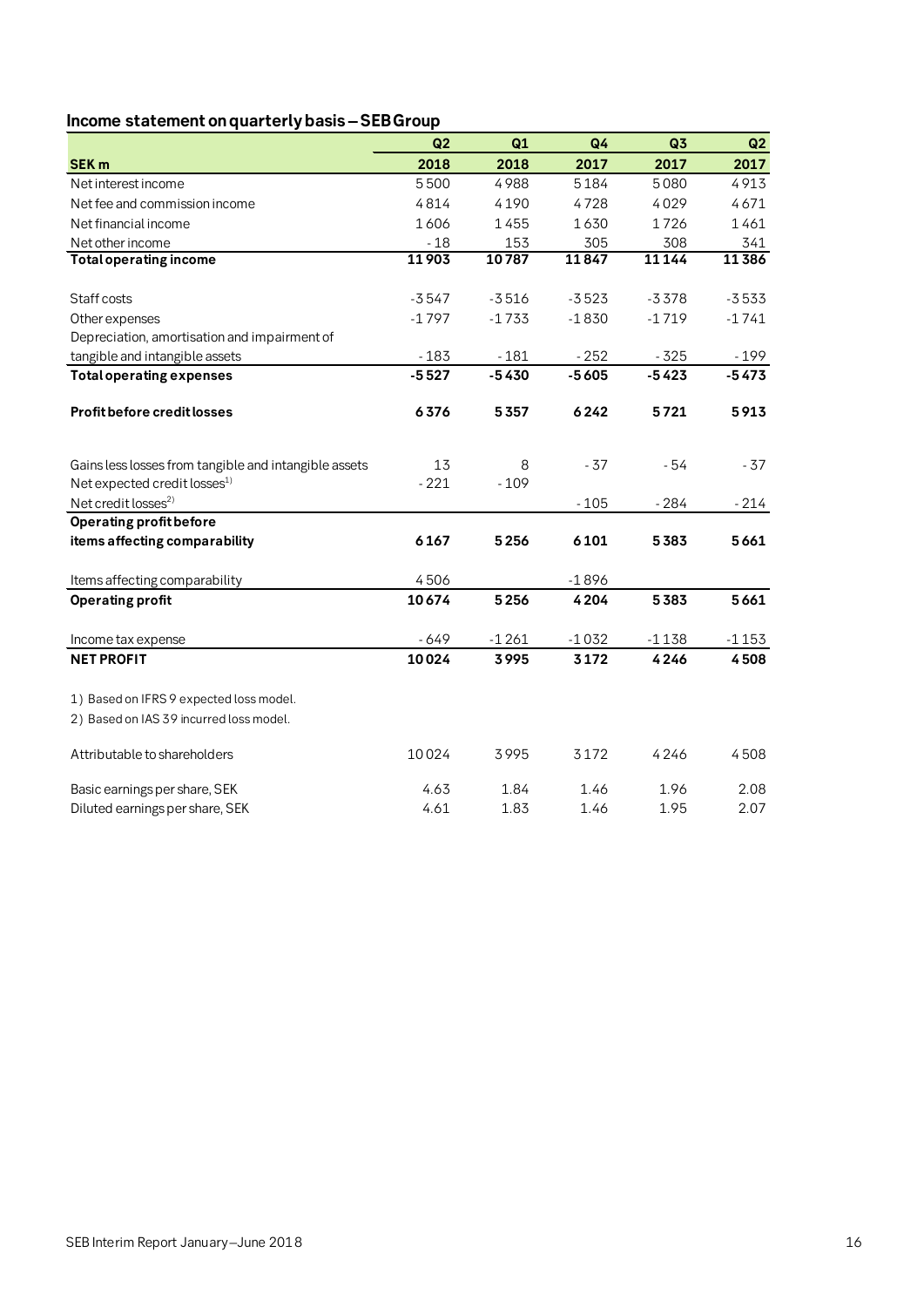# **Income statement by division –SEB Group**

|                                          | Large               |                  |        |                          |           |                     |                  |
|------------------------------------------|---------------------|------------------|--------|--------------------------|-----------|---------------------|------------------|
|                                          | <b>Corporates</b>   | Corporate &      |        | Life &                   |           |                     |                  |
|                                          | & Financial         | <b>Private</b>   |        | Investment               |           |                     |                  |
| <b>Jan-Jun 2018, SEK m</b>               | <b>Institutions</b> | <b>Customers</b> |        | <b>Baltic Management</b> | Other $1$ | <b>Eliminations</b> | <b>SEB Group</b> |
| Net interest income                      | 4021                | 4649             | 1353   | $-25$                    | 698       | $-208$              | 10488            |
| Net fee and commission income            | 3187                | 2771             | 696    | 2377                     | 24        | $-50$               | 9005             |
| Net financial income                     | 1710                | 209              | 126    | 634                      | 362       | 21                  | 3062             |
| Net other income                         | 80                  | 36               | $-15$  | 12                       | 25        | $-3$                | 136              |
| <b>Total operating income</b>            | 8997                | 7665             | 2159   | 2998                     | 1109      | $-239$              | 22690            |
| Staff costs                              | $-1812$             | $-1661$          | $-387$ | $-793$                   | $-2418$   | 9                   | $-7064$          |
| Other expenses                           | $-2554$             | $-1827$          | $-515$ | $-477$                   | 1613      | 231                 | $-3529$          |
| Depreciation, amortisation and           |                     |                  |        |                          |           |                     |                  |
| impairment of tangible and intangible    |                     |                  |        |                          |           |                     |                  |
| assets                                   | $-26$               | $-29$            | - 26   | $-17$                    | $-267$    |                     | - 364            |
| <b>Total operating expenses</b>          | $-4392$             | $-3517$          | $-928$ | $-1287$                  | $-1073$   | 239                 | $-10957$         |
| Profit before credit losses              | 4605                | 4148             | 1231   | 1711                     | 37        | $\mathbf 0$         | 11733            |
| Gains less losses from tangible and      |                     |                  |        |                          |           |                     |                  |
| intangible assets                        |                     |                  | 21     |                          |           |                     | 21               |
| Net expected credit losses <sup>2)</sup> | $-156$              | $-215$           | 34     | $-1$                     | 19        | $-11$               | $-330$           |
| Operating profit before                  |                     |                  |        |                          |           |                     |                  |
| items affecting comparability            | 4449                | 3933             | 1286   | 1710                     | 56        | $-11$               | 11424            |
| Items affecting comparability            |                     |                  |        |                          | 4506      |                     | 4506             |
| <b>Operating profit</b>                  | 4449                | 3933             | 1286   | 1710                     | 4562      | $-11$               | 15930            |

1) Other consists of business support, treasury, staff units and German run-off operations.

2) Based on IFRS 9 expected loss model.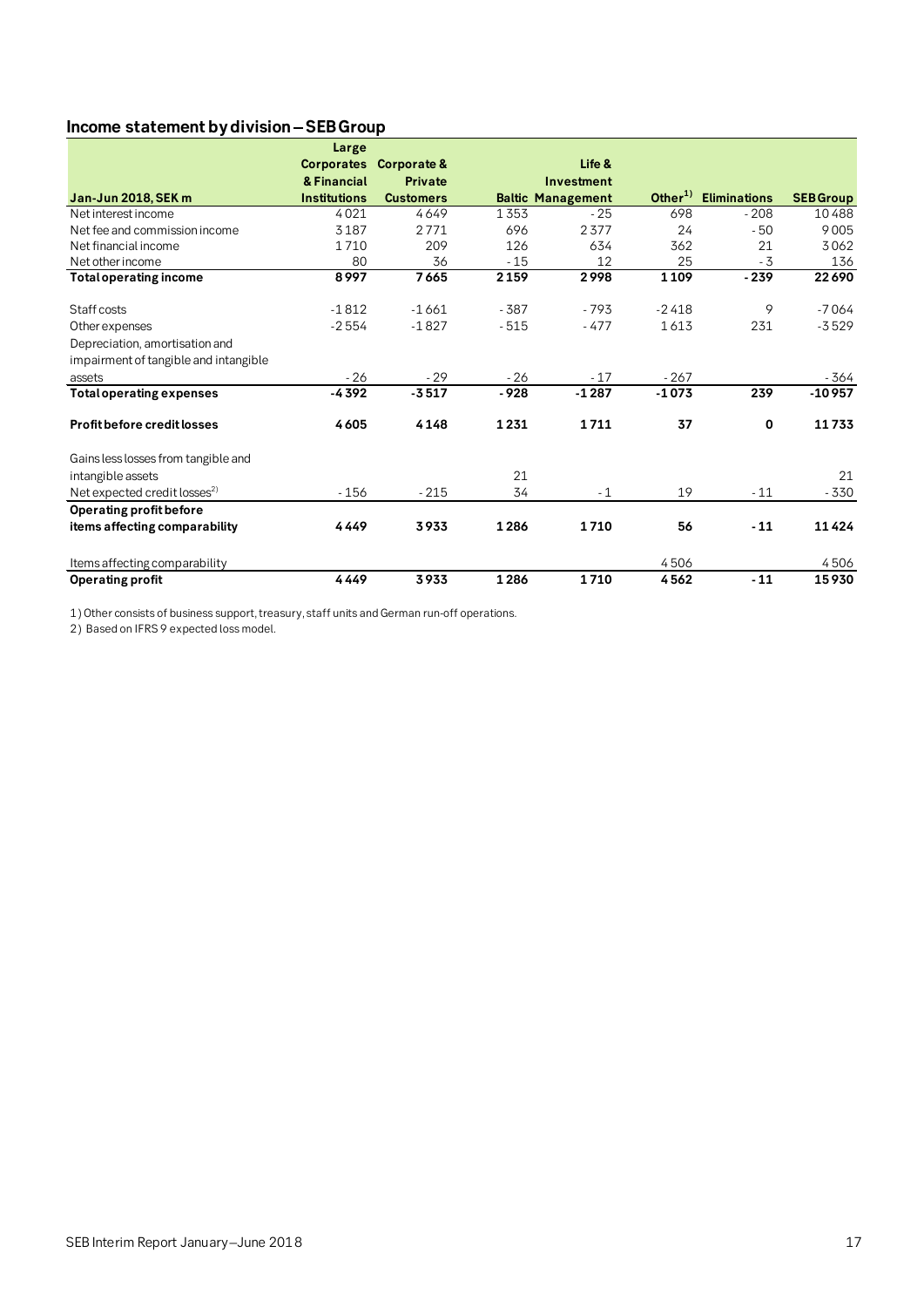# **Large Corporates & Financial Institutions**

The division offers commercial and investment banking services to large corporate and institutional clients, in the Nordic region, Germany and the United Kingdom. Customers are also served through an international network in some 20 offices.

# **Income statement**

|                                                       | Q2      | Q1      |       | Q2<br>$Jan - Jun$ |                |         | <b>Full year</b> |               |         |
|-------------------------------------------------------|---------|---------|-------|-------------------|----------------|---------|------------------|---------------|---------|
| SEK <sub>m</sub>                                      | 2018    | 2018    | %     | 2017              | %              | 2018    | 2017             | $\frac{9}{6}$ | 2017    |
| Net interest income                                   | 2283    | 1738    | 31    | 2057              | 11             | 4021    | 4100             | $-2$          | 8043    |
| Net fee and commission income                         | 1814    | 1373    | 32    | 1781              | 2              | 3187    | 3311             | $-4$          | 6236    |
| Net financial income                                  | 766     | 944     | $-19$ | 729               | 5              | 1710    | 1687             | 1             | 3465    |
| Net other income                                      | 34      | 46      | $-27$ | 199               | $-83$          | 80      | 231              | -66           | 573     |
| Total operating income                                | 4897    | 4101    | 19    | 4766              | 3              | 8997    | 9329             | - 4           | 18318   |
| Staff costs                                           | $-898$  | $-914$  | $-2$  | $-932$            | $-4$           | $-1812$ | $-1951$          | $-7$          | $-3862$ |
| Other expenses                                        | $-1282$ | $-1272$ | 1     | $-1294$           | $-1$           | $-2554$ | $-2539$          | 1             | $-5046$ |
| Depreciation, amortisation and impairment of tangible |         |         |       |                   |                |         |                  |               |         |
| and intangible assets                                 | $-13$   | $-13$   | 2     | $-15$             | $-16$          | $-26$   | $-29$            | $-10$         | $-59$   |
| <b>Total operating expenses</b>                       | $-2193$ | $-2199$ | 0     | $-2241$           | $-2$           | -4392   | $-4519$          | $-3$          | $-8967$ |
| <b>Profit before credit losses</b>                    | 2703    | 1902    | 42    | 2525              | $\overline{z}$ | 4605    | 4810             | - 4           | 9351    |
| Gains less losses from tangible and intangible assets |         |         |       |                   |                |         | 1                |               | 1       |
| Net expected credit losses                            | $-110$  | -46     | 138   |                   |                | $-156$  |                  |               |         |
| Net credit losses                                     |         |         |       | $-155$            |                |         | $-299$           |               | -529    |
| Operating profit before Items affecting comparability | 2594    | 1856    | 40    | 2370              | 9              | 4449    | 4512             | $-1$          | 8823    |
| Items affecting comparability                         |         |         |       |                   |                |         |                  |               |         |
| <b>Operating profit</b>                               | 2594    | 1856    | 40    | 2370              | 9              | 4449    | 4512             | $-1$          | 8823    |
| Cost/Income ratio                                     | 0.45    | 0.54    |       | 0.47              |                | 0.49    | 0.48             |               | 0.49    |
| Business equity, SEK bn                               | 63.8    | 63.0    |       | 66.2              |                | 63.4    | 66.2             |               | 65.8    |
| Return on business equity, %                          | 12.2    | 8.8     |       | 10.7              |                | 10.5    | 10.2             |               | 10.1    |
| Number of full time equivalents <sup>1)</sup>         | 1993    | 1971    |       | 2050              |                | 1975    | 2058             |               | 2049    |

 $^{1)}$ Quarterly numbers are for end of quarter. Accumulated numbers are average for the period.

- Corporate activity picked up during the second quarter after the slow beginning of the year
- Increased volatility led to improved customer activity in financial institutions
- Operating profit amounted to SEK 4,449m and return on business equity was 10.5 per cent

# **Comments on the first six months**

Despite geopolitical tensions, the uncertainty following the Italian election and protectionist headwinds, activity levels improved during the period and the market sentiment was in general positive. The favourable conditions in the capital markets remain.

*Large Corporate* activity continued to increase across all segments during the second quarter and materialised in increased business – after the pick-up in business sentiment noted towards the end of last year. The Private Equity market was characterised by high activity boosted by a healthy macro environment and high liquidity.

*Financial Institutional* activity improved with the increased volatility during the period. The implementation of MiFID II increased the number of transactions on electronic platforms and the increased transparency resulted in increased competition and margin pressure in the market. Customers showed continued interest in sustainability related advice.

Assets under custody amounted to SEK 8,169bn (8,046).

In the second quarter, SEB Fund Services was divested to Fund Rock in Luxembourg. A cooperation agreement will secure and further strengthen SEB's customer offering.

Operating income for the first six months decreased to SEK 8,997m compared to last year. Net interest income decreased to SEK 4,021m. Net fee and commission income was SEK 3,187m, a decrease mainly explained by reduced income for Corporate Finance and lower activity in Debt Capital Markets compared to the strong period last year. Net financial income increased to SEK 1,710m because of valuation effects. Operating expenses decreased by 3 per cent mainly due to lower staff costs. Asset quality was high and net expected credit losses amounted to SEK 156m with an expected credit loss level of 3 basis points.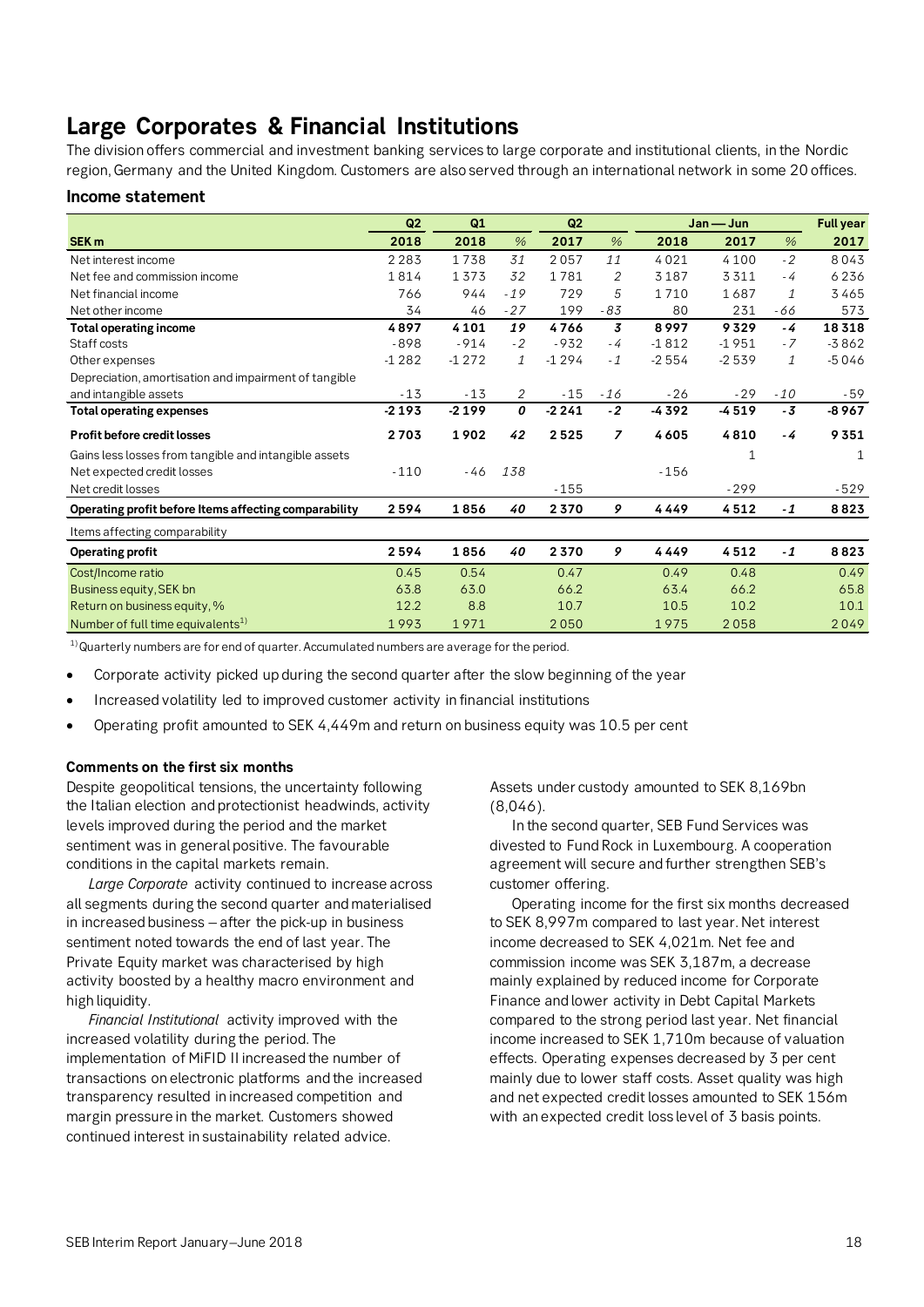# **Corporate & Private Customers**

The division offers full banking and advisory services to private individuals and small and medium-sized corporate customers in Sweden, as well as card services in four Nordic countries. High net-worth individuals are offered leading Nordic private banking services.

# **Income statement**

|                                                       | Q2      | Q1             |               | Q2      |               |         | Jan — Jun |      | <b>Full year</b> |
|-------------------------------------------------------|---------|----------------|---------------|---------|---------------|---------|-----------|------|------------------|
| SEK <sub>m</sub>                                      | 2018    | 2018           | $\frac{0}{6}$ | 2017    | $\%$          | 2018    | 2017      | $\%$ | 2017             |
| Net interest income                                   | 2363    | 2286           | 3             | 2376    | $-1$          | 4649    | 4707      | $-1$ | 9442             |
| Net fee and commission income                         | 1445    | 1326           | 9             | 1472    | $-2$          | 2771    | 2864      | $-3$ | 5678             |
| Net financial income                                  | 111     | 98             | 14            | 122     | $-9$          | 209     | 230       | $-9$ | 441              |
| Net other income                                      | 29      | $\overline{7}$ |               | 15      | 99            | 36      | 29        | 26   | 87               |
| <b>Total operating income</b>                         | 3948    | 3717           | 6             | 3985    | $-1$          | 7665    | 7830      | $-2$ | 15648            |
| Staff costs                                           | $-822$  | $-840$         | $-2$          | $-814$  | $\mathcal{I}$ | $-1661$ | $-1667$   | 0    | $-3298$          |
| Other expenses                                        | $-931$  | $-896$         | 4             | $-985$  | - 6           | $-1827$ | $-1911$   | $-4$ | $-3872$          |
| Depreciation, amortisation and impairment of tangible |         |                |               |         |               |         |           |      |                  |
| and intangible assets                                 | $-14$   | $-14$          | 2             | $-14$   | 2             | $-29$   | $-29$     | $-3$ | -57              |
| <b>Total operating expenses</b>                       | $-1767$ | $-1750$        | 1             | $-1813$ | $-3$          | $-3517$ | $-3608$   | $-3$ | $-7226$          |
| <b>Profit before credit losses</b>                    | 2181    | 1967           | 11            | 2171    | 0             | 4148    | 4222      | $-2$ | 8422             |
| Gains less losses from tangible and intangible assets |         |                |               |         |               |         |           |      |                  |
| Net expected credit losses                            | $-128$  | $-87$          | 47            |         |               | $-215$  |           |      |                  |
| Net credit losses                                     |         |                |               | $-48$   |               |         | $-130$    |      | $-276$           |
| Operating profit before Items affecting comparability | 2053    | 1880           | 9             | 2123    | $-3$          | 3933    | 4092      | - 4  | 8146             |
| Items affecting comparability                         |         |                |               |         |               |         |           |      |                  |
| Operating profit                                      | 2053    | 1880           | 9             | 2123    | $-3$          | 3933    | 4092      | - 4  | 8146             |
| Cost/Income ratio                                     | 0.45    | 0.47           |               | 0.46    |               | 0.46    | 0.46      |      | 0.46             |
| Business equity, SEK bn                               | 42.0    | 41.1           |               | 41.1    |               | 41.5    | 40.7      |      | 40.6             |
| Return on business equity, %                          | 14.7    | 13.7           |               | 15.5    |               | 14.2    | 15.1      |      | 15.0             |
| Number of full time equivalents <sup>1)</sup>         | 3606    | 3559           |               | 3549    |               | 3575    | 3525      |      | 3531             |

 $^{1)}$ Quarterly numbers are for end of quarter. Accumulated numbers are average for the period.

- Increased demand for corporate lending
- Launch of green household mortgages to promote sustainable housing
- Operating profit amounted to SEK 3,933m and return on business equity was 14.2 per cent

# **Comments on the first six months**

Customer activity continued to increase, driven by proactivity as well as high activity in digital and remote channels. Customers demand a wider range of digital services and want personal support in the transition towards those digital channels. In the area of open banking, SEB made its programming interfaces public on its portal where developers currently focus on payments and account information for private customers.

In the *private segment*, household mortgage lending was up by SEK 8bn and reached SEK 476bn (468). 15,700 customers were on-boarded digitally, at a rate similar to last year, and 28 per cent of household mortgage applications were submitted digitally. SEB became the first bank in Sweden to offer green household mortgages to customers buying sustainable housing. In cooperation with UC and seven other banks SEB launched Tambur, a common platform for banks and brokers to facilitate and increase efficiency in the final stages of a home purchase.

In the *corporate segment*, the demand for lending was higher compared to last year and total volumes amounted to SEK 233bn (221). The number of fullservice corporate customers reached 163,400 (158,800). SEB entered into a partnership with PE Accounting to provide integrated solutions of an enterprise resource planning system and SEB's banking services. This will simplify corporate customers' everyday banking.

In savings, customers' risk appetite was stable, where corporates invested in fixed income, equity and asset allocation funds while private customers preferred equity and asset allocation funds. Assets under management continued to increase, especially in Private Banking. New product launches with continued focus on discretionary portfolio management supported increased ancillary business with existing clients. Total deposit volumes excluding repos increased to SEK 402bn (384).

Net interest income was affected by higher resolution fees and decreased to SEK 4,649m. Net fee and commission income was affected by lower compensation from fund companies related to MiFID II. Net expected credit losses amounted to SEK 215m with an expected credit loss level of 5 basis points.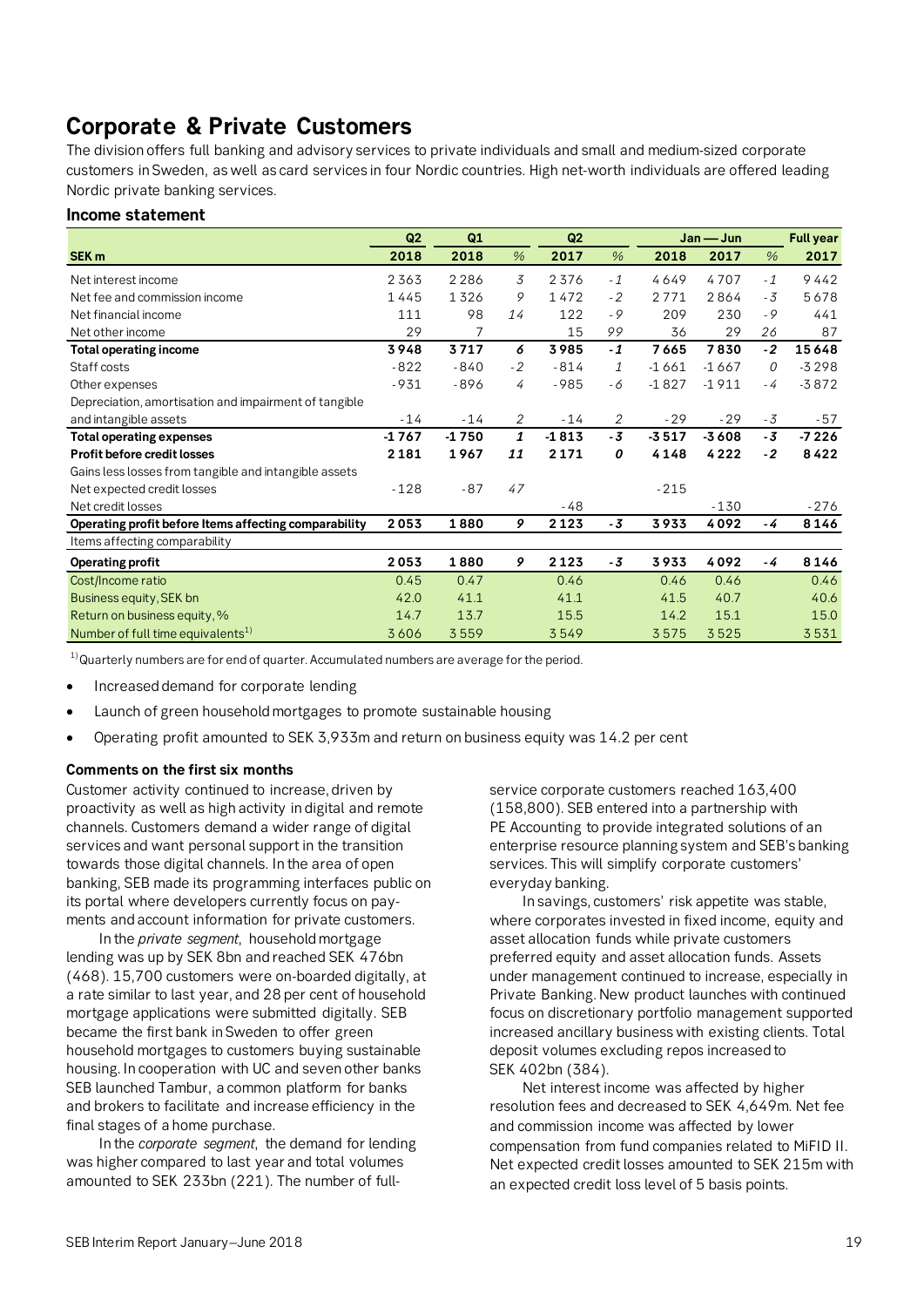# **Baltic**

The division provides full banking and advisory services to private individuals and small and medium-sized corporate customers in Estonia, Latvia and Lithuania. The Baltic real estate holding companies (RHC) are part of the division.

# **Income statement (excl. RHC)**

|                                                       | Q2     | Q1     |       | Q2           |       |        | Jan — Jun      |       | <b>Full year</b> |
|-------------------------------------------------------|--------|--------|-------|--------------|-------|--------|----------------|-------|------------------|
| SEK <sub>m</sub>                                      | 2018   | 2018   | %     | 2017         | %     | 2018   | 2017           | $\%$  | 2017             |
| Net interest income                                   | 706    | 646    | 9     | 578          | 22    | 1352   | 1130           | 20    | 2373             |
| Net fee and commission income                         | 369    | 327    | 13    | 325          | 14    | 696    | 632            | 10    | 1320             |
| Net financial income                                  | 73     | 53     | 38    | 53           | 37    | 126    | 115            | 9     | 231              |
| Net other income                                      | 1      |        |       | $-1$         |       | 1      | 3              |       | 2                |
| <b>Total operating income</b>                         | 1150   | 1026   | 12    | 956          |       | 2175   | 1879           | 16    | 3926             |
| Staff costs                                           | $-206$ | $-176$ | 17    | $-179$       | 15    | $-382$ | $-356$         | 7     | $-711$           |
| Other expenses                                        | $-260$ | $-252$ | 3     | $-247$       | 5     | $-512$ | $-491$         | 4     | $-959$           |
| Depreciation, amortisation and impairment of tangible |        |        |       |              |       |        |                |       |                  |
| and intangible assets                                 | $-13$  | $-13$  | 5     | $-16$        | $-17$ | $-26$  | $-30$          | $-11$ | - 77             |
| <b>Total operating expenses</b>                       | $-479$ | $-441$ | 9     | $-442$       | 8     | $-920$ | $-877$         | 5     | $-1746$          |
| <b>Profit before credit losses</b>                    | 670    | 585    | 15    | 513          | 31    | 1255   | 1002           | 25    | 2180             |
| Gains less losses from tangible and intangible assets | 1      | 2      | $-42$ | $\mathbf{1}$ | 35    | 4      | $\overline{2}$ | 131   | $-5$             |
| Net expected credit losses                            | 17     | 17     | $-4$  |              |       | 34     |                |       |                  |
| Net credit losses                                     |        |        |       | $-11$        |       |        | 8              |       | $-7$             |
| Operating profit before Items affecting comparability | 688    | 604    | 14    | 504          | 37    | 1293   | 1012           | 28    | 2167             |
| Items affecting comparability                         |        |        |       |              |       |        |                |       |                  |
| Operating profit                                      | 688    | 604    | 14    | 504          | 37    | 1293   | 1012           | 28    | 2167             |
| Cost/Income ratio                                     | 0.42   | 0.43   |       | 0.46         |       | 0.42   | 0.47           |       | 0.44             |
| Business equity, SEK bn                               | 9.8    | 8.5    |       | 7.7          |       | 9.1    | 7.7            |       | 7.8              |
| Return on business equity, %                          | 23.4   | 23.5   |       | 22.9         |       | 23.5   | 23.2           |       | 24.4             |
| Number of full time equivalents <sup>1)</sup>         | 2399   | 2344   |       | 2403         |       | 2366   | 2404           |       | 2406             |

| <b>Baltic Division (incl. RHC)</b>                    |      |      |    |      |      |      |    |      |
|-------------------------------------------------------|------|------|----|------|------|------|----|------|
| Operating profit before Items affecting comparability | 681  | 605  | 12 | 453  | 1286 | 918  | 40 | 1977 |
| Items affecting comparability                         |      |      |    |      |      |      |    |      |
| Operating profit                                      | 681  | 605  | 12 | 453  | 1286 | 918  | 40 | 1977 |
| Cost/Income ratio                                     | 0.43 | 0.43 |    | 0.47 | 0.43 | 0.47 |    | 0.45 |
| Business equity, SEK bn                               | 9.8  | 8.6  |    | 7.9  | 9.2  | 7.8  |    | 8.0  |
| Return on business equity, %                          | 23.1 | 23.4 |    | 20.2 | 23.2 | 20.6 |    | 21.9 |
| Number of full time equivalents <sup>1)</sup>         | 2417 | 2367 |    | 2430 | 2388 | 2430 |    | 2431 |

 $1)$ Quarterly numbers are for end of quarter. Accumulated numbers are average for the period.

- Economic growth remained robust with increasing demand for household and corporate lending
- Increased customer activity and digital banking solution usage
- Operating profit amounted to SEK 1,293m and return on business equity was 23.5 per cent

# **Comments on the first six months**

The economic environment remained favourable with above EU average GDP growth supported by exports and domestic consumption.

Customer activity in digital banking solutions continued to increase in line with the strategic focus on customer experience, digitalization and Open Banking. The number of mobile banking app users reached 329,000 (248,000 at year-end 2017) with further functionality enhancements launched. The number of video meetings reached 2,761 (105 Jan-Jun 2017), and the number of digitally signed documents increased to 115,000 (20,000 Jan-Jun 2017).

The number of home banking customers was 1,033,000 (1,019,000). Overall, FX effects improved the financial outcome. Lending volumes amounted to SEK 146bn (129) where both mortgage and corporate lending portfolios increased in all three Baltic countries.

Deposit volumes grew to SEK 127bn (114) due to increased savings in the private as well as corporate segment. Net interest income increased by 20 per cent due to loan portfolio growth and higher margins on new lending. Net fee and commission income was 10 per cent higher mainly from increased customer activity and card usage. The asset quality was strong and the operating profit increased by 28 per cent.

The liquidation processes for the RHC companies were initiated.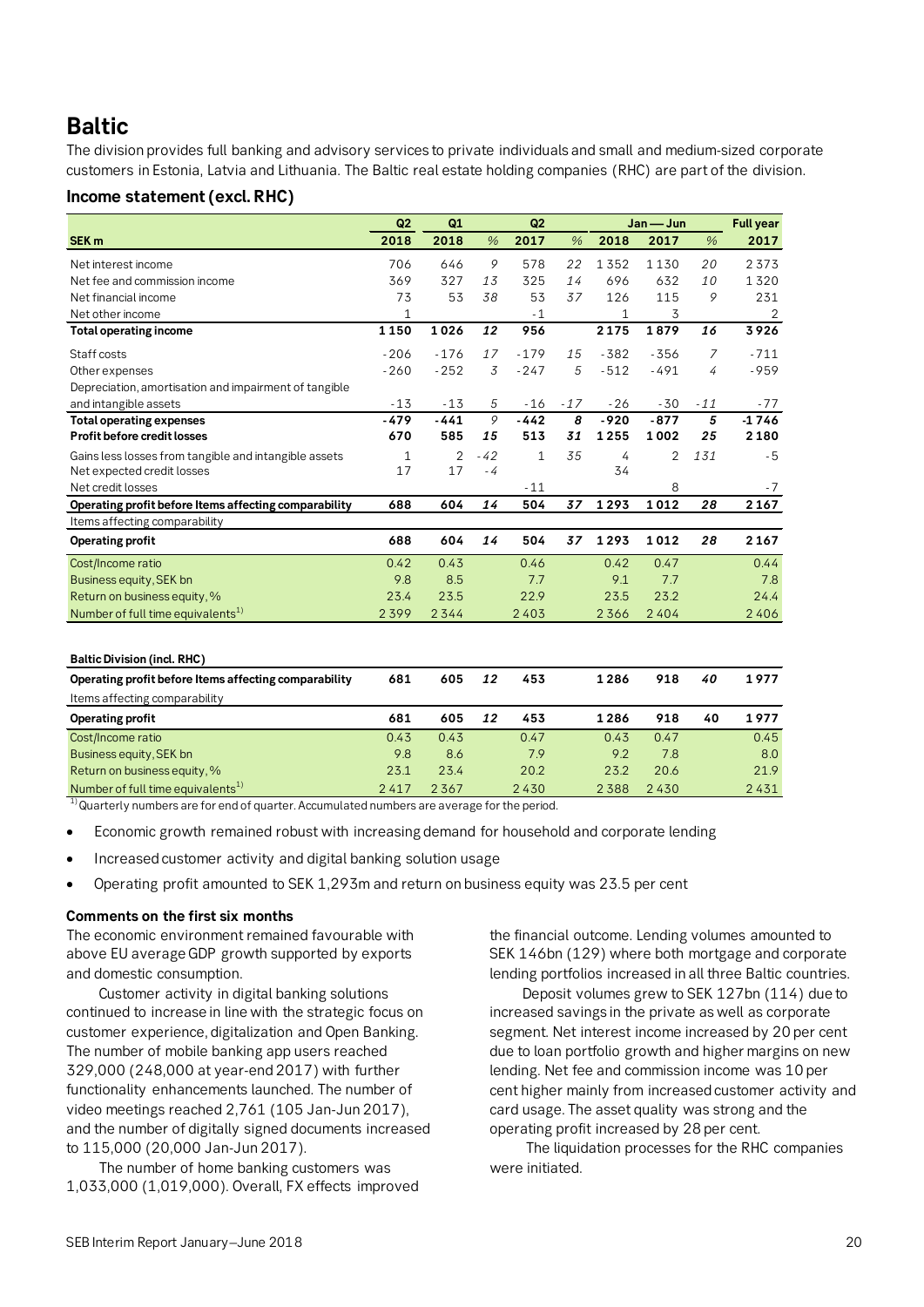# **Life & Investment Management**

The division offers life insurance and asset management solutions to private as well as corporate and institutional clients mainly in the Nordic and Baltic countries.

# **Income statement**

|                                                       | Q2       | Q1     |       | Q <sub>2</sub> |                | Jan — Jun |         |                | <b>Full year</b> |
|-------------------------------------------------------|----------|--------|-------|----------------|----------------|-----------|---------|----------------|------------------|
| SEK <sub>m</sub>                                      | 2018     | 2018   | $\%$  | 2017           | $\%$           | 2018      | 2017    | $\frac{9}{6}$  | 2017             |
| Net interest income                                   | $-13$    | $-12$  | 6     | $-23$          | $-44$          | $-25$     | $-42$   | $-40$          | $-90$            |
| Net fee and commission income                         | 1215     | 1161   | 5     | 1096           | 11             | 2377      | 2121    | 12             | 4471             |
| Net financial income                                  | 331      | 304    | 9     | 425            | $-22$          | 634       | 789     | $-20$          | 1674             |
| Net other income                                      | $\Omega$ | 12     | - 98  | $-2$           | $-111$         | 12        | 13      | $-3$           | 17               |
| <b>Total operating income</b>                         | 1533     | 1465   | 5     | 1497           | $\overline{2}$ | 2998      | 2881    | 4              | 6072             |
| Staff costs                                           | $-385$   | $-409$ | - 6   | $-394$         | $-2$           | $-793$    | $-776$  | 2              | $-1561$          |
| Other expenses                                        | $-245$   | $-232$ | 6     | $-235$         | 4              | $-477$    | $-456$  | 5              | $-963$           |
| Depreciation, amortisation and impairment of tangible |          |        |       |                |                |           |         |                |                  |
| and intangible assets                                 | $-8$     | $-9$   | $-15$ | $-9$           | $-15$          | $-17$     | $-18$   | - 6            | -37              |
| <b>Total operating expenses</b>                       | $-637$   | $-650$ | $-2$  | $-639$         | 0              | $-1287$   | $-1249$ | $\overline{3}$ | $-2561$          |
| Profit before credit losses                           | 896      | 815    | 10    | 859            | 4              | 1711      | 1632    | 5              | 3511             |
| Gains less losses from tangible and intangible assets |          |        |       |                |                |           |         |                |                  |
| Net expected credit losses                            | $-1$     | $-1$   | $-21$ |                |                | $-1$      |         |                |                  |
| Net credit losses                                     |          |        |       |                |                |           |         |                |                  |
| Operating profit before Items affecting comparability | 896      | 814    | 10    | 859            | 4              | 1710      | 1632    | 5              | 3511             |
| Items affecting comparability                         |          |        |       |                |                |           |         |                |                  |
| <b>Operating profit</b>                               | 896      | 814    | 10    | 859            | 4              | 1710      | 1632    | 5              | 3511             |
| Cost/Income ratio                                     | 0.42     | 0.44   |       | 0.43           |                | 0.43      | 0.43    |                | 0.42             |
| Business equity, SEK bn                               | 8.4      | 8.3    |       | 8.4            |                | 8.4       | 8.4     |                | 8.4              |
| Return on business equity, %                          | 36.6     | 33.8   |       | 35.1           |                | 35.2      | 33.3    |                | 35.8             |
| Number of full time equivalents <sup>1)</sup>         | 1227     | 1472   |       | 1482           |                | 1433      | 1484    |                | 1478             |

 $^{1)}$ Quarterly numbers are for end of quarter. Accumulated numbers are average for the period.

- The divestment of SEB Pension in Denmark finalised
- Enhanced integration of sustainability into the fund offering
- Operating profit amounted to SEK 1,710m and return on business equity was 35.2 per cent

# **Comments on the first six months**

The focus on providing customers integrated access to SEB's full-service product and advisory offering in both the Baltic and Swedish markets continued.

*Life*: In Sweden, the service level surrounding care insurance was strengthened via an improved accessibility level. Customers' interest in SEB's traditional insurance offer remained and inflows continued. The core business occupational pensions developed positively. In the most recent market statistics the annual new sales once again reached SEK 21bn, corresponding to a market share of 9.2 per cent (9.9 per cent the same period last year). In Denmark, the divestment of SEB Pension was finalised at the end of the period (see page 6).

*Investment Management*: The high client demand for products with a sustainability profile remained and SEB launched its sixth Micro Finance fund. Incorporating sustainability into the fund selection process also proceeded and paired with other customer specific projects, such as the facilitation of solar projects for an institutional mandate, the franchise surrounding sustainability was further strengthened.

Net fee and commission income increased by 12 per cent year-on-year, largely due to higher distribution fees paid under MiFID II. Operating profit improved by 5 per cent year-on-yearto SEK 1,710m. Excluding SEB Pension, total income increased by 13 per cent year-on-year, while expenses increased by 7 per cent and operating profit increased by 18 per cent.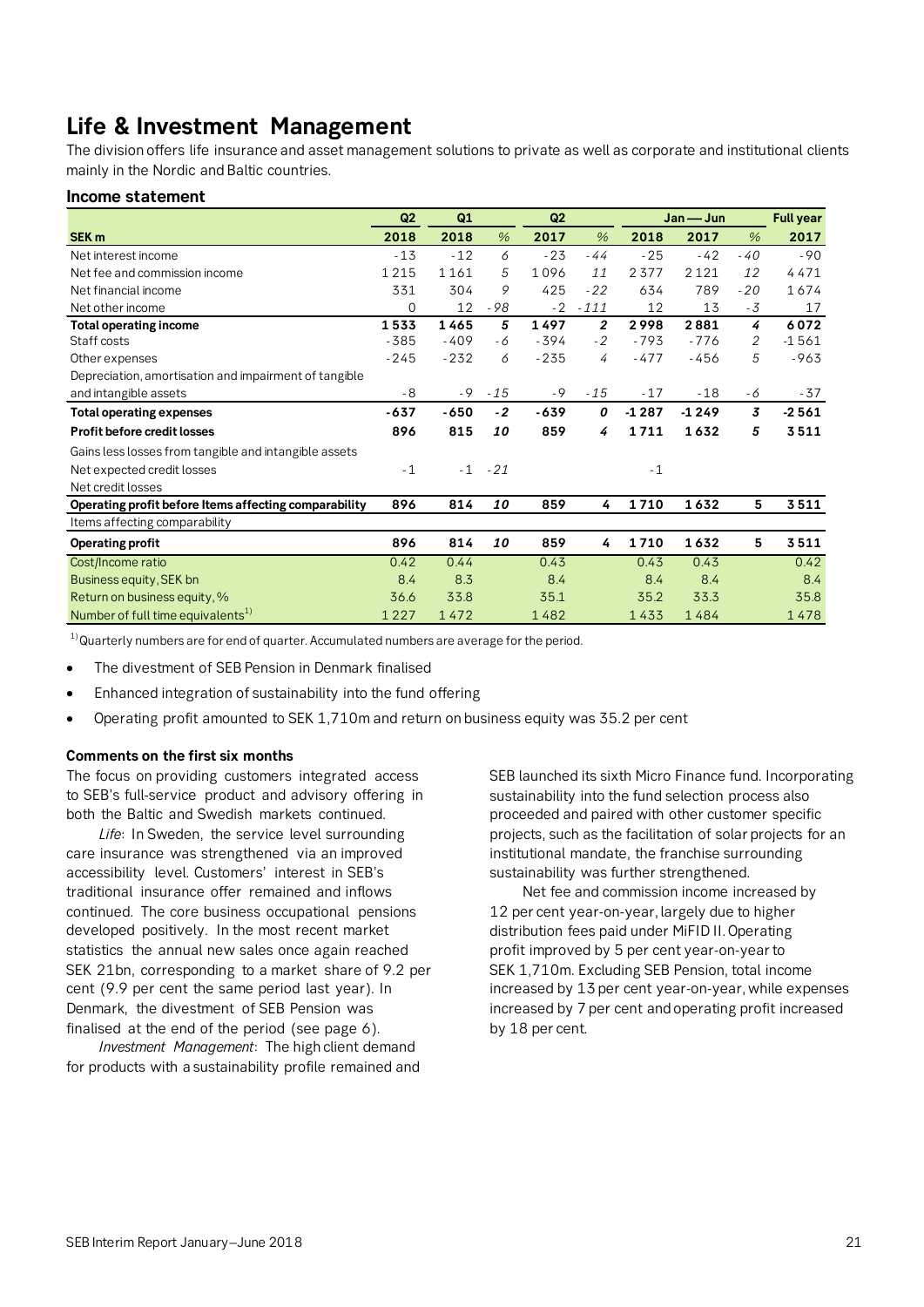# **The SEB Group**

# **Net interest income – SEB Group**

|                                       | Q2      | Q1      |    | Q <sub>2</sub> |    |       | Jan-Jun |   | <b>Full year</b> |
|---------------------------------------|---------|---------|----|----------------|----|-------|---------|---|------------------|
| <b>SEK m</b>                          | 2018    | 2018    | %  | 2017           | %  | 2018  | 2017    | % | 2017             |
| Interest income <sup>1)</sup>         | 10074   | 9283    | ο  | 9209           | Q  | 19357 | 18127   |   | 36472            |
| Interest expense                      | $-4574$ | $-4295$ |    | -4296          | 6  | -8869 | -8499   |   | $-16580$         |
| <b>Netinterestincome</b>              | 5500    | 4988    | 10 | 4913           | 12 | 10488 | 9628    |   | 19893            |
| 1) Whereof interest income calculated |         |         |    |                |    |       |         |   |                  |
| using the effective interest method   | 8686    | 7 628   | 14 | 7 456          | 16 | 15845 | 14549   |   | 29735            |

# **Net fee and commission income – SEB Group**

|                                        | Q <sub>2</sub> | Q <sub>1</sub><br>Q2 |               | Jan-Jun | <b>Full year</b> |         |         |               |         |
|----------------------------------------|----------------|----------------------|---------------|---------|------------------|---------|---------|---------------|---------|
| <b>SEK m</b>                           | 2018           | 2018                 | $\frac{9}{6}$ | 2017    | $\frac{9}{6}$    | 2018    | 2017    | $\frac{9}{6}$ | 2017    |
| Issue of securities and advisory       | 298            | 136                  | 119           | 430     | $-31$            | 434     | 713     | $-39$         | 1167    |
| Secondary market and derivatives       | 594            | 514                  | 16            | 765     | $-22$            | 1108    | 1457    | $-24$         | 2565    |
| Custody and mutual funds               | 2049           | 1923                 | 7             | 2063    | $-1$             | 3972    | 3888    | 2             | 8040    |
| Whereof performance fees               | 5              | 24                   | $-79$         | 55      | - 91             | 29      | 93      | $-69$         | 357     |
| Payments, cards, lending, deposits,    |                |                      |               |         |                  |         |         |               |         |
| guarantees and other                   | 2847           | 2628                 | 8             | 2444    | 16               | 5475    | 4797    | 14            | 9717    |
| Whereof payments and card fees         | 1509           | 1410                 | 7             | 1377    | 10               | 2919    | 2665    | 10            | 5460    |
| Whereof lending                        | 784            | 501                  | 56            | 581     | 35               | 1285    | 1134    | 13            | 2254    |
| Life insurance commissions             | 487            | 485                  | 0             | 432     | 13               | 972     | 854     | 14            | 1707    |
| Fee and commission income              | 6274           | 5687                 | 10            | 6135    | $\overline{2}$   | 11961   | 11709   | 2             | 23196   |
| Fee and commission expense             | $-1460$        | $-1496$              | $-2$          | $-1463$ | 0                | $-2956$ | $-2789$ | 6             | $-5519$ |
| Net fee and commission income          | 4814           | 4190                 | 15            | 4671    | 3                | 9005    | 8920    | 1             | 17677   |
| Whereof Net securities commissions     | 2116           | 1920                 | <i>10</i>     | 2454    | $-14$            | 4036    | 4547    | $-11$         | 8889    |
| Whereof Net payments and card fees     | 988            | 895                  | <i>10</i>     | 885     | 12               | 1883    | 1706    | 10            | 3454    |
| Whereof Net life insurance commissions | 349            | 317                  | <i>10</i>     | 263     | 33               | 665     | 510     | 30            | 1061    |

# **Fee and commission income by product –SEB Group**

|                                     | Large               |                        |      |                                       |                              |                 |
|-------------------------------------|---------------------|------------------------|------|---------------------------------------|------------------------------|-----------------|
|                                     | <b>Corporates</b>   | <b>Corporate &amp;</b> |      | Life &                                |                              |                 |
|                                     | & Financial         | Private                |      | Investment                            | Other <sup>1)</sup> $\delta$ |                 |
| <b>SEK m</b>                        | <b>Institutions</b> | <b>Customers</b>       |      | <b>Baltic Management eliminations</b> |                              | <b>SEBGroup</b> |
| Jan-Jun 2018                        |                     |                        |      |                                       |                              |                 |
| Issue of securities and advisory    | 412                 | 14                     | 8    |                                       |                              | 434             |
| Secondary market and derivatives    | 845                 | 249                    | 16   | 1                                     | $-3\overline{5}$             | 1108            |
| Custody and mutual funds            | 1765                | 893                    | 92   | 3012                                  | $-1790$                      | 3972            |
| Payments, cards, lending, deposits, |                     |                        |      |                                       |                              |                 |
| guarantees and other                | 2528                | 2472                   | 884  | 214                                   | $-623$                       | 5475            |
| Life insurance commissions          |                     |                        |      | 1047                                  | $-75$                        | 972             |
| Fee and commission income           | 5550                | 3628                   | 1001 | 4273                                  | $-2492$                      | 11961           |
| Jan-Jun 2017                        |                     |                        |      |                                       |                              |                 |
| Issue of securities and advisory    | 691                 | 14                     | 7    |                                       | $\mathbf{1}$                 | 713             |
| Secondary market and derivatives    | 1132                | 316                    | 11   | 4                                     | $-7$                         | 1457            |
| Custody and mutual funds            | 2033                | 1036                   | 83   | 2825                                  | $-2090$                      | 3888            |
| Payments, cards, lending, deposits, |                     |                        |      |                                       |                              |                 |
| guarantees and other                | 2098                | 2302                   | 789  | 316                                   | $-707$                       | 4797            |
| Life insurance commissions          |                     |                        |      | 1085                                  | $-230$                       | 854             |
| Fee and commission income           | 5955                | 3668                   | 890  | 4229                                  | $-3033$                      | 11709           |

 $^{\rm 1)}$  Other consists of business support units, treasury and staff units and German run-off operations.

Fee and commission income is disaggregated in major types of service tied to primary geographical markets and operating segments.

Revenue from Issue of securities, Advisory, Secondary market, Derivatives, Payments, cards, lending and deposits are mainly recognised at a point in time. Revenue from Custody, Mutual funds and Life insurance commissions are mainly recognised over time.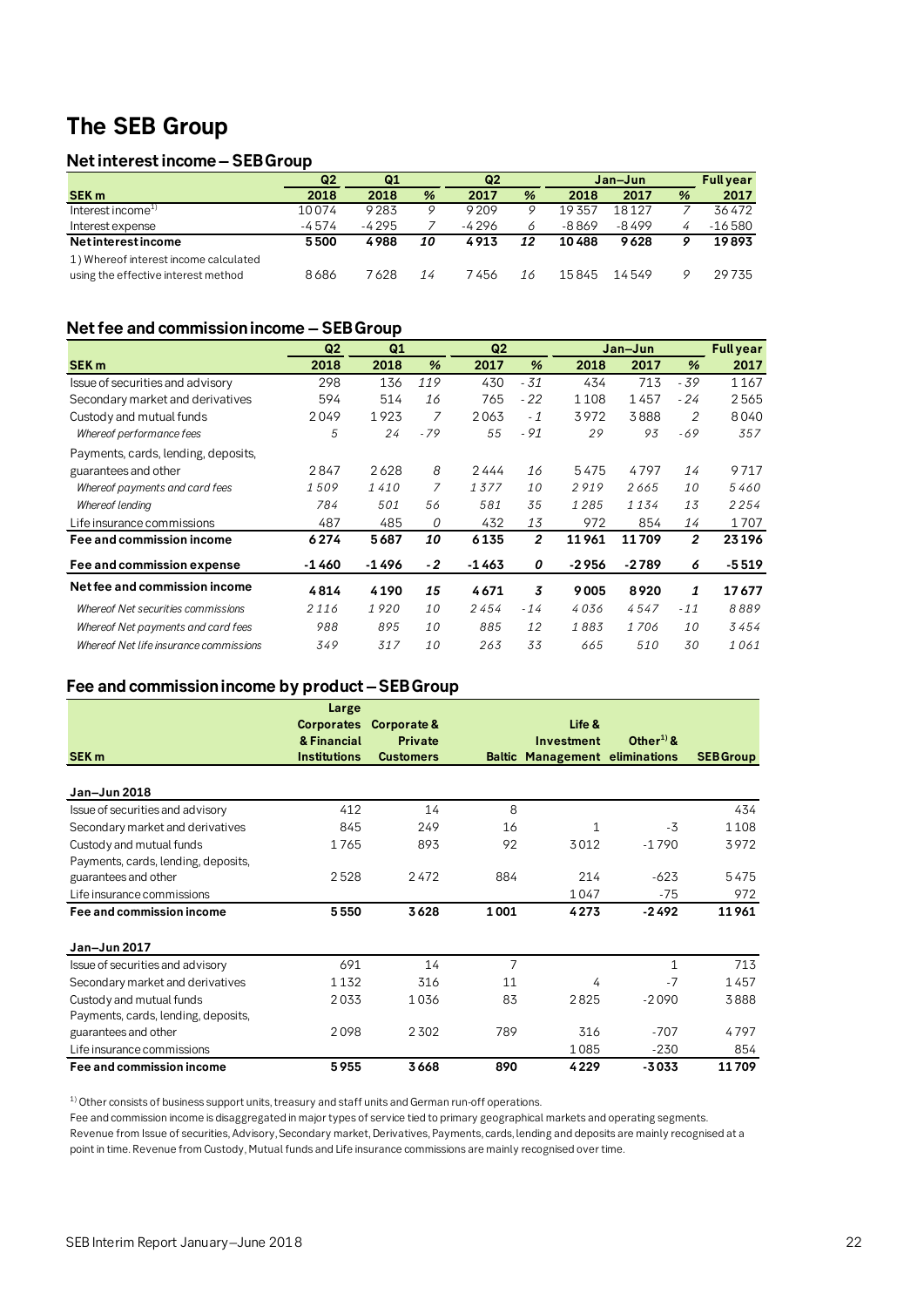# **Net financial income – SEB Group**

|                                               | Q <sub>2</sub> | Q <sub>2</sub><br>Q <sub>1</sub> |     | Jan-Jun |               |       | <b>Fullyear</b> |       |        |
|-----------------------------------------------|----------------|----------------------------------|-----|---------|---------------|-------|-----------------|-------|--------|
| <b>SEK m</b>                                  | 2018           | 2018                             | %   | 2017    | $\frac{9}{6}$ | 2018  | 2017            | %     | 2017   |
| Equity instruments and related derivatives    | 372            | $-27$                            |     | 320     | 16            | 345   | 969             | -64   | 1410   |
| Debt instruments and related derivatives      | $-343$         | 397                              |     | $-183$  | 88            | 53    | $-532$          |       | - 369  |
| Currency and related derivatives              | 1044           | 731                              | 43  | 868     | 20            | 1775  | 2235            | $-21$ | 4023   |
| Other life insurance income, net              | 463            | 210                              | 121 | 436     | 6             | 673   | 814             | $-17$ | 1738   |
| Other                                         | 70             | 145                              | -52 | 20      |               | 215   | 38              |       | 78     |
| Net financial income                          | 1606           | 1455                             | 10  | 1461    | 10            | 3062  | 3523            | $-13$ | 6880   |
| Whereof unrealized valuation changes from     |                |                                  |     |         |               |       |                 |       |        |
| counterparty risk and own credit standing in  |                |                                  |     |         |               |       |                 |       |        |
| derivatives and own issued securities $^{1)}$ | $-55$          | 3                                |     | -81     | $-32$         | $-53$ | $-143$          | -63   | $-210$ |

The result within Net financial income is presented on different rows based on type of underlying financial instrument.

For the second quarter the effect from structured products offered to the public was approximately SEK 115m (Q1 2018: 175) in Equity related derivatives and a corresponding effect in Debt related derivatives SEK 50m (Q1 2018: -20).

1) Own credit standing from own issued securities is as of 1 January 2018 presented in Other comprehensive income.

# **Net expected credit losses –SEB Group**

|                                          | Q <sub>2</sub> | Q1           |     | Q <sub>2</sub> |   |        | Jan-Jun |       | <b>Fullyear</b> |
|------------------------------------------|----------------|--------------|-----|----------------|---|--------|---------|-------|-----------------|
| <b>SEK m</b>                             | 2018           | 2018         | %   | 2017           | % | 2018   | 2017    | %     | 2017            |
| Impairment gains or losses <sup>1)</sup> | $-150$         | $-67$        |     |                |   | $-217$ |         |       |                 |
| Net provisions <sup>2)</sup>             |                |              |     | - 54           |   |        | $-170$  |       | 12              |
| Write-offs and recoveries                |                |              |     |                |   |        |         |       |                 |
| Total write-offs                         | $-232$         | - 700        |     | $-375$         |   | - 931  | - 543   | 72    | -1367           |
| Reversals of ECL allowance               | 105            | 607          | -83 | 156            |   | 711    | 174     |       | 318             |
| Write-offs not previously provided for   | $-127$         | $-93$        | 37  | $-219$         |   | $-220$ | $-369$  | -40   | $-1050$         |
| Recovered from previous write-offs       | 55             | 52           | 7   | 59             |   | 107    | 120     | $-11$ | 230             |
| Net write-offs                           | $-72$          | - 41         | 73  | $-161$         |   | $-113$ | - 249   | -54   | $-820$          |
| Net expected credit losses $^{1)}$       | $-221$         | $-109$ $104$ |     |                |   | $-330$ |         |       |                 |
| Net credit losses <sup>2)</sup>          |                |              |     | $-214$         |   |        | $-419$  |       | - 808           |

1) Based on IFRS 9 expected loss model. Consists of increases due to origination, decreases due to derecognition and changes due to changes in credit risk.

2) Based on IAS 39 incurred loss model.

| Net ECL level, %     | 0.04 | 0.02 |      | 0.03 |      |
|----------------------|------|------|------|------|------|
| Credit loss level, % |      |      | 0.06 | 0.06 | 0.05 |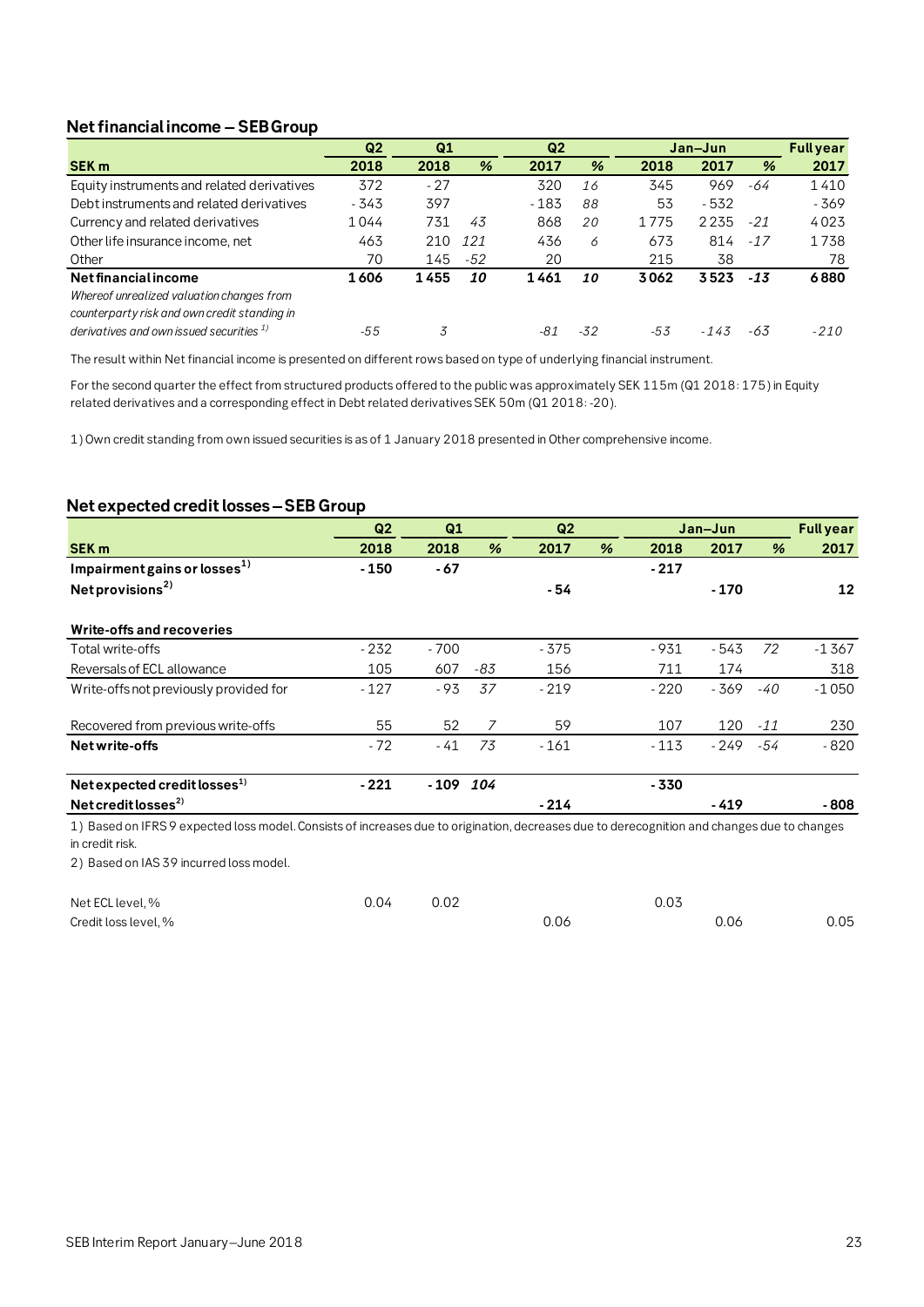# **Items affecting comparability –SEB Group**

|                                         | Q <sub>2</sub> | Q1   |   | Q <sub>2</sub> |               |      | Jan-Jun |   | <b>Full year</b> |
|-----------------------------------------|----------------|------|---|----------------|---------------|------|---------|---|------------------|
| <b>SEK m</b>                            | 2018           | 2018 | % | 2017           | $\frac{9}{6}$ | 2018 | 2017    | % | 2017             |
| Other income                            | 4506           |      |   |                |               | 4506 |         |   | 494              |
| <b>Total operating income</b>           | 4506           |      |   |                |               | 4506 |         |   | 494              |
| Staff costs                             |                |      |   |                |               |      |         |   | $-1320$          |
| Other expenses                          |                |      |   |                |               |      |         |   | $-92$            |
| Depreciation, amortisation and          |                |      |   |                |               |      |         |   |                  |
| impairment of tangible and intangible   |                |      |   |                |               |      |         |   |                  |
| assets                                  |                |      |   |                |               |      |         |   | - 978            |
| <b>Total operating expenses</b>         |                |      |   |                |               |      |         |   | $-2390$          |
| Items affecting comparability           | 4506           |      |   |                |               | 4506 |         |   | -1896            |
| Income tax on IAC                       | 22             |      |   |                |               | 22   |         |   | 215              |
| Items affecting comparability after tax | 4528           |      |   |                |               | 4528 |         |   | $-1681$          |

The table shows the rows in which the Items affecting comparability would have been reported if not reclassified.

### Items affecting comparability 2018

The total income in the income statement from Items affecting comparability was SEK 4,506m before tax and SEK 4,528m after tax.

### *SEB Pension (2018 Q2)*

SEB completed the sale of SEB Pension in Denmark following the approval by the Danish Competition Council, Konkurrencerådet, on 30 May 2018. SEB divested all shares in SEB Pensionsforsikring A/S and SEB Administration A/S (SEB Pension) to Danica Pension Livsforsikringsaktieselskab (Danica), a subsidiary to Danske Bank. The entire business, including employees, customer contracts and systems, transferred from SEB to Danica on 7 June 2018. The to a large extent tax-exempt capital gain from the transaction amounted to SEK 3,565m.

## *UC (2018 Q2)*

On 29 June 2018, the acquisition by the listed Finnish credit information company Asiakastieto Group Plc ("Asiakastieto") of UC AB ("UC") was finalised. SEB received shares in Asiakastieto, equivalent to 10.2 per cent of the company, and SEK 0.3bn in cash. The transaction resulted in a tax-exempt capital gain of SEK 941m.

### Items affecting comparability 2017

The total expense in the income statement from Items affecting comparability was SEK 1,896m before tax and SEK 1,681m after tax. In total, the items affecting comparability, including the effect on other comprehensive income of SEK 494m, decreased equity by SEK 2,175m.

### *Visa Sweden (2017 Q4)*

The settlement of the acquisition of Visa Europe by Visa Inc. consisted of a combination of cash and shares to be paid to the different Visa Europe members. In Sweden, SEB was an indirect member. In the fourth quarter a dividend of SEK 494m was received. There was no tax effect.

 The holdings in Visa have been classified as Available-for-sale asset where the change in value is recognised in Other comprehensive income. The dividend received has reduced the amount in Other comprehensive income by SEK 494m.

### *SEB's German business (2017 Q4)*

In line with previous communication, the operations in Germany were transformed and the core business was transferred from SEB AG to the German branch of the parent company, Skandinaviska Enskilda Banken AB, as per 2 January 2018. The purpose of the change is to simplify the reporting and administration of the German operations. The non-core business that was not transferred to the branch from SEB AG will be dismantled over time.

 The provisions related to redundancy and excess premises amounting to a total of SEK 521m were recognised in the fourth quarter. In addition, SEB entered into an agreement to transfer the pension obligations under the defined benefit plan in SEB AG to Versicherungsverein des Bankgewerbes a.G (BVV) at a total cost of SEK 891m in the fourth quarter. The transfer took place in the second quarter 2018.

# *Impairment and derecognition of intangible IT assets (2017 Q4)*

An impairment and a derecognition of intangible IT assets led to an expense in an amount of SEK 978m. The positive tax effect was SEK 215m.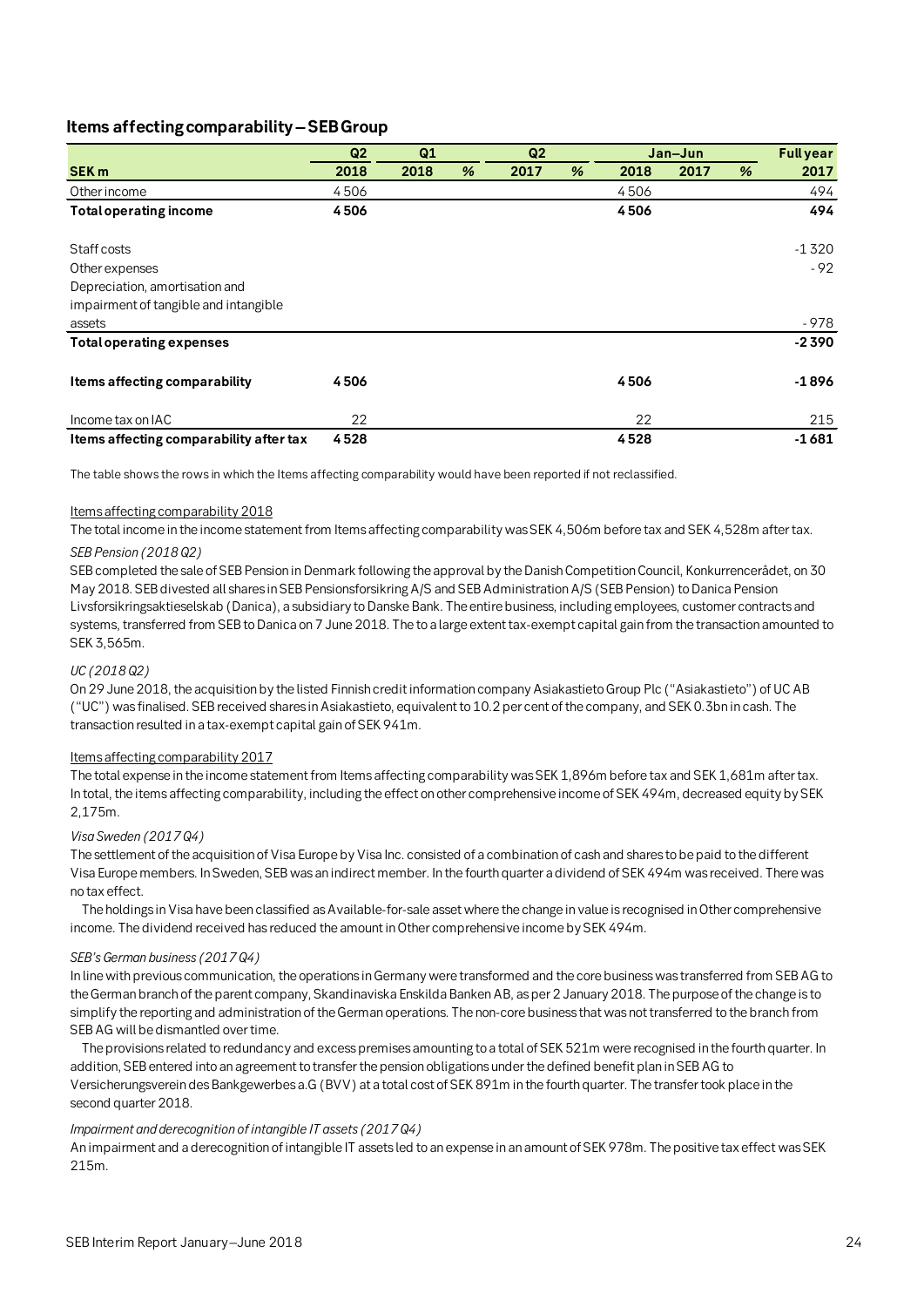# **Statement of changes in equity –SEB Group**

|                                         |              |             |                  | Other reserves <sup>1)</sup> |                    |                |                 |              |
|-----------------------------------------|--------------|-------------|------------------|------------------------------|--------------------|----------------|-----------------|--------------|
|                                         |              | Available-  |                  |                              |                    |                |                 |              |
|                                         |              | for-sale    |                  |                              | <b>Translation</b> | <b>Defined</b> |                 | Total Share- |
|                                         | <b>Share</b> | financial   |                  | <b>Cash flow</b>             | offoreign          | benefit        | <b>Retained</b> | holders'     |
| SEK <sub>m</sub>                        | capital      | assets      | OCA <sup>2</sup> |                              | hedges operations  | plans          | earnings        | equity       |
|                                         |              |             |                  |                              |                    |                |                 |              |
| Jan-Jun 2018                            |              |             |                  |                              |                    |                |                 |              |
| Opening balance                         | 21942        | 729         |                  | 1192                         | $-897$             | 3379           | 114892          | 141237       |
| Effect of applying IFRS $9^{3}$         |              | $-729$      | $-507$           |                              |                    |                | $-2044$         | $-3280$      |
| Restated balance at 1 January 2018      | 21942        | $\mathbf 0$ | $-507$           | 1192                         | -897               | 3379           | 112848          | 137958       |
| Net profit                              |              |             |                  |                              |                    |                | 14019           | 14019        |
| Other comprehensive income (net of tax) |              |             | 100              | $-559$                       | 943                | $-445$         |                 | 39           |
| Total comprehensive income              |              |             | 100              | -559                         | 943                | $-445$         | 14019           | 14058        |
| Dividend to shareholders                |              |             |                  |                              |                    |                | $-12459$        | $-12459$     |
| Equity-based programmes <sup>5)</sup>   |              |             |                  |                              |                    |                | $-199$          | -199         |
| Change in holdings of own shares        |              |             |                  |                              |                    |                | 215             | 215          |
| <b>Closing balance</b>                  | 21942        |             | $-407$           | 633                          | 46                 | 2934           | 114425          | 139573       |
|                                         |              |             |                  |                              |                    |                |                 |              |
|                                         |              |             |                  |                              |                    |                |                 |              |
| Jan-Dec 2017                            |              |             |                  |                              |                    |                |                 |              |
| Opening balance                         | 21942        | 1638        |                  | 2399                         | $-1193$            | 2595           | 113595          | 140976       |
| Effect of applying IFRS $15^{4}$        |              |             |                  |                              |                    |                | $-2640$         | $-2640$      |
| Restated balance at 1 January 2017      | 21942        | 1638        |                  | 2399                         | $-1193$            | 2595           | 110955          | 138336       |
| Net profit <sup>4)</sup>                |              |             |                  |                              |                    |                | 16197           | 16197        |
| Other comprehensive income (net of tax) |              | $-909$      |                  | $-1207$                      | 296                | 784            |                 | $-1036$      |
| Total comprehensive income              |              | -909        |                  | $-1207$                      | 296                | 784            | 16197           | 15160        |
| Dividend to shareholders                |              |             |                  |                              |                    |                | $-11935$        | $-11935$     |
| Equity-based programmes <sup>5)</sup>   |              |             |                  |                              |                    |                | $-246$          | $-246$       |
| Change in holdings of own shares        |              |             |                  |                              |                    |                | $-78$           | $-78$        |
| <b>Closing balance</b>                  | 21942        | 729         |                  | 1192                         | -897               | 3379           | 114893          | 141237       |
|                                         |              |             |                  |                              |                    |                |                 |              |
| Jan-Jun 2017                            |              |             |                  |                              |                    |                |                 |              |
| Opening balance                         | 21942        | 1638        |                  | 2399                         | $-1193$            | 2595           | 113595          | 140976       |
| Effect of applying IFRS 154)            |              |             |                  |                              |                    |                | $-2640$         | $-2640$      |
| Restated balance at 1 January 2017      | 21942        | 1638        |                  | 2399                         | $-1193$            | 2595           | 110955          | 138336       |
| Net profit $4$ )                        |              |             |                  |                              |                    |                | 8779            | 8779         |
| Other comprehensive income (net of tax) |              | $-95$       |                  | $-659$                       | 37                 | 1444           |                 | 727          |
| Total comprehensive income              |              | $-95$       |                  | -659                         | 37                 | 1444           | 8779            | 9506         |
| Dividend to shareholders                |              |             |                  |                              |                    |                | $-11935$        | $-11935$     |
|                                         |              |             |                  |                              |                    |                |                 |              |
| Equity-based programmes <sup>5)</sup>   |              |             |                  |                              |                    |                | $-436$          | -436         |
| Change in holdings of own shares        |              |             |                  |                              |                    |                | 208             | 208          |
| <b>Closing balance</b>                  | 21942        | 1543        |                  | 1740                         | $-1156$            | 4039           | 107571          | 135679       |

1) Amounts under Other reserves may be reclassified in the future to the income statement under certain circumstances, e.g. if they are related to dissolved Cash flow hedges or Translation of foreign operations when SEB ceases to consolidate a foreign operation. Amounts related to OCA and Defined benefit plans will not be reclassified to the income statement.

2) Fair value changes of financial liabilities at fair value through profit or loss attributable to changes in own credit risk.

3) IFRS 9 Financial Instruments is applied from 1 January 2018.

4) IFRS 15 Revenue from Contracts with Customers is applied retrospectively from 1 January 2018.

| 5) Number of shares owned by SEB:              |         |         |         |
|------------------------------------------------|---------|---------|---------|
|                                                | Jan-Jun | Jan-Dec | Jan-Jun |
| Number of shares owned by SEB, million         | 2018    | 2017    | 2017    |
| Opening balance                                | 271     | 25.2    | 25.2    |
| Repurchased shares for equity-based programmes | 6.6     | 70      | 7 O     |
| Sold/distributed shares                        | $-27$   | $-5.0$  | $-4.4$  |
| <b>Closing balance</b>                         | 31.0    | 27.1    | 27.7    |
| Market value of shares owned by SEB, SEK m     | 2642    | 2612    | 2827    |

In accordance with the decision by the Annual General Meeting, SEB holds own shares of Class A for the long-term equity-based programmes. The transactions may take place at one or several occasions during the year. The acquisition cost for the purchase of own shares is deducted from shareholders' equity. The item includes changes in nominal amounts of equity swaps used for hedging of equity-based programmes.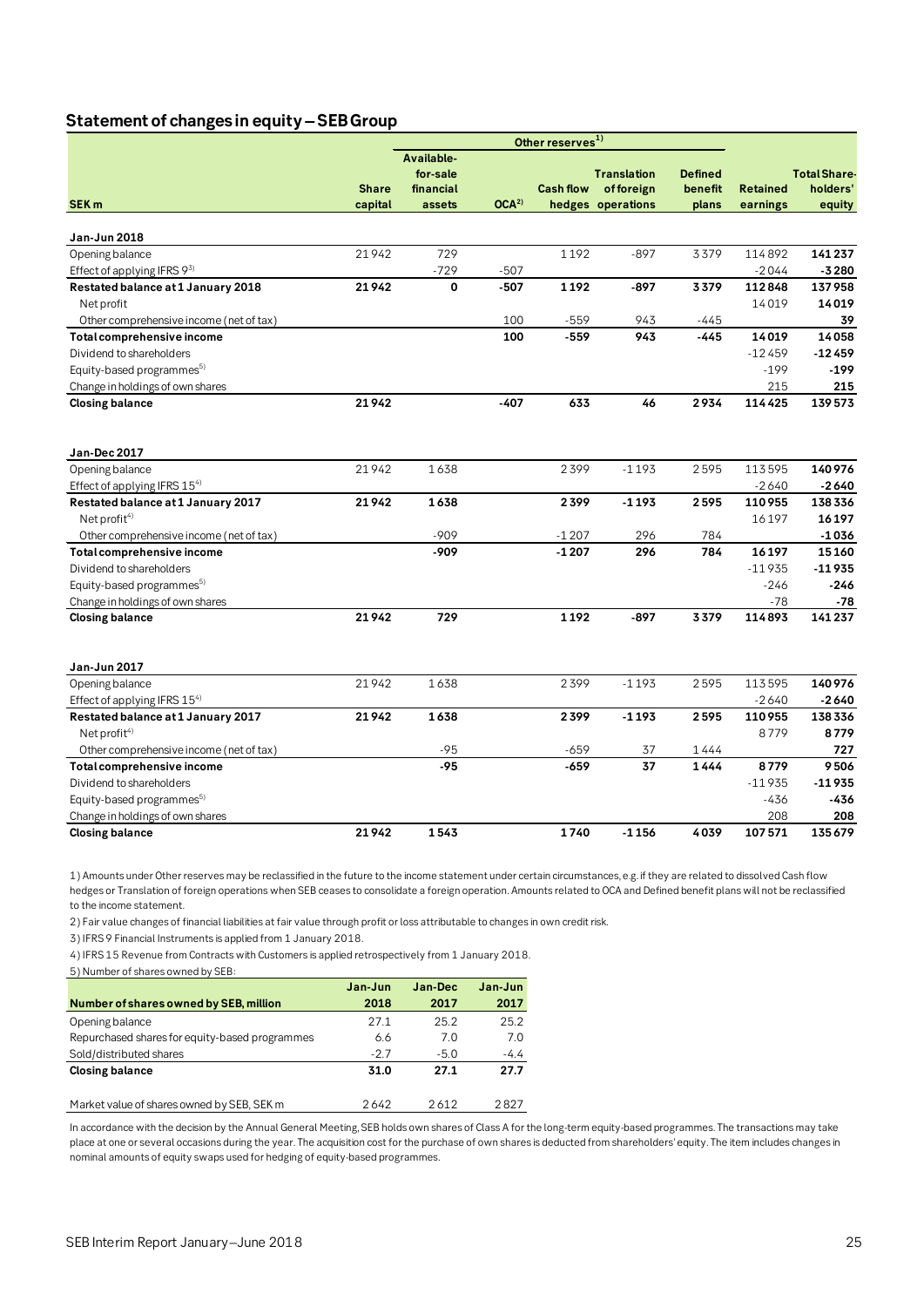# **Cash flow statement –SEBGroup**

|                                                        |          | Jan-Jun |               | <b>Full year</b> |
|--------------------------------------------------------|----------|---------|---------------|------------------|
| <b>SEK m</b>                                           | 2018     | 2017    | $\frac{9}{6}$ | 2017             |
| Cash flow from operating activities                    | 117446   | 86727   | 35            | 41526            |
| Cash flow from investment activities                   | 7344     | 176     |               | 7964             |
| Cash flow from financing activities                    | $-12459$ | - 7656  | 63            | $-20030$         |
| Net increase in cash and cash equivalents              | 112331   | 79247   | 42            | 29460            |
| Cash and cash equivalents at the beginning of year     | 184429   | 158315  | 16            | 158315           |
| Exchange rate differences on cash and cash equivalents | 13884    | - 3369  |               | - 3 346          |
| Net increase in cash and cash equivalents              | 112331   | 79247   | 42            | 29460            |
| Cash and cash equivalents at the end of period $^{1)}$ | 310644   | 234193  | 33            | 184429           |

1) Cash and cash equivalents at the end of period is defined as Cash and cash balances with central banks and Loans to other credit institutions payable on demand.

# **Financial assets and liabilities –SEB Group**

|                                                        | 30 Jun 2018 |                   | 31 Dec 2017     |                   | 30 Jun 2017               |                   |
|--------------------------------------------------------|-------------|-------------------|-----------------|-------------------|---------------------------|-------------------|
| SEK <sub>m</sub>                                       | Carrying    | amount Fair value | <b>Carrying</b> | amount Fair value | <b>Carrying</b><br>amount | <b>Fair value</b> |
| Loans                                                  | 2026896     | 2031282           | 1713518         | 1717729           | 1844885                   | 1853409           |
| Debt securities                                        | 234176      | 234177            | 169268          | 169368            | 286255                    | 286452            |
| Equity instruments                                     | 58604       | 58604             | 59 203          | 59 203            | 89509                     | 89509             |
| Financial assets for which the customers bear the      |             |                   |                 |                   |                           |                   |
| investment risk                                        | 295762      | 295762            | 283420          | 283420            | 308995                    | 308995            |
| Derivatives                                            | 142568      | 142568            | 104868          | 104868            | 179038                    | 179038            |
| Other                                                  | 28440       | 28440             | 15106           | 15106             | 22673                     | 22673             |
| <b>Financial assets</b>                                | 2786446     | 2790833           | 2345383         | 2349694           | 2731355                   | 2740076           |
| Deposits                                               | 1347973     | 1349009           | 1127538         | 1132231           | 1251963                   | 1257629           |
| Financial liabilities for which the customers bear the |             |                   |                 |                   |                           |                   |
| investment risk                                        | 296697      | 296697            | 284 291         | 284 291           | 309718                    | 309718            |
| Debt securities issued                                 | 780030      | 775144            | 646475          | 651403            | 694356                    | 702197            |
| Short positions                                        | 41681       | 41681             | 24985           | 24985             | 49556                     | 49556             |
| Derivatives                                            | 119139      | 119139            | 85432           | 85432             | 149351                    | 149351            |
| Other                                                  | 53956       | 53956             | 18060           | 18060             | 40424                     | 40424             |
| <b>Financial liabilities</b>                           | 2639476     | 2635626           | 2186781         | 2196402           | 2495368                   | 2508875           |

SEB has aggregated its financial instruments by class taking into account the characteristics of the instruments. The fair value of each class of financial assets and liabilities are compared with its carrying amount. A description of the characteristics of the classes can be found in note 39 in the Annual Report 2017.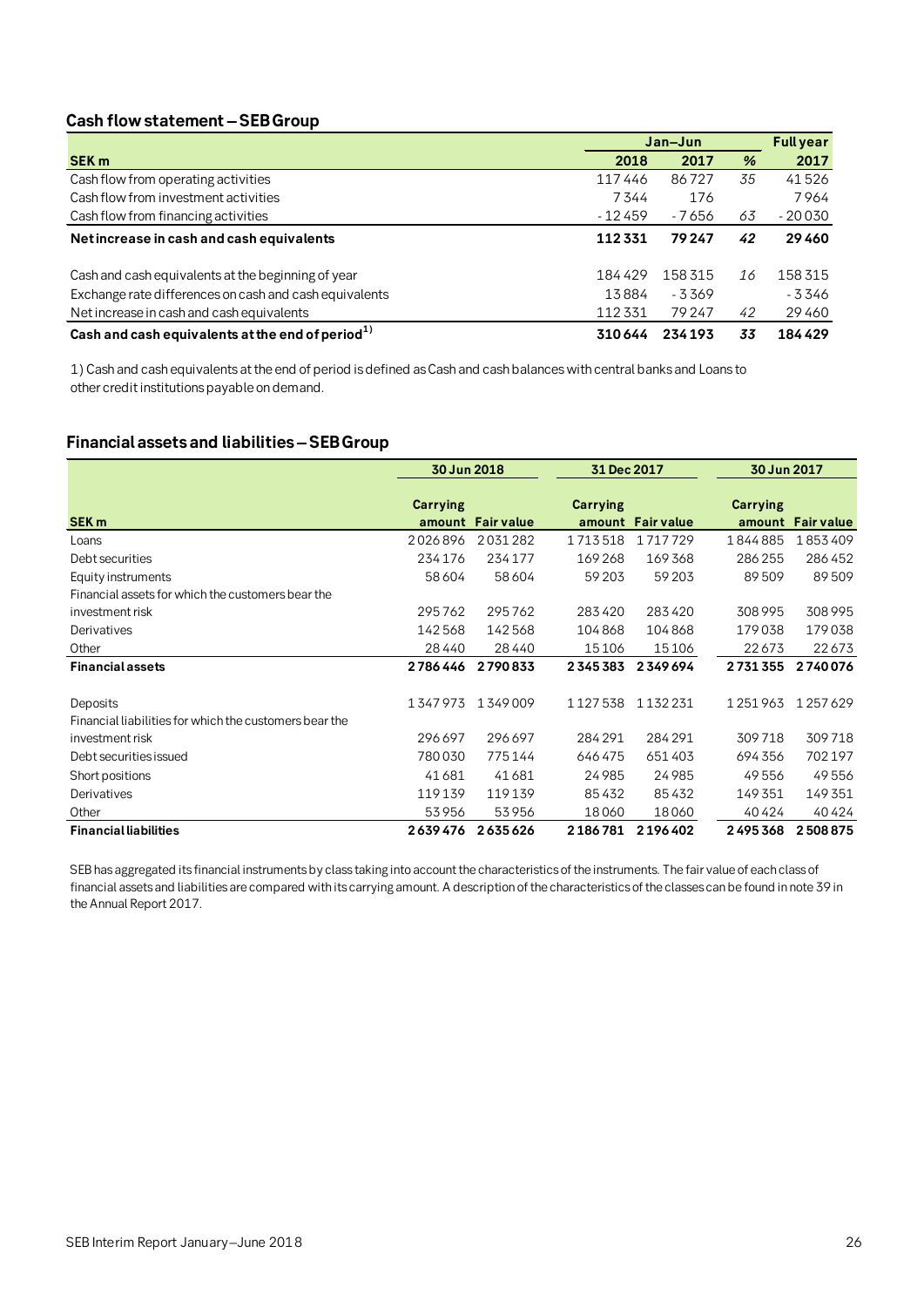# **Assets and liabilities measured at fair value –SEB Group**

| SEK <sub>m</sub>                             |           | 30 Jun 2018                  |                  |              |           | 31 Dec 2017                  |            |              |
|----------------------------------------------|-----------|------------------------------|------------------|--------------|-----------|------------------------------|------------|--------------|
|                                              |           | Valuation                    | Valuation        |              |           | Valuation                    | Valuation  |              |
|                                              | Quoted    | technique                    | technique        |              | Quoted    | technique                    | technique  |              |
|                                              | prices in |                              | using using non- |              | prices in | using                        | using non- |              |
|                                              |           | active observable observable |                  |              |           | active observable observable |            |              |
|                                              | markets   | inputs                       | inputs           |              | markets   | inputs                       | inputs     |              |
| <b>Assets</b>                                | (Level 1) | (Level 2)                    | (Level 3)        | <b>Total</b> | (Level 1) | (Level 2)                    | (Level 3)  | <b>Total</b> |
| Loans                                        |           | 102607                       |                  | 102607       |           |                              |            |              |
| Debt securities                              | 78442     | 137640                       | $\overline{4}$   | 216086       | 71626     | 84041                        | 571        | 156238       |
| Equity instruments                           | 49 259    | 4969                         | 4375             | 58 603       | 52082     | 4573                         | 2414       | 59069        |
| Financial assets for which the customer      |           |                              |                  |              |           |                              |            |              |
| bear the investment risk                     | 287539    | 7537                         | 687              | 295763       | 275737    | 7053                         | 630        | 283420       |
| Derivatives                                  | 2077      | 139701                       | 790              | 142568       | 1251      | 102929                       | 688        | 104868       |
| Investment in associates                     | 283       |                              | 376              | 659          | 251       |                              | 592        | 843          |
| Non-current assets held for sale             |           |                              |                  |              | 89 229    | 63 657                       | 29 5 50    | 182436       |
| Total                                        | 417600    | 392454                       | 6232             | 816286       | 490 176   | 262 253                      | 34 4 45    | 786874       |
| Liabilities                                  |           |                              |                  |              |           |                              |            |              |
| Deposits                                     |           | 44090                        |                  | 44090        |           |                              |            |              |
| Financial liabilities for which the customer |           |                              |                  |              |           |                              |            |              |
| bear the investment risk                     | 288394    | 7624                         | 679              | 296 697      | 276482    | 7185                         | 624        | 284 291      |
| Liabilities to policyholders - insurance     | 20807     | 83                           |                  | 20890        |           |                              |            |              |
| Debt securities issued                       |           | 22786                        |                  | 22786        | 6 206     | 28991                        |            | 35 197       |
| Short positions                              | 32144     | 9472                         | 65               | 41681        | 13984     |                              | 244        | 14228        |
| Derivatives                                  | 1329      | 116975                       | 836              | 119140       | 911       | 83724                        | 799        | 85434        |
| Other financial liabilities at fair value    | 168       | 4229                         |                  | 4397         |           | 3842                         |            | 3842         |
| Liabilities in disposal groups held for sale |           |                              |                  |              | 21055     | 42536                        | 8899       | 72490        |
| Total                                        | 342842    | 205 259                      | 1580             | 549681       | 318638    | 166 278                      | 10566      | 495482       |

#### **Fair value measurement**

The objective of fair value measurement is to arrive at the price at which an orderly transaction would take place between market participants at the measurement date under current market conditions.

The Group has an established valuation process and control environment for the determination of fair values of financial instruments that includes a review, independent from the business, of valuation models and prices. If the validation principles are not adhered to, the Head of Group Finance shall be informed. Exceptions of material and principal importance require approval from the GRMC (Group Risk Measurement Committee) and the ARC (Accounting Reporting Committee).

In order to arrive at the fair value of a financial instrument SEB uses different methods; quoted prices in active markets, valuation techniques incorporating observable data and valuation techniques based on internal models. For disclosure purposes, financial instruments carried at fair value are classified in a fair value hierarchy according to the level of market observability of the inputs. Risk Control classifies and continuously reviews the classification of financial instruments in the fair value hierarchy. The valuation process is the same for financial instruments in all levels.

An active market is one in which transactions occur with sufficient volume and frequency to provide pricing information on an ongoing basis. The objective is to arrive at a price at which a transaction without modification or repackaging would occur in the principal market for the instrument.

Fair value is generally measured for individual financial instruments, in addition portfolio adjustments are made to cover the credit risk. To reflect counterparty risk and own credit risk in OTC derivatives, adjustments are made based on the net exposure towards each counterpart. These adjustments are calculated on a counterparty level based on estimates of exposure at default, probability of default and recovery rates. Probability of default and recovery rate information is generally sourced from the CDS markets. For counterparties where this information is not available, or considered unreliable due to the nature of the exposure, alternative approaches are taken where the probability of default is based on generic credit indices for specific industry and/or rating. When valuing financial liabilities at fair value own credit standing is reflected.

In order to arrive at the fair value of investment properties a market participant's ability to generate economic benefit by using the asset in its highest and best use are taken into account. The highest and best use takes into account the use of the asset that is physically possible, legally permissible and financially feasible. The current use of the investment properties in SEB is in accordance with the highest and best use. The valuation of investment properties is described in the Accounting policies in Annual Report 2017. The valuation of the investment properties is performed semi-annually, they are presented and approved by the board in each real estate company. The valuation principles used in all entities are in accordance with regulations provided by the local Financial Supervisory Authorities (FSA) which is in accordance with international valuation principles and in accordance with IFRS.

#### **Level 1: Quoted market prices**

Valuations in Level 1 are determined by reference to unadjusted quoted market prices for identical instruments in active markets where the quoted prices are readily available and the prices represent actual and regularly occurring market transactions on an arm's length basis.

Examples of Level 1 financial instruments are listed equity securities, debt securities, and exchange-traded derivatives. Instruments traded in an active market for which one or more market participants provide a binding price quotation on the balance sheet date are also examples of Level 1 financial instruments.

#### **Level 2: Valuation techniques with observable inputs**

In Level 2 valuation techniques, all significant inputs to the valuation models are observable either directly or indirectly. Level 2 valuation techniques include using discounted cash flows, option pricing models, recent transactions and the price of another instrument that is substantially the same.

Examples of observable inputs are foreign currency exchange rates, binding securities price quotations, market interest rates (Stibor, Libor, etc.), volatilities implied from observable option prices for the same term and actual transactions with one or more external counterparts executed by SEB. An input can transfer from being observable to being unobservable during the holding period due to e.g. illiquidity of the instrument.

Examples of Level 2 financial instruments are most OTC derivatives such as options and interest rate swaps based on the Libor swap rate or a foreign-denominated yield curve. Other examples are instruments for which SEB recently entered into transactions with third parties and instruments for which SEB interpolates between observable variables.

#### **Level 3: Valuation techniques with significant unobservable inputs**

Level 3 valuation techniques incorporate significant inputs that are unobservable. These techniques are generally based on extrapolating from observable inputs for similar instruments, analysing historical data or other analytical techniques. Examples of Level 3 financial instruments are more complex OTC derivatives, long dated options for which the volatility is extrapolated or derivatives that depend on an unobservable correlation. Other examples are instruments for which there is currently no active market or binding quotes, such as unlisted equity instruments and private equity holdings and investment properties.

If the fair value of financial instruments includes more than one unobservable input, the unobservable inputs are aggregated in order to determine the classification of the entire instrument. The level in the fair value hierarchy within which a financial instrument is classified is determined on the basis of the lowest level of input that is significant to the fair value in its entirety.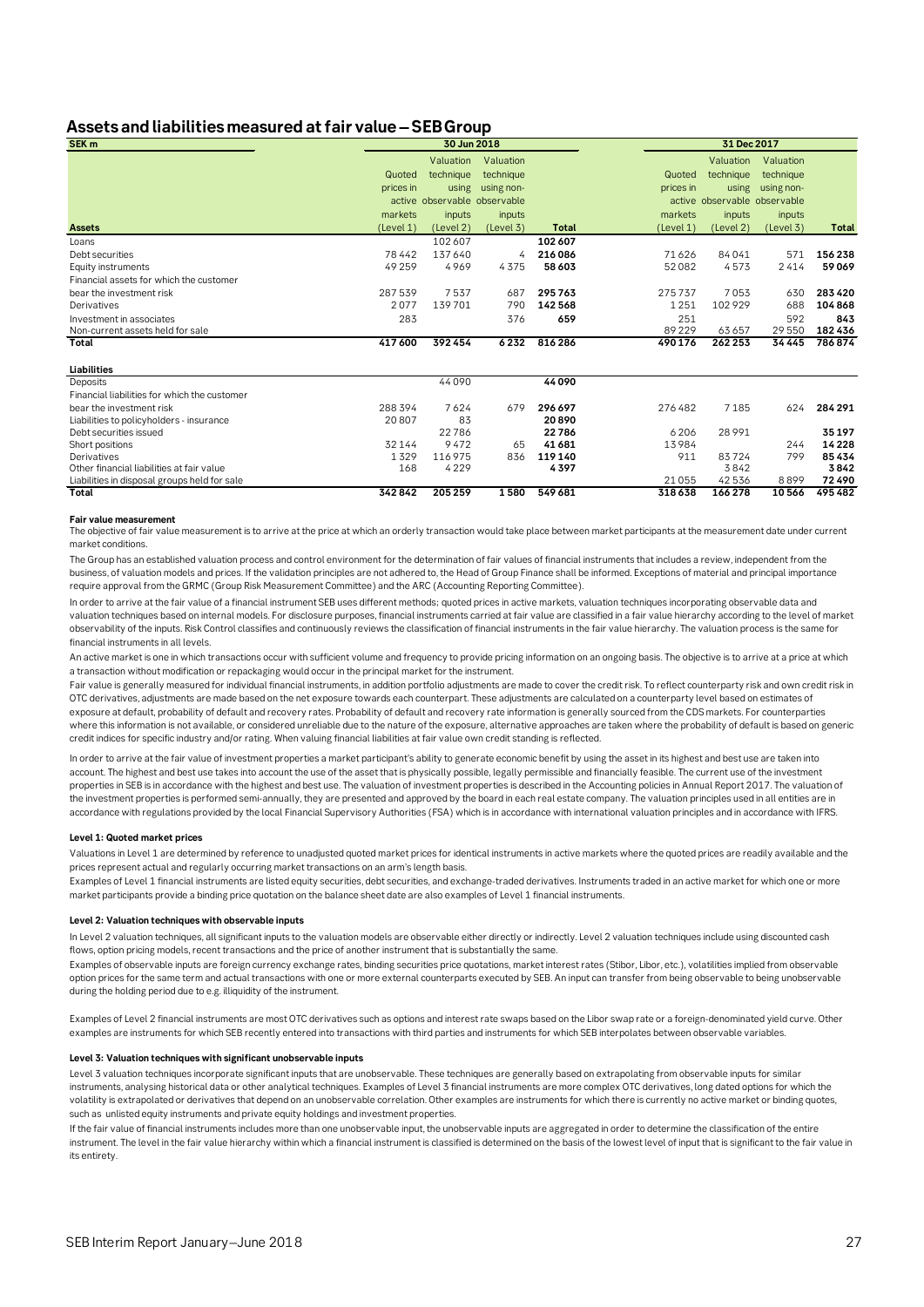# **Assets and liabilities measured at fair value –continued - SEB Group**

**Significant transfers and reclassifications between levels**

Transfers between levels may occur when there are indications that market conditions have changed, e.g. a change in liquidity. The Valuation/Pricing committee of each relevant division decides on material shifts between levels.

|                                              |         | <b>Closing Changes due</b> |                        | Gain/loss in<br>Other |           |              |         |                  |           |                     | Closing |
|----------------------------------------------|---------|----------------------------|------------------------|-----------------------|-----------|--------------|---------|------------------|-----------|---------------------|---------|
|                                              | balance |                            | to IFRS 9 Gain/loss in | compre-               |           |              |         | <b>Transfers</b> | Transfers | Exchange            | balance |
|                                              | 31 Dec  | implemen-                  | Income                 | hensive               |           |              | Settle- | into             | out of    | rate                | 30 Jun  |
| Changes in level 3                           | 2017    | tation                     | statement              | <i>income</i>         | Purchases | <b>Sales</b> | ments   | Level 3          |           | Level 3 differences | 2018    |
| Assets                                       |         |                            |                        |                       |           |              |         |                  |           |                     |         |
| Debt securities                              | 571     | $-567$                     |                        |                       |           |              |         |                  |           |                     | 4       |
| Equity instruments                           | 2414    | 986                        | 552                    |                       | 717       | $-411$       |         |                  | $-1$      | 118                 | 4375    |
| Financial assets for which the customer      |         |                            |                        |                       |           |              |         |                  |           |                     |         |
| bear the investment risk                     | 630     |                            | -36                    |                       | 123       | $-71$        |         |                  |           | 41                  | 687     |
| Derivatives                                  | 688     |                            | 61                     |                       |           |              | 29      |                  |           | 12                  | 790     |
| Investment in associates                     | 592     |                            | $-192$                 |                       | 14        | $-42$        |         |                  |           | 4                   | 376     |
| Total                                        | 4895    | 419                        | 385                    |                       | 854       | $-524$       | 29      |                  | $-1$      | 175                 | 6232    |
| Liabilities                                  |         |                            |                        |                       |           |              |         |                  |           |                     |         |
| Financial liabilities for which the customer |         |                            |                        |                       |           |              |         |                  |           |                     |         |
| bear the investment risk                     | 624     |                            | $-36$                  |                       | 122       | $-71$        |         |                  |           | 40                  | 679     |
| Short positions                              | 244     |                            | 6                      |                       | $-188$    |              |         |                  |           | 3                   | 65      |
| Derivatives                                  | 799     |                            | $-38$                  |                       |           |              | 63      |                  |           | 12                  | 836     |
| Total                                        | 1667    |                            | $-68$                  |                       | -66       | $-71$        | 63      |                  |           | 55                  | 1580    |

#### **Sensitivity of Level 3 assets and liabilities to unobservable inputs**

The table below illustrates the potential Profit or Loss impact of the relative uncertainty in the fair value of assets and liabilities that for their valuation are dependent on unobservable inputs. The sensitivity to unobservable inputs is assessed by altering the assumptions to the valuation techniques, illustrated below by changes in index-linked swap spreads, implied volatilities, credit spreads or comparator multiples. It is unlikely that all unobservable inputs would be simultaneously at the extremes of their ranges of reasonably possible alternatives.

|                                                                |               | 30 Jun 2018        |       |                 |               | 31 Dec 2017 |        |                 |
|----------------------------------------------------------------|---------------|--------------------|-------|-----------------|---------------|-------------|--------|-----------------|
| SEK <sub>m</sub>                                               | <b>Assets</b> | <b>Liabilities</b> |       | Net Sensitivity | <b>Assets</b> | Liabilities |        | Net Sensitivity |
| Derivative instruments <sup>1) 2) 4)</sup>                     | 789           | -835               | $-47$ | 51              | 688           | $-798$      | $-110$ | 38              |
| Equity instruments <sup>3) 6)</sup>                            | 889           | $-65$              | 824   | 167             | 1245          | $-244$      | 1 001  | 209             |
| Insurance holdings - Financial instruments <sup>4) 5) 7)</sup> | 3476          |                    | 3476  | 446             | 2380          |             | 2380   | 331             |
| Assets-liabilities held for sale 4) 5) 6) 7)                   |               |                    |       |                 | 16070         | $-2.395$    | 13675  | . 657           |

1) Sensitivity from a shift of inflation linked swap spreads by 16 basis points (16) and implied volatilities by 5 percentage points (5).

2) Sensitivity from a shift of swap spreads by 5 basis points (5).

3) Valuation is estimated in a range of reasonable outcomes. Sensitivity analysis is based on 20 per cent (20) shift in market values.

4) Shift in implied volatility by 10 percentage points (10).

5) Sensitivity analysis is based on a shift in private equity of 20 per cent (20), structured credits 10 per cent (10) and derivative market values of 10 per cent (10).

6) Sensitivity from a shift of investment properties/real estate funds market values of 10 per cent (10).

7) The sensitivity show changes in the value of the insurance holdings which do not at all times affect the P&L of the Group since any surplus in the traditional life portfolios are consumed first.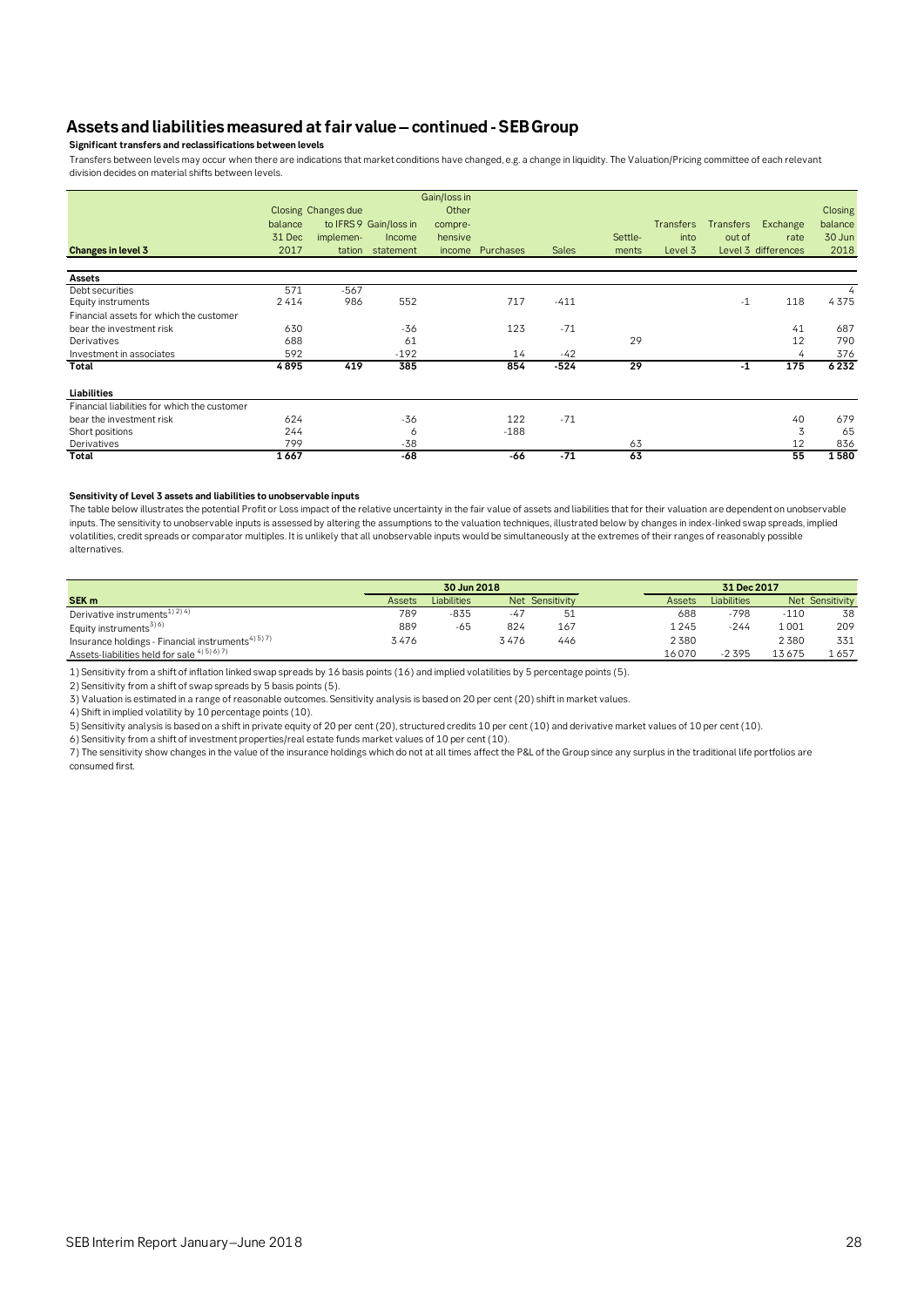| Other<br><b>Related arrangements</b><br>instruments in<br><b>Net amounts</b><br>balance sheet<br><b>Total</b> in<br>in<br>Master<br>Collaterals<br>not subject to<br>Gross<br>balance<br>balance<br>netting<br>received/<br>netting<br>amounts<br>Offset<br>sheet arrangements<br>pledged Net amounts<br>sheet<br>arrangements<br>SEK <sub>m</sub><br>30 Jun 2018<br>145442<br>$-4705$<br>$-80811$<br>18428<br>142568<br>140737<br>$-41498$<br>1831<br>Derivatives<br>$-37504$<br>100961<br>$-33564$<br>$-67397$<br>1749<br>102711<br>Reversed repo receivables<br>138465<br>36734<br>$-30956$<br>293<br>37027<br>36734<br>$-5610$<br>167<br>Securities borrowing<br>4917<br>23489<br>-4917<br>23489<br>Client receivables<br>$-119986$<br>325558<br>$-47126$<br>278432<br>-139851<br>18595<br>27362<br>305794<br>Assets<br>122853<br>$-4705$<br>118149<br>$-80811$<br>$-28725$<br>8613<br>990<br>119139<br>Derivatives<br>71285<br>$-37504$<br>33781<br>-33564<br>217<br>33781<br>Repo payables<br>24090<br>24090<br>$-5610$<br>584<br>$\overline{2}$<br>24092<br>Securities lending<br>$-17896$<br>4917<br>$-4917$<br>26002<br>Client payables<br>26002<br><b>Liabilities</b><br>223146<br>$-47126$<br>176020<br>-119986<br>9413<br>26994<br>203014<br>-46621<br>31 Dec 2017<br>111634<br>$-7826$<br>103808<br>$-58922$<br>$-29374$<br>15512<br>1060<br>104868<br>Derivatives<br>42620<br>104 354<br>$-61735$<br>42620<br>$-6613$<br>$-36007$<br>Reversed repo receivables<br>3782<br>3782<br>$-512$<br>105<br>12955<br>16736<br>Securities borrowing<br>$-3165$<br>11817<br>Client receivables<br>11817<br>219770<br>$-69560$<br>150210<br>$-65892$<br>15617<br>25832<br>176042<br>-68701<br>Assets<br>92496<br>$-7826$<br>84670<br>$-58922$<br>85434<br>Derivatives<br>$-18293$<br>7455<br>763<br>68348<br>$-61735$<br>6613<br>$-6613$<br>6613<br>Repo payables<br>9604<br>Securities lending<br>9604<br>$-3165$<br>$-6152$<br>287<br>911<br>10515<br>Client payables<br>10894<br>10894<br>170448<br>$-69560$<br>100888<br>7742<br>Liabilities<br>$-68701$<br>$-24445$<br>12569<br>113456<br>30 Jun 2017<br>$-4615$<br>179038<br>182846<br>178231<br>$-99117$<br>$-48439$<br>30675<br>807<br>Derivatives<br>239<br>111921<br>150 332<br>-38650<br>111682<br>$-31635$<br>-79599<br>448<br>Reversed repo receivables<br>27590<br>27590<br>41617<br>$-5451$<br>$-22139$<br>14027<br>Securities borrowing<br>18928<br>4046<br>$-4046$<br>0<br>18928<br>Client receivables<br>0<br>364813<br>317503<br>$-136202$<br>31123<br>34001<br>$-47310$<br>-150 177<br>351504<br>Assets<br>152333<br>147718<br>$-99117$<br>2752<br>149351<br>Derivatives<br>$-4615$<br>-45849<br>1633<br>70529<br>245<br>31880<br>Repo payables<br>-38 650<br>31880<br>$-31635$<br>8959<br>25836<br>Securities lending<br>24577<br>24577<br>$-5451$<br>$-10167$<br>1260<br>4046<br>18345<br>Client payables<br>$-4046$<br>$\mathbf 0$<br>18345<br>204 174<br>-136 202<br>11956<br>21238<br>225412<br>Liabilities<br>251484<br>-47310<br>-56015 |  |  | Financial assets and liabilities subject to offsetting or netting arrangements |  |  |
|----------------------------------------------------------------------------------------------------------------------------------------------------------------------------------------------------------------------------------------------------------------------------------------------------------------------------------------------------------------------------------------------------------------------------------------------------------------------------------------------------------------------------------------------------------------------------------------------------------------------------------------------------------------------------------------------------------------------------------------------------------------------------------------------------------------------------------------------------------------------------------------------------------------------------------------------------------------------------------------------------------------------------------------------------------------------------------------------------------------------------------------------------------------------------------------------------------------------------------------------------------------------------------------------------------------------------------------------------------------------------------------------------------------------------------------------------------------------------------------------------------------------------------------------------------------------------------------------------------------------------------------------------------------------------------------------------------------------------------------------------------------------------------------------------------------------------------------------------------------------------------------------------------------------------------------------------------------------------------------------------------------------------------------------------------------------------------------------------------------------------------------------------------------------------------------------------------------------------------------------------------------------------------------------------------------------------------------------------------------------------------------------------------------------------------------------------------------------------------------------------------------------------------------------------------------------------------------------------------------------------------------------------------------------------------------------------------------------------------------------------------------------------------------------------------------------------------------------------------------------------------------------------------------------------------------------------------------------------------------------------------------------|--|--|--------------------------------------------------------------------------------|--|--|
|                                                                                                                                                                                                                                                                                                                                                                                                                                                                                                                                                                                                                                                                                                                                                                                                                                                                                                                                                                                                                                                                                                                                                                                                                                                                                                                                                                                                                                                                                                                                                                                                                                                                                                                                                                                                                                                                                                                                                                                                                                                                                                                                                                                                                                                                                                                                                                                                                                                                                                                                                                                                                                                                                                                                                                                                                                                                                                                                                                                                                      |  |  |                                                                                |  |  |
|                                                                                                                                                                                                                                                                                                                                                                                                                                                                                                                                                                                                                                                                                                                                                                                                                                                                                                                                                                                                                                                                                                                                                                                                                                                                                                                                                                                                                                                                                                                                                                                                                                                                                                                                                                                                                                                                                                                                                                                                                                                                                                                                                                                                                                                                                                                                                                                                                                                                                                                                                                                                                                                                                                                                                                                                                                                                                                                                                                                                                      |  |  |                                                                                |  |  |
|                                                                                                                                                                                                                                                                                                                                                                                                                                                                                                                                                                                                                                                                                                                                                                                                                                                                                                                                                                                                                                                                                                                                                                                                                                                                                                                                                                                                                                                                                                                                                                                                                                                                                                                                                                                                                                                                                                                                                                                                                                                                                                                                                                                                                                                                                                                                                                                                                                                                                                                                                                                                                                                                                                                                                                                                                                                                                                                                                                                                                      |  |  |                                                                                |  |  |
|                                                                                                                                                                                                                                                                                                                                                                                                                                                                                                                                                                                                                                                                                                                                                                                                                                                                                                                                                                                                                                                                                                                                                                                                                                                                                                                                                                                                                                                                                                                                                                                                                                                                                                                                                                                                                                                                                                                                                                                                                                                                                                                                                                                                                                                                                                                                                                                                                                                                                                                                                                                                                                                                                                                                                                                                                                                                                                                                                                                                                      |  |  |                                                                                |  |  |
|                                                                                                                                                                                                                                                                                                                                                                                                                                                                                                                                                                                                                                                                                                                                                                                                                                                                                                                                                                                                                                                                                                                                                                                                                                                                                                                                                                                                                                                                                                                                                                                                                                                                                                                                                                                                                                                                                                                                                                                                                                                                                                                                                                                                                                                                                                                                                                                                                                                                                                                                                                                                                                                                                                                                                                                                                                                                                                                                                                                                                      |  |  |                                                                                |  |  |
|                                                                                                                                                                                                                                                                                                                                                                                                                                                                                                                                                                                                                                                                                                                                                                                                                                                                                                                                                                                                                                                                                                                                                                                                                                                                                                                                                                                                                                                                                                                                                                                                                                                                                                                                                                                                                                                                                                                                                                                                                                                                                                                                                                                                                                                                                                                                                                                                                                                                                                                                                                                                                                                                                                                                                                                                                                                                                                                                                                                                                      |  |  |                                                                                |  |  |
|                                                                                                                                                                                                                                                                                                                                                                                                                                                                                                                                                                                                                                                                                                                                                                                                                                                                                                                                                                                                                                                                                                                                                                                                                                                                                                                                                                                                                                                                                                                                                                                                                                                                                                                                                                                                                                                                                                                                                                                                                                                                                                                                                                                                                                                                                                                                                                                                                                                                                                                                                                                                                                                                                                                                                                                                                                                                                                                                                                                                                      |  |  |                                                                                |  |  |
|                                                                                                                                                                                                                                                                                                                                                                                                                                                                                                                                                                                                                                                                                                                                                                                                                                                                                                                                                                                                                                                                                                                                                                                                                                                                                                                                                                                                                                                                                                                                                                                                                                                                                                                                                                                                                                                                                                                                                                                                                                                                                                                                                                                                                                                                                                                                                                                                                                                                                                                                                                                                                                                                                                                                                                                                                                                                                                                                                                                                                      |  |  |                                                                                |  |  |
|                                                                                                                                                                                                                                                                                                                                                                                                                                                                                                                                                                                                                                                                                                                                                                                                                                                                                                                                                                                                                                                                                                                                                                                                                                                                                                                                                                                                                                                                                                                                                                                                                                                                                                                                                                                                                                                                                                                                                                                                                                                                                                                                                                                                                                                                                                                                                                                                                                                                                                                                                                                                                                                                                                                                                                                                                                                                                                                                                                                                                      |  |  |                                                                                |  |  |
|                                                                                                                                                                                                                                                                                                                                                                                                                                                                                                                                                                                                                                                                                                                                                                                                                                                                                                                                                                                                                                                                                                                                                                                                                                                                                                                                                                                                                                                                                                                                                                                                                                                                                                                                                                                                                                                                                                                                                                                                                                                                                                                                                                                                                                                                                                                                                                                                                                                                                                                                                                                                                                                                                                                                                                                                                                                                                                                                                                                                                      |  |  |                                                                                |  |  |
|                                                                                                                                                                                                                                                                                                                                                                                                                                                                                                                                                                                                                                                                                                                                                                                                                                                                                                                                                                                                                                                                                                                                                                                                                                                                                                                                                                                                                                                                                                                                                                                                                                                                                                                                                                                                                                                                                                                                                                                                                                                                                                                                                                                                                                                                                                                                                                                                                                                                                                                                                                                                                                                                                                                                                                                                                                                                                                                                                                                                                      |  |  |                                                                                |  |  |
|                                                                                                                                                                                                                                                                                                                                                                                                                                                                                                                                                                                                                                                                                                                                                                                                                                                                                                                                                                                                                                                                                                                                                                                                                                                                                                                                                                                                                                                                                                                                                                                                                                                                                                                                                                                                                                                                                                                                                                                                                                                                                                                                                                                                                                                                                                                                                                                                                                                                                                                                                                                                                                                                                                                                                                                                                                                                                                                                                                                                                      |  |  |                                                                                |  |  |
|                                                                                                                                                                                                                                                                                                                                                                                                                                                                                                                                                                                                                                                                                                                                                                                                                                                                                                                                                                                                                                                                                                                                                                                                                                                                                                                                                                                                                                                                                                                                                                                                                                                                                                                                                                                                                                                                                                                                                                                                                                                                                                                                                                                                                                                                                                                                                                                                                                                                                                                                                                                                                                                                                                                                                                                                                                                                                                                                                                                                                      |  |  |                                                                                |  |  |
|                                                                                                                                                                                                                                                                                                                                                                                                                                                                                                                                                                                                                                                                                                                                                                                                                                                                                                                                                                                                                                                                                                                                                                                                                                                                                                                                                                                                                                                                                                                                                                                                                                                                                                                                                                                                                                                                                                                                                                                                                                                                                                                                                                                                                                                                                                                                                                                                                                                                                                                                                                                                                                                                                                                                                                                                                                                                                                                                                                                                                      |  |  |                                                                                |  |  |
|                                                                                                                                                                                                                                                                                                                                                                                                                                                                                                                                                                                                                                                                                                                                                                                                                                                                                                                                                                                                                                                                                                                                                                                                                                                                                                                                                                                                                                                                                                                                                                                                                                                                                                                                                                                                                                                                                                                                                                                                                                                                                                                                                                                                                                                                                                                                                                                                                                                                                                                                                                                                                                                                                                                                                                                                                                                                                                                                                                                                                      |  |  |                                                                                |  |  |
|                                                                                                                                                                                                                                                                                                                                                                                                                                                                                                                                                                                                                                                                                                                                                                                                                                                                                                                                                                                                                                                                                                                                                                                                                                                                                                                                                                                                                                                                                                                                                                                                                                                                                                                                                                                                                                                                                                                                                                                                                                                                                                                                                                                                                                                                                                                                                                                                                                                                                                                                                                                                                                                                                                                                                                                                                                                                                                                                                                                                                      |  |  |                                                                                |  |  |
|                                                                                                                                                                                                                                                                                                                                                                                                                                                                                                                                                                                                                                                                                                                                                                                                                                                                                                                                                                                                                                                                                                                                                                                                                                                                                                                                                                                                                                                                                                                                                                                                                                                                                                                                                                                                                                                                                                                                                                                                                                                                                                                                                                                                                                                                                                                                                                                                                                                                                                                                                                                                                                                                                                                                                                                                                                                                                                                                                                                                                      |  |  |                                                                                |  |  |
|                                                                                                                                                                                                                                                                                                                                                                                                                                                                                                                                                                                                                                                                                                                                                                                                                                                                                                                                                                                                                                                                                                                                                                                                                                                                                                                                                                                                                                                                                                                                                                                                                                                                                                                                                                                                                                                                                                                                                                                                                                                                                                                                                                                                                                                                                                                                                                                                                                                                                                                                                                                                                                                                                                                                                                                                                                                                                                                                                                                                                      |  |  |                                                                                |  |  |
|                                                                                                                                                                                                                                                                                                                                                                                                                                                                                                                                                                                                                                                                                                                                                                                                                                                                                                                                                                                                                                                                                                                                                                                                                                                                                                                                                                                                                                                                                                                                                                                                                                                                                                                                                                                                                                                                                                                                                                                                                                                                                                                                                                                                                                                                                                                                                                                                                                                                                                                                                                                                                                                                                                                                                                                                                                                                                                                                                                                                                      |  |  |                                                                                |  |  |
|                                                                                                                                                                                                                                                                                                                                                                                                                                                                                                                                                                                                                                                                                                                                                                                                                                                                                                                                                                                                                                                                                                                                                                                                                                                                                                                                                                                                                                                                                                                                                                                                                                                                                                                                                                                                                                                                                                                                                                                                                                                                                                                                                                                                                                                                                                                                                                                                                                                                                                                                                                                                                                                                                                                                                                                                                                                                                                                                                                                                                      |  |  |                                                                                |  |  |
|                                                                                                                                                                                                                                                                                                                                                                                                                                                                                                                                                                                                                                                                                                                                                                                                                                                                                                                                                                                                                                                                                                                                                                                                                                                                                                                                                                                                                                                                                                                                                                                                                                                                                                                                                                                                                                                                                                                                                                                                                                                                                                                                                                                                                                                                                                                                                                                                                                                                                                                                                                                                                                                                                                                                                                                                                                                                                                                                                                                                                      |  |  |                                                                                |  |  |
|                                                                                                                                                                                                                                                                                                                                                                                                                                                                                                                                                                                                                                                                                                                                                                                                                                                                                                                                                                                                                                                                                                                                                                                                                                                                                                                                                                                                                                                                                                                                                                                                                                                                                                                                                                                                                                                                                                                                                                                                                                                                                                                                                                                                                                                                                                                                                                                                                                                                                                                                                                                                                                                                                                                                                                                                                                                                                                                                                                                                                      |  |  |                                                                                |  |  |
|                                                                                                                                                                                                                                                                                                                                                                                                                                                                                                                                                                                                                                                                                                                                                                                                                                                                                                                                                                                                                                                                                                                                                                                                                                                                                                                                                                                                                                                                                                                                                                                                                                                                                                                                                                                                                                                                                                                                                                                                                                                                                                                                                                                                                                                                                                                                                                                                                                                                                                                                                                                                                                                                                                                                                                                                                                                                                                                                                                                                                      |  |  |                                                                                |  |  |
|                                                                                                                                                                                                                                                                                                                                                                                                                                                                                                                                                                                                                                                                                                                                                                                                                                                                                                                                                                                                                                                                                                                                                                                                                                                                                                                                                                                                                                                                                                                                                                                                                                                                                                                                                                                                                                                                                                                                                                                                                                                                                                                                                                                                                                                                                                                                                                                                                                                                                                                                                                                                                                                                                                                                                                                                                                                                                                                                                                                                                      |  |  |                                                                                |  |  |
|                                                                                                                                                                                                                                                                                                                                                                                                                                                                                                                                                                                                                                                                                                                                                                                                                                                                                                                                                                                                                                                                                                                                                                                                                                                                                                                                                                                                                                                                                                                                                                                                                                                                                                                                                                                                                                                                                                                                                                                                                                                                                                                                                                                                                                                                                                                                                                                                                                                                                                                                                                                                                                                                                                                                                                                                                                                                                                                                                                                                                      |  |  |                                                                                |  |  |
|                                                                                                                                                                                                                                                                                                                                                                                                                                                                                                                                                                                                                                                                                                                                                                                                                                                                                                                                                                                                                                                                                                                                                                                                                                                                                                                                                                                                                                                                                                                                                                                                                                                                                                                                                                                                                                                                                                                                                                                                                                                                                                                                                                                                                                                                                                                                                                                                                                                                                                                                                                                                                                                                                                                                                                                                                                                                                                                                                                                                                      |  |  |                                                                                |  |  |
|                                                                                                                                                                                                                                                                                                                                                                                                                                                                                                                                                                                                                                                                                                                                                                                                                                                                                                                                                                                                                                                                                                                                                                                                                                                                                                                                                                                                                                                                                                                                                                                                                                                                                                                                                                                                                                                                                                                                                                                                                                                                                                                                                                                                                                                                                                                                                                                                                                                                                                                                                                                                                                                                                                                                                                                                                                                                                                                                                                                                                      |  |  |                                                                                |  |  |
|                                                                                                                                                                                                                                                                                                                                                                                                                                                                                                                                                                                                                                                                                                                                                                                                                                                                                                                                                                                                                                                                                                                                                                                                                                                                                                                                                                                                                                                                                                                                                                                                                                                                                                                                                                                                                                                                                                                                                                                                                                                                                                                                                                                                                                                                                                                                                                                                                                                                                                                                                                                                                                                                                                                                                                                                                                                                                                                                                                                                                      |  |  |                                                                                |  |  |
|                                                                                                                                                                                                                                                                                                                                                                                                                                                                                                                                                                                                                                                                                                                                                                                                                                                                                                                                                                                                                                                                                                                                                                                                                                                                                                                                                                                                                                                                                                                                                                                                                                                                                                                                                                                                                                                                                                                                                                                                                                                                                                                                                                                                                                                                                                                                                                                                                                                                                                                                                                                                                                                                                                                                                                                                                                                                                                                                                                                                                      |  |  |                                                                                |  |  |
|                                                                                                                                                                                                                                                                                                                                                                                                                                                                                                                                                                                                                                                                                                                                                                                                                                                                                                                                                                                                                                                                                                                                                                                                                                                                                                                                                                                                                                                                                                                                                                                                                                                                                                                                                                                                                                                                                                                                                                                                                                                                                                                                                                                                                                                                                                                                                                                                                                                                                                                                                                                                                                                                                                                                                                                                                                                                                                                                                                                                                      |  |  |                                                                                |  |  |
|                                                                                                                                                                                                                                                                                                                                                                                                                                                                                                                                                                                                                                                                                                                                                                                                                                                                                                                                                                                                                                                                                                                                                                                                                                                                                                                                                                                                                                                                                                                                                                                                                                                                                                                                                                                                                                                                                                                                                                                                                                                                                                                                                                                                                                                                                                                                                                                                                                                                                                                                                                                                                                                                                                                                                                                                                                                                                                                                                                                                                      |  |  |                                                                                |  |  |
|                                                                                                                                                                                                                                                                                                                                                                                                                                                                                                                                                                                                                                                                                                                                                                                                                                                                                                                                                                                                                                                                                                                                                                                                                                                                                                                                                                                                                                                                                                                                                                                                                                                                                                                                                                                                                                                                                                                                                                                                                                                                                                                                                                                                                                                                                                                                                                                                                                                                                                                                                                                                                                                                                                                                                                                                                                                                                                                                                                                                                      |  |  |                                                                                |  |  |
|                                                                                                                                                                                                                                                                                                                                                                                                                                                                                                                                                                                                                                                                                                                                                                                                                                                                                                                                                                                                                                                                                                                                                                                                                                                                                                                                                                                                                                                                                                                                                                                                                                                                                                                                                                                                                                                                                                                                                                                                                                                                                                                                                                                                                                                                                                                                                                                                                                                                                                                                                                                                                                                                                                                                                                                                                                                                                                                                                                                                                      |  |  |                                                                                |  |  |
|                                                                                                                                                                                                                                                                                                                                                                                                                                                                                                                                                                                                                                                                                                                                                                                                                                                                                                                                                                                                                                                                                                                                                                                                                                                                                                                                                                                                                                                                                                                                                                                                                                                                                                                                                                                                                                                                                                                                                                                                                                                                                                                                                                                                                                                                                                                                                                                                                                                                                                                                                                                                                                                                                                                                                                                                                                                                                                                                                                                                                      |  |  |                                                                                |  |  |
|                                                                                                                                                                                                                                                                                                                                                                                                                                                                                                                                                                                                                                                                                                                                                                                                                                                                                                                                                                                                                                                                                                                                                                                                                                                                                                                                                                                                                                                                                                                                                                                                                                                                                                                                                                                                                                                                                                                                                                                                                                                                                                                                                                                                                                                                                                                                                                                                                                                                                                                                                                                                                                                                                                                                                                                                                                                                                                                                                                                                                      |  |  |                                                                                |  |  |
|                                                                                                                                                                                                                                                                                                                                                                                                                                                                                                                                                                                                                                                                                                                                                                                                                                                                                                                                                                                                                                                                                                                                                                                                                                                                                                                                                                                                                                                                                                                                                                                                                                                                                                                                                                                                                                                                                                                                                                                                                                                                                                                                                                                                                                                                                                                                                                                                                                                                                                                                                                                                                                                                                                                                                                                                                                                                                                                                                                                                                      |  |  |                                                                                |  |  |
|                                                                                                                                                                                                                                                                                                                                                                                                                                                                                                                                                                                                                                                                                                                                                                                                                                                                                                                                                                                                                                                                                                                                                                                                                                                                                                                                                                                                                                                                                                                                                                                                                                                                                                                                                                                                                                                                                                                                                                                                                                                                                                                                                                                                                                                                                                                                                                                                                                                                                                                                                                                                                                                                                                                                                                                                                                                                                                                                                                                                                      |  |  |                                                                                |  |  |
|                                                                                                                                                                                                                                                                                                                                                                                                                                                                                                                                                                                                                                                                                                                                                                                                                                                                                                                                                                                                                                                                                                                                                                                                                                                                                                                                                                                                                                                                                                                                                                                                                                                                                                                                                                                                                                                                                                                                                                                                                                                                                                                                                                                                                                                                                                                                                                                                                                                                                                                                                                                                                                                                                                                                                                                                                                                                                                                                                                                                                      |  |  |                                                                                |  |  |
|                                                                                                                                                                                                                                                                                                                                                                                                                                                                                                                                                                                                                                                                                                                                                                                                                                                                                                                                                                                                                                                                                                                                                                                                                                                                                                                                                                                                                                                                                                                                                                                                                                                                                                                                                                                                                                                                                                                                                                                                                                                                                                                                                                                                                                                                                                                                                                                                                                                                                                                                                                                                                                                                                                                                                                                                                                                                                                                                                                                                                      |  |  |                                                                                |  |  |
|                                                                                                                                                                                                                                                                                                                                                                                                                                                                                                                                                                                                                                                                                                                                                                                                                                                                                                                                                                                                                                                                                                                                                                                                                                                                                                                                                                                                                                                                                                                                                                                                                                                                                                                                                                                                                                                                                                                                                                                                                                                                                                                                                                                                                                                                                                                                                                                                                                                                                                                                                                                                                                                                                                                                                                                                                                                                                                                                                                                                                      |  |  |                                                                                |  |  |

# **Financial assets and liabilities subject to offsetting or netting arrangements –SEB Group**

The table shows financial assets and liabilities that are presented net in the balance sheet or with potential rights to off-set associated with enforceable master netting arrangements or similar arrangements, together with related collateral.

Financial assets and liabilities are presented net in the balance sheet when SEB has legally enforceable rights to off-set, in the ordinary cause of business and in the case of bankruptcy, and intends to settle on a net basis or to realize the assets and settle the liabilities simultaneously. Repos with central counterparty clearing houses that SEB has agreements with and client receivables and client payables are examples of instruments that are presented net in the balance sheet.

Financial assets and liabilities subject to enforceable master netting arrangements or similar arrangements that are not presented net in the balance sheet are arrangements that are usually enforceable in the case of bankruptcy or default but not in the ordinary course of business or arrangements where SEB does not have the intention to settle the instruments simultaneously.

Assets and liabilities that are not subject to offsetting or netting arrangements, i.e. those that are only subject to collateral agreements, are presented as Other instruments in balance sheet not subject to netting arrangements.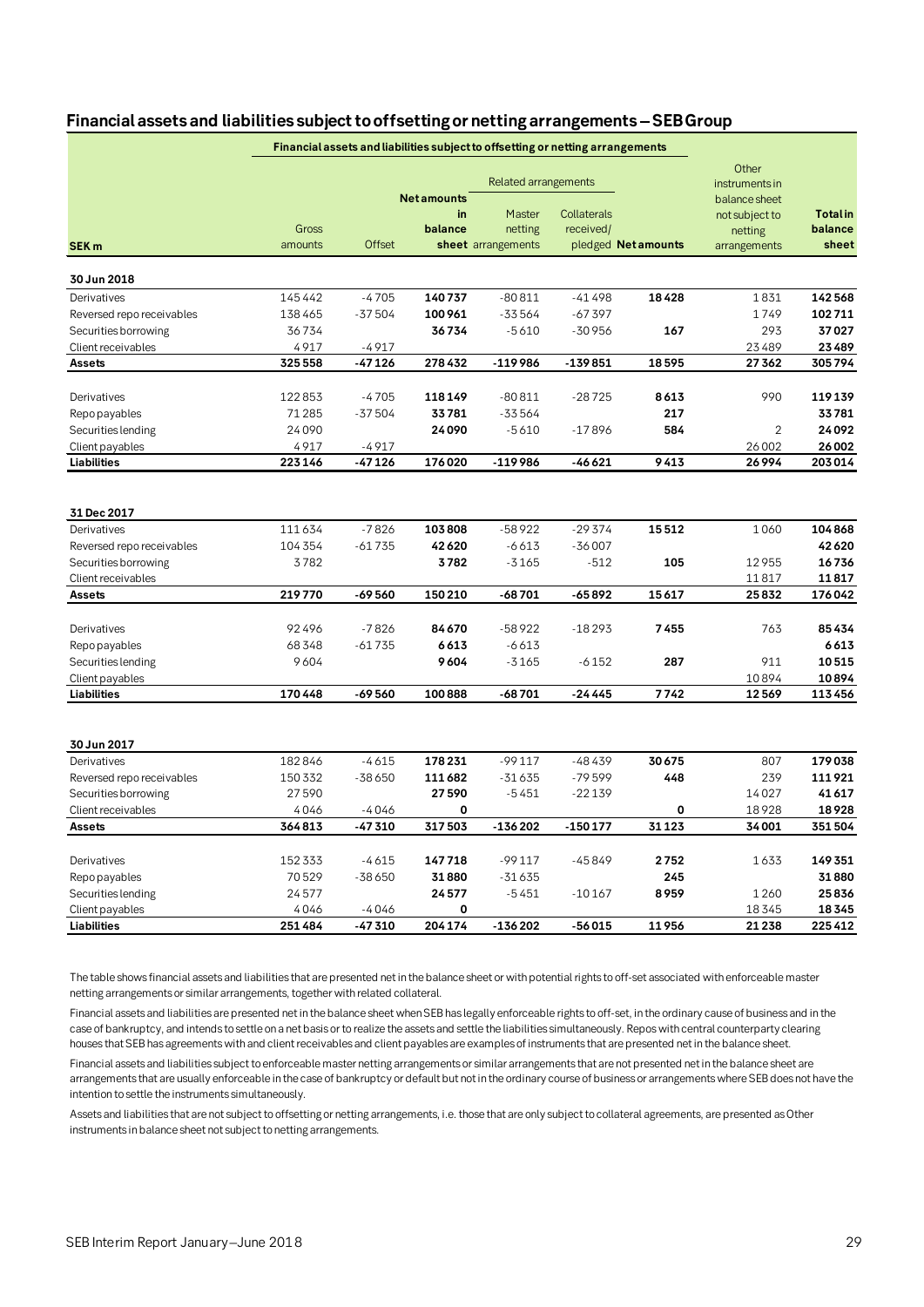|                                                                                                          | 30 Jun  | 1 Jan   |
|----------------------------------------------------------------------------------------------------------|---------|---------|
| <b>SEK m</b>                                                                                             | 2018    | 2018    |
|                                                                                                          |         |         |
| Stage 1 (12-month ECL)                                                                                   |         |         |
| Gross carrying amounts/Nominal amounts                                                                   | 2155636 | 1901083 |
| <b>ECL</b> allowances                                                                                    | $-831$  | $-787$  |
| Carrying amounts/Net amounts                                                                             | 2154805 | 1900296 |
| ECL coverage ratio, %                                                                                    | 0.04    | 0.04    |
| Stage 2 (lifetime ECL) <sup>1)</sup>                                                                     |         |         |
| Gross carrying amounts/Nominal amounts                                                                   | 89024   | 101027  |
| <b>ECL</b> allowances                                                                                    | $-1613$ | $-1425$ |
| Carrying amounts/Net amounts                                                                             | 87411   | 99602   |
| ECL coverage ratio, %                                                                                    | 1.81    | 1.41    |
|                                                                                                          |         |         |
| Stage 3 (credit impaired/lifetime ECL)                                                                   |         |         |
| Gross carrying amounts/Nominal amounts                                                                   | 8726    | 11437   |
| <b>ECL</b> allowances                                                                                    | $-3459$ | $-3917$ |
| Carrying amounts/Net amounts                                                                             | 5268    | 7520    |
| ECL coverage ratio, %                                                                                    | 39.64   | 34.25   |
|                                                                                                          |         |         |
| Total                                                                                                    |         |         |
| Gross carrying amounts/Nominal amounts                                                                   | 2253387 | 2013547 |
| <b>ECL</b> allowances                                                                                    | $-5903$ | $-6129$ |
| Carrying amounts/Net amounts                                                                             | 2247484 | 2007418 |
| ECL coverage ratio, %                                                                                    | 0.26    | 0.30    |
| 1) Whereof gross carrying amounts SEK 1,355m (1,223) and ECL allowances SEK 1m (2) under Lifetime ECLs - |         |         |
| simplified approach for trade receivables.                                                               |         |         |

# **Expected credit loss (ECL) allowances and credit exposure by stage (IFRS 9) –SEB Group**

The table shows gross carrying amounts for exposures on balance and nominal amounts for exposures off-balance divided by stage as a mean to put ECL allowances in context to overall exposure levels. For trade receivables a simplified approach based on past-due information is used to calculate loss allowances.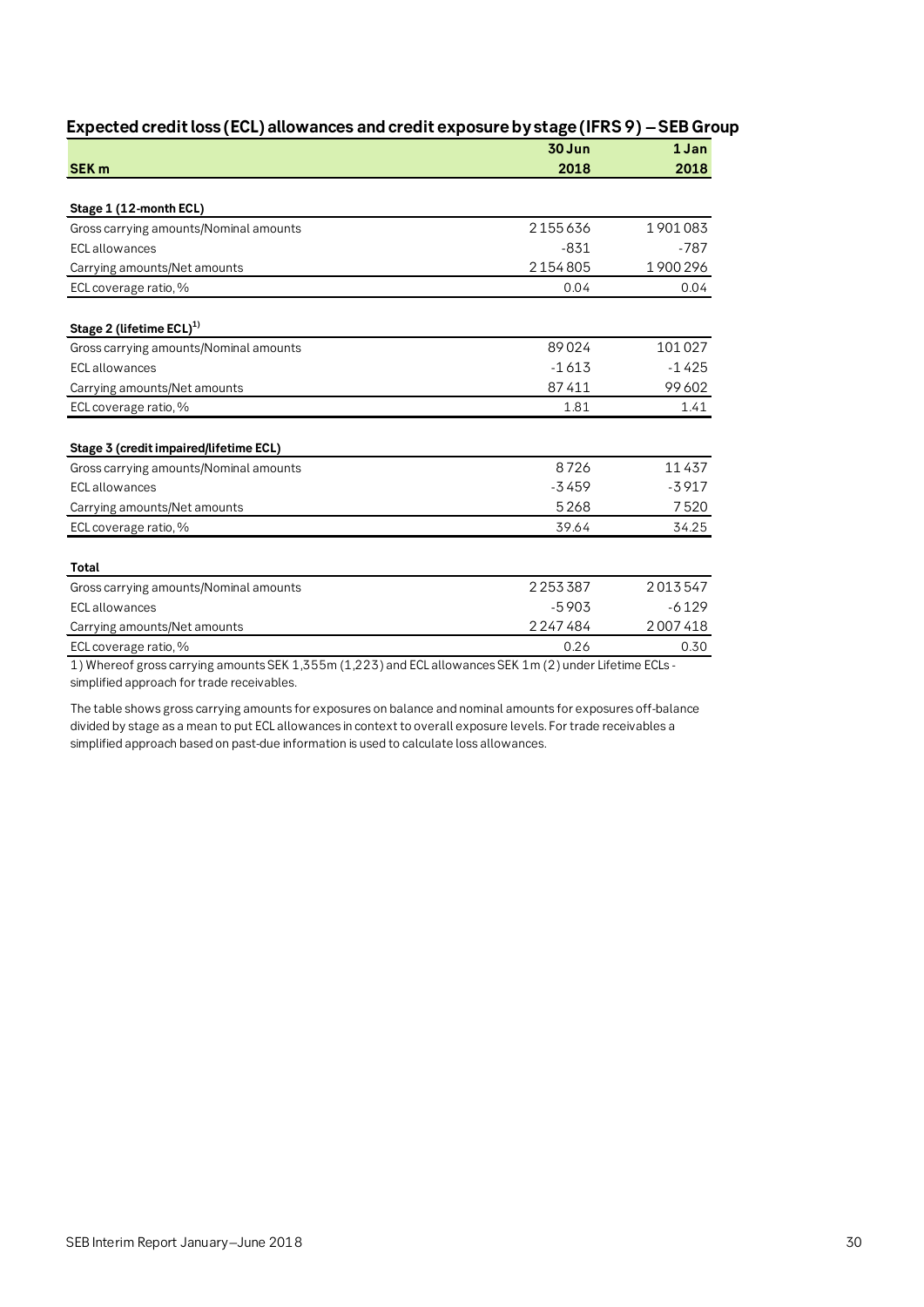# **Non-performing loans –SEB Group**

|                                                                                                                               | <b>31 Dec</b> | 30 Jun    |
|-------------------------------------------------------------------------------------------------------------------------------|---------------|-----------|
| <b>SEK m</b>                                                                                                                  | 2017          | 2017      |
|                                                                                                                               |               |           |
| Individually assessed loans                                                                                                   |               |           |
| <b>Impaired loans</b>                                                                                                         | 5999          | 5328      |
| Specific reserves                                                                                                             | $-2187$       | $-1908$   |
| Collective reserves                                                                                                           | $-1120$       | - 1 4 9 3 |
| Impaired loans net                                                                                                            | 2692          | 1928      |
|                                                                                                                               |               |           |
| Specific reserve ratio for individually assessed impaired loans                                                               | 36.5%         | 35.8%     |
| Total reserve ratio for individually assessed impaired loans                                                                  | 55.1%         | 63.8%     |
| Net level of impaired loans                                                                                                   | 0.25%         | 0.21%     |
| Gross level of impaired loans                                                                                                 | 0.39%         | 0.33%     |
| <b>Portfolio assessed loans</b>                                                                                               |               |           |
| Loans past due > 60 days                                                                                                      | 2273          | 2477      |
| <b>Restructured loans</b>                                                                                                     | 11            | 11        |
| Collective reserves for portfolio assessed loans                                                                              | $-1170$       | $-1338$   |
| Reserve ratio for portfolio assessed loans                                                                                    | 51.2%         | 53.8%     |
|                                                                                                                               |               |           |
| Non-performing loans <sup>1)</sup>                                                                                            |               |           |
| Non-performing loans                                                                                                          | 8283          | 7817      |
| NPL coverage ratio                                                                                                            | 54.9%         | 61.3%     |
| NPL per cent of lending                                                                                                       | 0.54%         | 0.49%     |
| 1) Consists of impaired loans, portfolio assessed loans past due more than 60 days and restructured portfolio assessed loans. |               |           |
| <b>Reserves</b>                                                                                                               |               |           |
| Specific reserves                                                                                                             | $-2187$       | $-1908$   |
| Collective reserves                                                                                                           | $-2290$       | $-2831$   |
| Reserves for off-balance sheet items                                                                                          | $-75$         | - 54      |
| <b>Total reserves</b>                                                                                                         | $-4552$       | $-4792$   |
|                                                                                                                               |               |           |
|                                                                                                                               |               |           |
| Seized assets – SEB Group                                                                                                     |               |           |
|                                                                                                                               |               |           |

|                                    | 30 Jun | <b>31 Dec</b> | 30 Jun |
|------------------------------------|--------|---------------|--------|
| <b>SEK m</b>                       | 2018   | 2017          | 2017   |
| Properties, vehicles and equipment | 182    | 207           | 452    |
| <b>Shares</b>                      | 41     | 42            | 43     |
| Total seized assets                | 223    | 249           | 495    |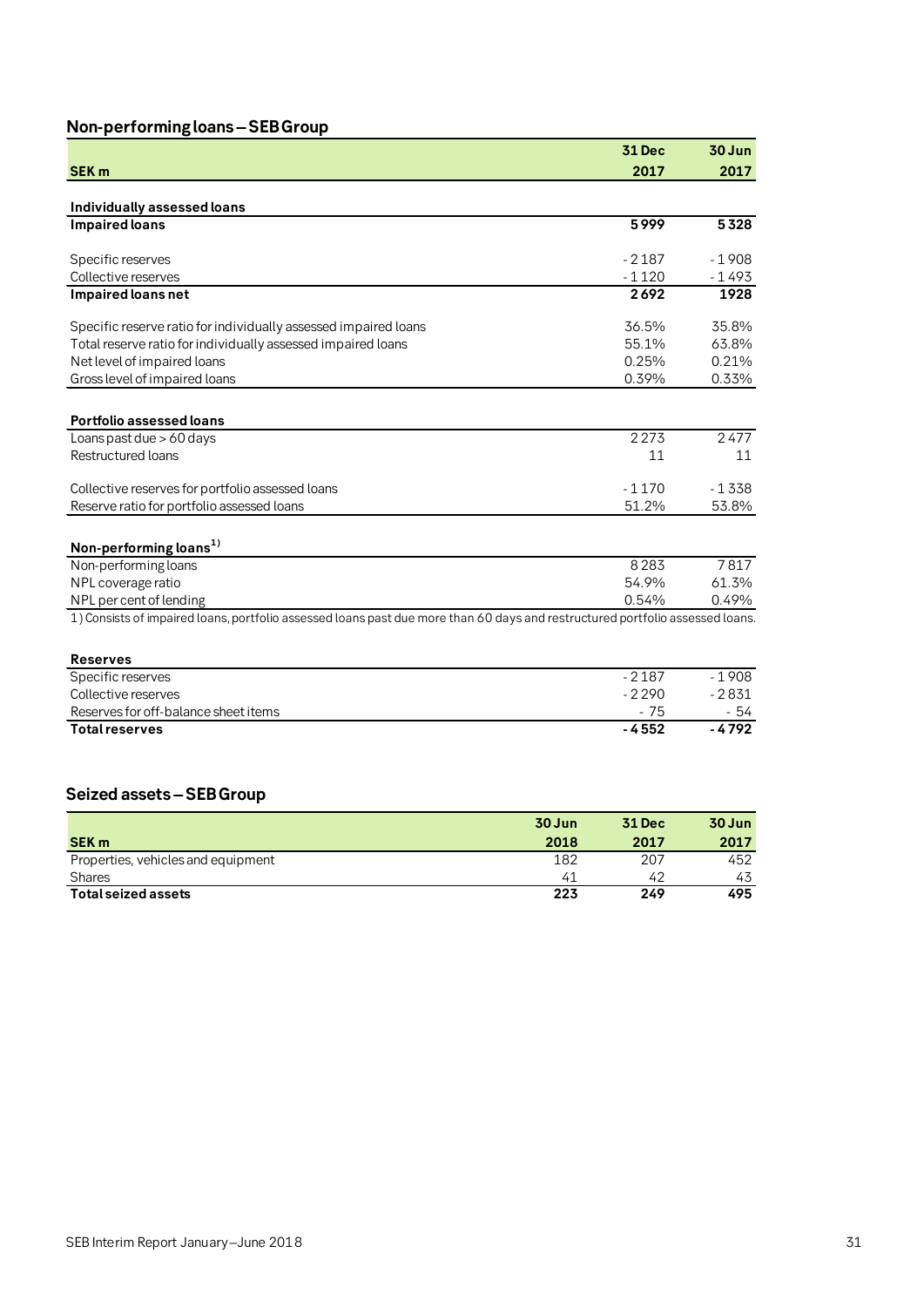| Non-current assets and disposal groups classified as held for sale - SEB Group |
|--------------------------------------------------------------------------------|
|--------------------------------------------------------------------------------|

|                                                                    | $30$ Jun | <b>31 Dec</b> | $30$ Jun |
|--------------------------------------------------------------------|----------|---------------|----------|
| <b>SEK m</b>                                                       | 2018     | 2017          | 2017     |
| Financial assets at fair value through profit or loss              |          | 175506        |          |
| Other assets                                                       |          | 8505          | 376      |
| Non-current assets and disposal groups classified as held for sale |          | 184011        | 376      |
| Liabilities to policy holders                                      |          | 133688        |          |
| Financial liabilities at fair value through profit or loss         |          | 34469         |          |
| Other liabilities                                                  |          | 10553         |          |
| Liabilities of disposal groups classified as held for sale         |          | 178710        |          |

In December 2017 SEB signed an agreement to sell all shares in SEB Pensionsforsikring A/S and SEB Administration A/S (SEB Pension) to Danica Pension Livsforsikringsaktieselskab (Danica, a subsidiary to Danske Bank). SEB Pension consists of a portfolio of life and pension contracts and approximately 275 employees. All conditions for the sale have been fulfilled and the business including employees, customer contracts and systems are transferred from SEB to Danica on 7 June 2018. SEB Pension was reported in the Life & Investment Management division.

During the second quarter the Baltic division completed the divestment of investment properties. No additional impairment was recognised during the second quarter.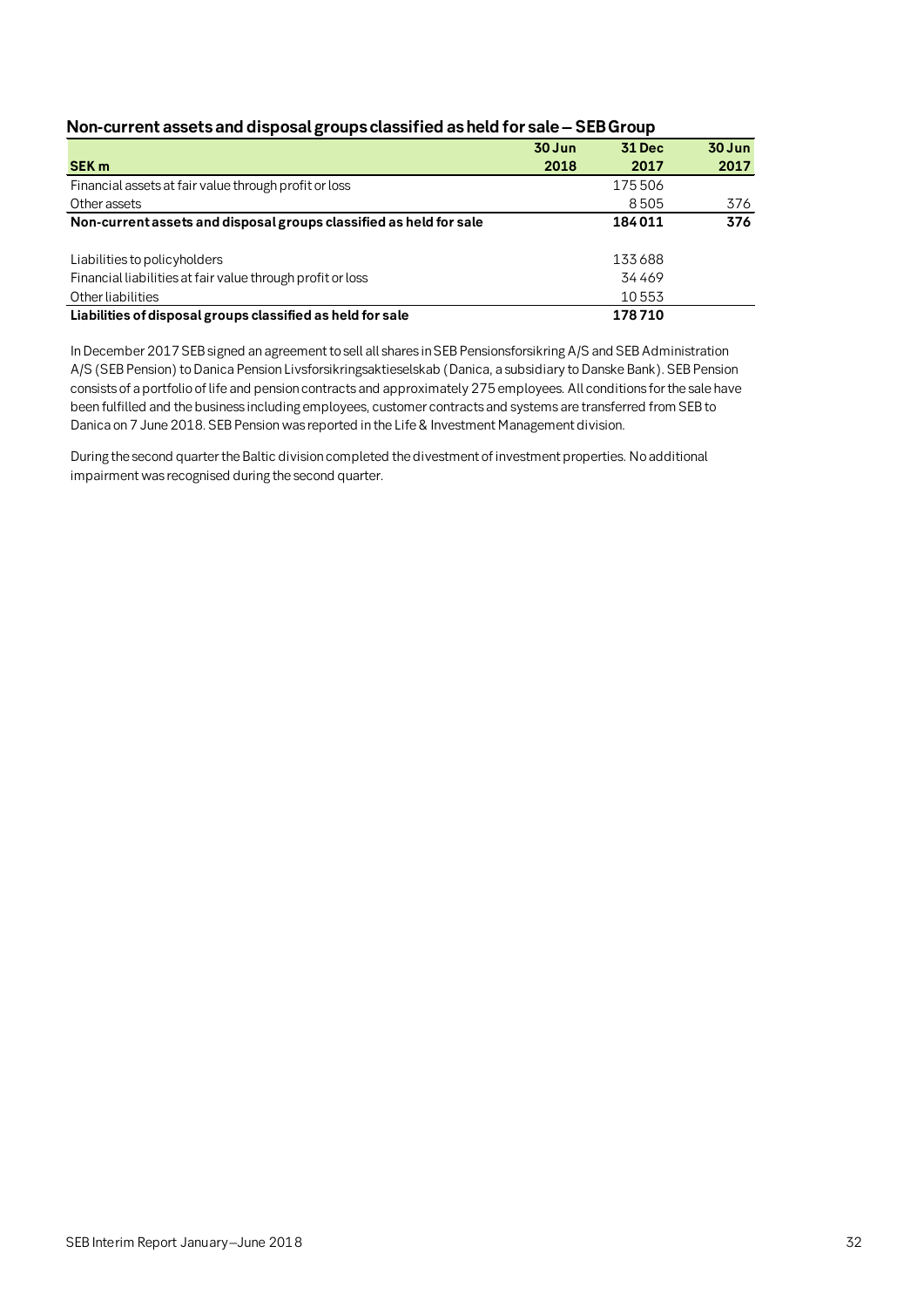# **IFRS 9 and 15 transition disclosures – SEB Group**

The transition disclosures on pages 33-40 correspond to the transition disclosures published on sebgroup.com on 28 March 2018. They outline the changes to SEB's financial statements as of 1 January 2018 from primarily three areas: (1) the effects of IFRS 15 Revenue from Contracts with Customers and the restatement of the income statement and the balance sheet, (2) a change in the presentation of SEB's balance sheet to better reflect the new requirements under IFRS 9 Financial Instruments and (3) the effects of transition from IAS 39 to IFRS 9 as per 1 January 2018. Additional information about SEB's adoption of IFRS 15 and IFRS 9 is available in the Annual Report 2017 note 1a "Significant changed accounting policies applicable from 1 January 2018" (page 90-93).

**IFRS 15:** As communicated in the Annual Accounts 2017, the main effect from IFRS 15 is the change in the treatment of contract costs for investment contracts within Life where a smaller part of deferred acquisition costs (DAC) is now recognised as an asset. This change has resulted in a decrease of the deferred acquisition cost in the balance sheet of SEK 2,640m. The effect was recognised in the first quarter 2018, as a reduction of the opening balance of retained earnings as per 1 January 2017. Similarly, net fees and commissions in the 2017 income statement were restated reducing income by SEK 47m.

**IFRS 9:** As of 1 January 2018, IFRS 9 introduced new requirements for classification and measurement, impairment and hedge accounting. SEB's balance sheet has been adjusted to better reflect the measurement categories and accounting policies under IFRS 9. The new balance sheet applies from 1 January 2018. In order to facilitate comparison, the balance sheet per 31 December 2017 is presented in both the new and old format. The new balance sheet and more detailed information about the differences between IAS 39 and IFRS 9 are presented on page 34-35.

The new requirements implied a change in the classification and measurement of financial assets and liabilities which reduced the 2018 opening balance for retained earnings by SEK 3,281m. The available-forsale category under IAS 39, where fair value changes were reported in Other comprehensive income, ceased and valuations of fair value are reported in Net financial income. Certain holdings in Treasury that were classified

as available-for-sale are now classified as amortised cost. As a result, a positive fair value in the amount of SEK 264m was derecognised. Regarding the classification and measurement of financial liabilities, the rules entail a change of reporting the own credit risk adjustment (OCA). Under IAS 39, the change in OCA was reported in Net financial income and is now reported in Other comprehensive income. The classification of bonds issued by SEB AG maturing beyond the year 2020 changed to fair value through profit or loss from amortised cost. This reduced the opening balance of retained earnings by SEK 1,847m. An aggregate overview of the transitional effects from classification and measurement under IFRS 9, along with a detailed description for each portfolio, is presented on page 36-39.

The impairment model for credit losses was changed from an incurred loss model to an expected loss model which resulted in an increase of allowances amounting to SEK 1,578m. The net effect after tax is a SEK 1,170m reduction of retained earnings. The increase in allowances was driven by three main factors: First, *all* items in scope were each assigned a reserve. Second, there was an increase of allowances for off-balance sheet commitments mainly in the retail portfolios. Third, a forward-looking view of the macroeconomic development was incorporated in the calculation of expected credit losses. There are three different scenarios that reflect SEB's view on macroeconomic development. Further information on expected credit losses and gross carrying amounts is provided on page 40.

Under the current Capital Requirements Regulation (CRR), any shortfall between accounting provisions and regulatory expected losses is deducted from Common Equity Tier 1 (CET1) capital, while any excess is added back to Tier 2 capital. The first time application of the new expected credit loss model had a positive effect on SEB's CET1 capital amounting to SEK 30m. The negative effect on equity from increased provisions was offset by a reduction in the shortfall deduction. Further, the total risk exposure amount (REA) decreased by SEK 5bn due to lower capital requirements for defaulted exposures.

The net effect from IFRS 9 following shortfall adjustments and reduced REA reduced SEB's CET1 ratio by 18 bps.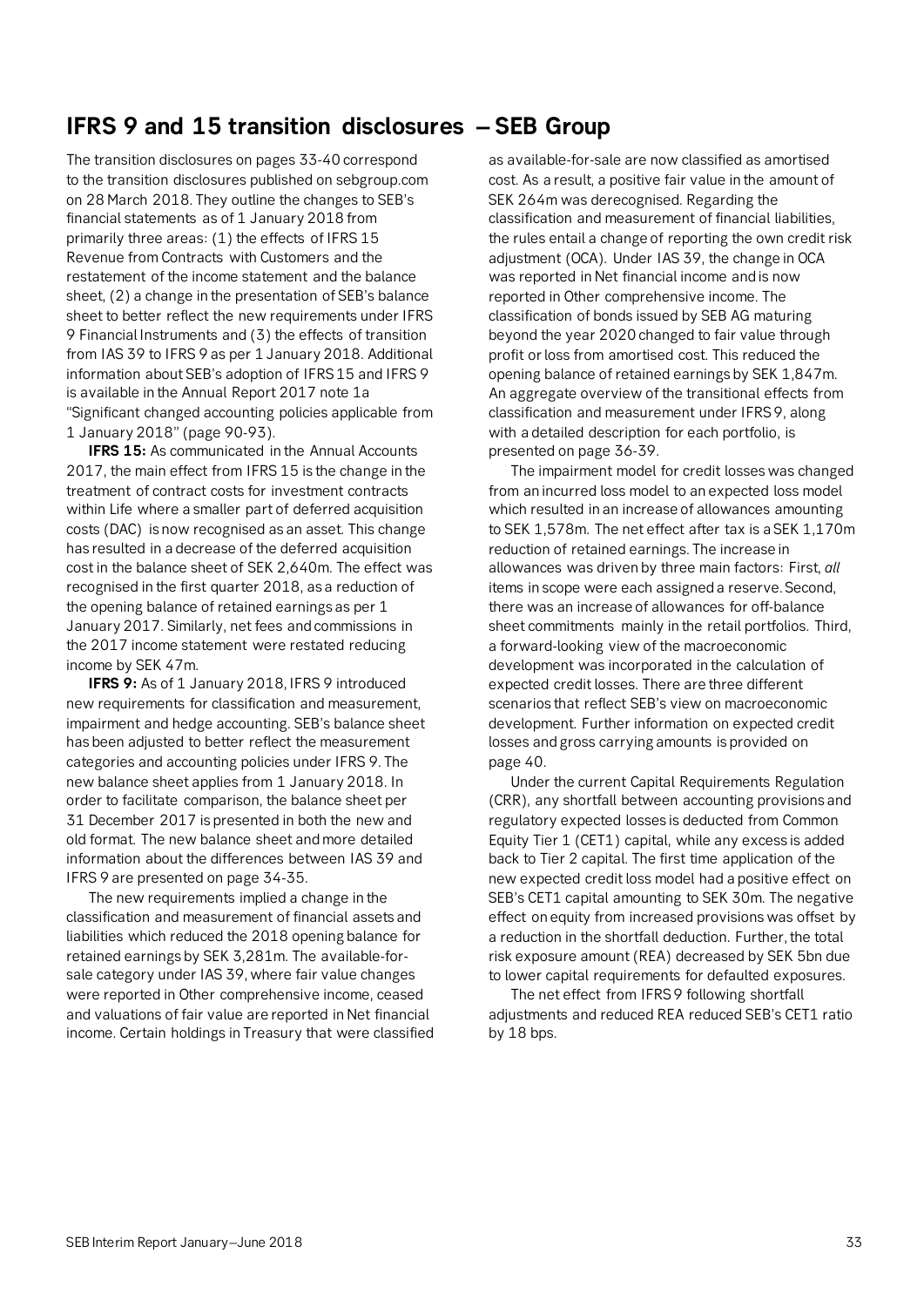# **Transition disclosures –Change in presentation of balance sheet**

|                                               | <b>Restated</b>               |                               | New presentation of    |                                                   |
|-----------------------------------------------|-------------------------------|-------------------------------|------------------------|---------------------------------------------------|
|                                               | Closing balance <sup>1)</sup> | <b>Change in presentation</b> | <b>Closing balance</b> |                                                   |
| <b>SEB</b> (previous presentation)            | 31 December 2017              |                               | 31 December 2017       | <b>SEB</b> (new presentation)                     |
| Cash and cash balances at central banks       | 177222                        |                               |                        | 177 222 Cash and cash balances with central banks |
| Other lending to central banks                | 12778                         |                               |                        | 12778 Loans to central banks                      |
| Loans to credit institutions                  | 34715                         | 4002                          |                        | 38 717 Loans to credit institutions               |
| Loans to the public                           | 1484803                       | 1962                          |                        | 1486765 Loans to the public                       |
| Financial assets at fair value through profit |                               |                               |                        |                                                   |
| or loss                                       | 575955                        | -575955                       |                        |                                                   |
| Available-for-sale financial assets           | 27776                         | $-27776$                      |                        |                                                   |
|                                               |                               | 169269                        |                        | 169 269 Debt securities                           |
|                                               |                               | 59 204                        |                        | 59 204 Equity instruments                         |
|                                               |                               |                               |                        | Financial assets for which the customers          |
|                                               |                               | 283420                        |                        | 283 420 bear the investment risk                  |
|                                               |                               | 104868                        |                        | 104 868 Derivatives                               |
| Other assets $^{1)}$                          | 243659                        | $-18994$                      |                        | 224 664 Other assets                              |
| <b>TOTAL ASSETS</b>                           | 2556908                       | 0                             |                        | 2 556 908 TOTAL ASSETS                            |

1) IFRS 15 Revenue from Contracts with Customers is applied retrospectively from 1 January 2018.

|                                             | <b>Restated</b>               |                        | New presentation of    |                                                 |
|---------------------------------------------|-------------------------------|------------------------|------------------------|-------------------------------------------------|
|                                             | Closing balance <sup>1)</sup> | Change in presentation | <b>Closing balance</b> |                                                 |
| <b>SEB</b> (previous presentation)          | 31 December 2017              |                        | 31 December 2017       | <b>SEB</b> (new presentation)                   |
| Deposits from central banks and credit      |                               |                        |                        | Deposits from central banks and credit          |
| institutions                                | 89076                         | 6413                   |                        | 95 489 institutions                             |
| Deposits and borrowing from the public      | 1004721                       | 27327                  |                        | 1032048 Deposits and borrowings from the public |
| Liabilities to policyholders - investment   |                               |                        |                        | Financial liabilities for which the customers   |
| contracts                                   | 284291                        |                        |                        | 284 291 bear the investment risk                |
| Liabilities to policyholders - insurance    |                               |                        |                        |                                                 |
| contracts                                   | 18911                         |                        |                        | 18 911 Liabilities to policyholders             |
| Debt securities issued                      | 614033                        |                        |                        | 614033 Debt securities issued                   |
| Financial liabilities at fair value through |                               |                        |                        |                                                 |
| profit or loss                              | 114313                        | $-114313$              |                        |                                                 |
|                                             |                               | 24985                  |                        | 24 985 Short positions                          |
|                                             |                               | 85434                  |                        | 85434 Derivatives                               |
|                                             |                               | 3894                   |                        | 3894 Other financial liabilities                |
| Other liabilities                           | 290325                        | -33740                 |                        | 256 585 Other liabilities                       |
| <b>Total liabilities</b>                    | 2415671                       | 0                      |                        | 2415671 Total liabilities                       |
| Total equity $^{1)}$                        | 141237                        |                        |                        | 141 237 Total equity                            |
| <b>TOTAL LIABILITIES AND EQUITY</b>         | 2556908                       | 0                      |                        | 2 556 908 TOTAL LIABILITIES AND EQUITY          |

1) IFRS 15 Revenue from Contracts with Customers is applied retrospectively from 1 January 2018.

IFRS 15 Revenue from Contracts with Customers is applicable as of 1January 2018. As communicated in the third quarter interim report, the main effect from IFRS 15 on SEB relates to the treatment of contract costs for investment contracts within Life that has changed so that a smaller part of deferred acquisition costs (DAC) is recognised as an asset. The change has resulted in a decrease of the deferred acquisition cost in the balance sheet of SEK 2,640m. The effect has been recognised in the first quarter 2018 as a reduction of the opening balance of retained earnings as per 1 January 2017. Similarly, net fees and commissions in the 2017 income statement has been restated reducing income by SEK 47m. These changes are included in the restated balance sheet.

As of 1 January 2018, SEB has changed its presentation of the balance sheet in order to better reflect the measurement categories and accounting principles under IFRS 9. The table demonstrates the remapping of SEB Group's balance sheet, where the closing balances under IAS 39 (previous presentation layout) has been restated with respect to IFRS 15, and then presented under the new balance sheet structure in order to facilitate for an efficient reconciliation between closing balances under IAS 39 and the opening balances under IFRS 9 (see table 2). The table also provides information on the amounts that have been moved between the balance sheet items under the previous presentation structure to the balance sheet items under the new presentation structure.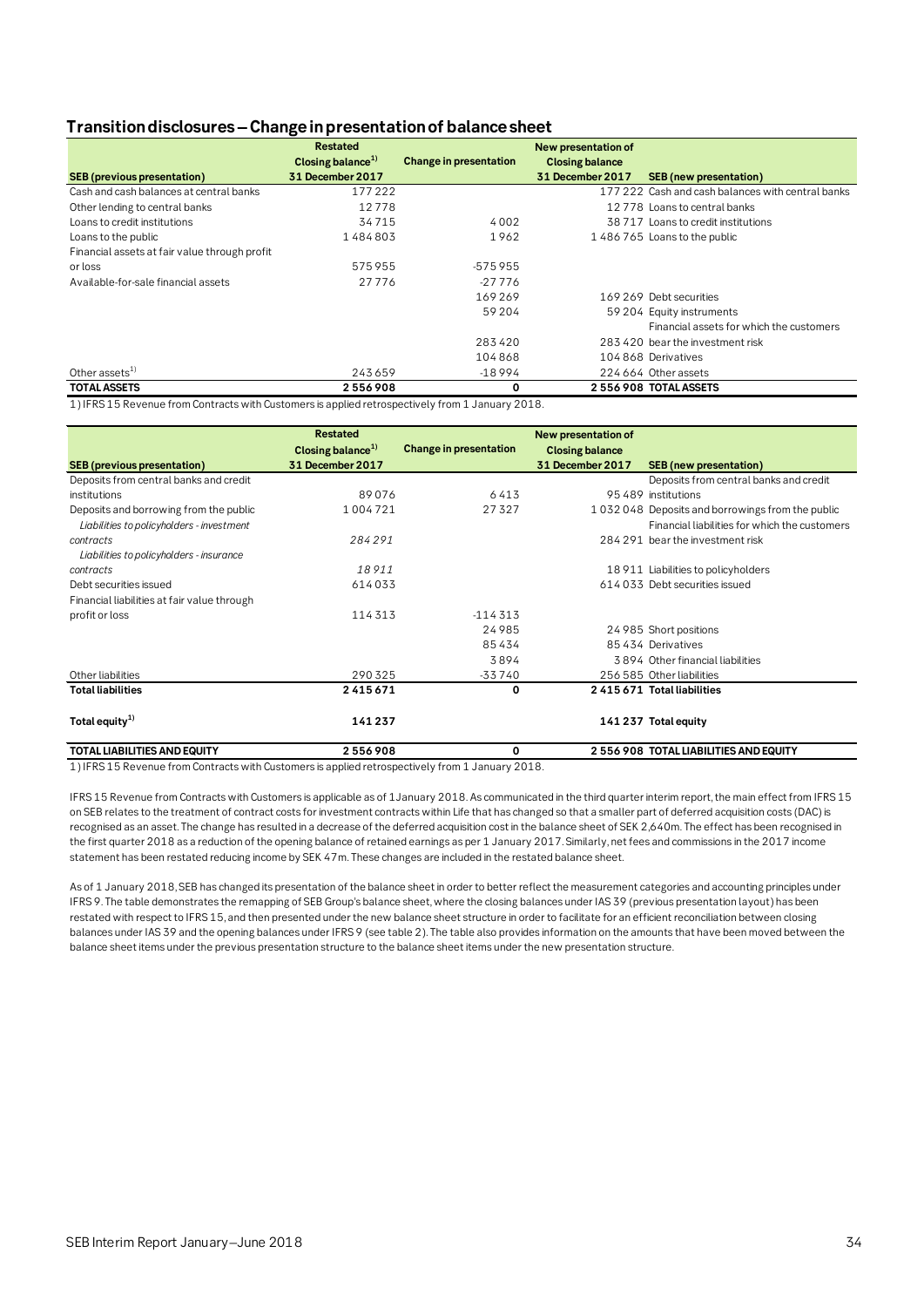# **Transition disclosures –from IAS 39 to IFRS 9**

|                                                   |                               | <b>IFRS 9 Financial instruments</b> |                      |                        |
|---------------------------------------------------|-------------------------------|-------------------------------------|----------------------|------------------------|
|                                                   | <b>New presentation</b><br>οf |                                     |                      |                        |
|                                                   | <b>Closing balance</b>        | Change of                           | <b>Change in ECL</b> | <b>Opening balance</b> |
| <b>SEK m</b>                                      | 31 December 2017              | <b>Classifications</b>              | allowances           | 1 January 2018         |
| Cash and cash balances with central banks         | 177222                        |                                     |                      | 177222                 |
| Loans to central banks                            | 12778                         |                                     | 0                    | 12778                  |
| Loans to credit institutions                      | 38717                         |                                     | $-2$                 | 38715                  |
| Loans to the public                               | 1486765                       | 14                                  | $-972$               | 1485808                |
| Debt securities                                   | 169269                        | $-341$                              | $-1$                 | 168928                 |
| Equity instruments                                | 59204                         |                                     |                      | 59 204                 |
| Financial assets for which the customers bear the |                               |                                     |                      |                        |
| investment risk                                   | 283420                        |                                     |                      | 283420                 |
| Derivatives                                       | 104868                        |                                     |                      | 104868                 |
| Other assets                                      | 224 664                       |                                     | $-2$                 | 224 662                |
| <b>TOTAL ASSETS</b>                               | 2556908                       | -327                                | -977                 | 2555605                |

|                                                     |                               | <b>IFRS 9 Financial instruments</b> |                      |                        |
|-----------------------------------------------------|-------------------------------|-------------------------------------|----------------------|------------------------|
|                                                     | <b>New presentation</b><br>of |                                     |                      |                        |
|                                                     | <b>Closing balance</b>        | <b>Change of</b>                    | <b>Change in ECL</b> | <b>Opening balance</b> |
| <b>SEK m</b>                                        | <b>31 December 2017</b>       | <b>Classifications</b>              | allowances           | 1 January 2018         |
| Deposits from central banks and credit institutions | 95489                         | 15                                  |                      | 95504                  |
| Deposits and borrowings from the public             | 1032048                       | 2656                                |                      | 1034704                |
| Financial liabilities for which the customers bear  |                               |                                     |                      |                        |
| the investment risk                                 | 284291                        |                                     |                      | 284291                 |
| Liabilities to policyholders                        | 18911                         |                                     |                      | 18911                  |
| Debt securities issued                              | 614033                        | 54                                  |                      | 614087                 |
| Short positions                                     | 24985                         |                                     |                      | 24985                  |
| Derivatives                                         | 85434                         |                                     |                      | 85434                  |
| Other financial liabilities                         | 3894                          |                                     |                      | 3894                   |
| Other liabilities <sup>1)2)</sup>                   | 256585                        | $-942$                              | 193                  | 255836                 |
| <b>Total liabilities</b>                            | 2415671                       | 1783                                | 193                  | 2417647                |
| Total equity                                        | 141237                        | $-2110$                             | -1 1 7 0             | 137958                 |
| <b>TOTAL LIABILITIES AND EQUITY</b>                 | 2556908                       | $-327$                              | -977                 | 2555605                |

1) Remeasurement of portfolio hedges (SEK -868m), current tax liabilities (SEK -72m) and deferred tax liabilities (SEK -2m).

2) ECL allowance (SEK 601m), current tax liabilities (SEK -413m) and deferred tax liabilities (SEK 5m).

The tables show the transition effects of IFRS 9 on SEB's balance sheet as a result of new measurement categories and ECL allowance under the new balance sheet structure, reconciling the closing balances under IAS 39 as per 31 December 2017 with the opening balances under IFRS 9 as per 1 January 2018.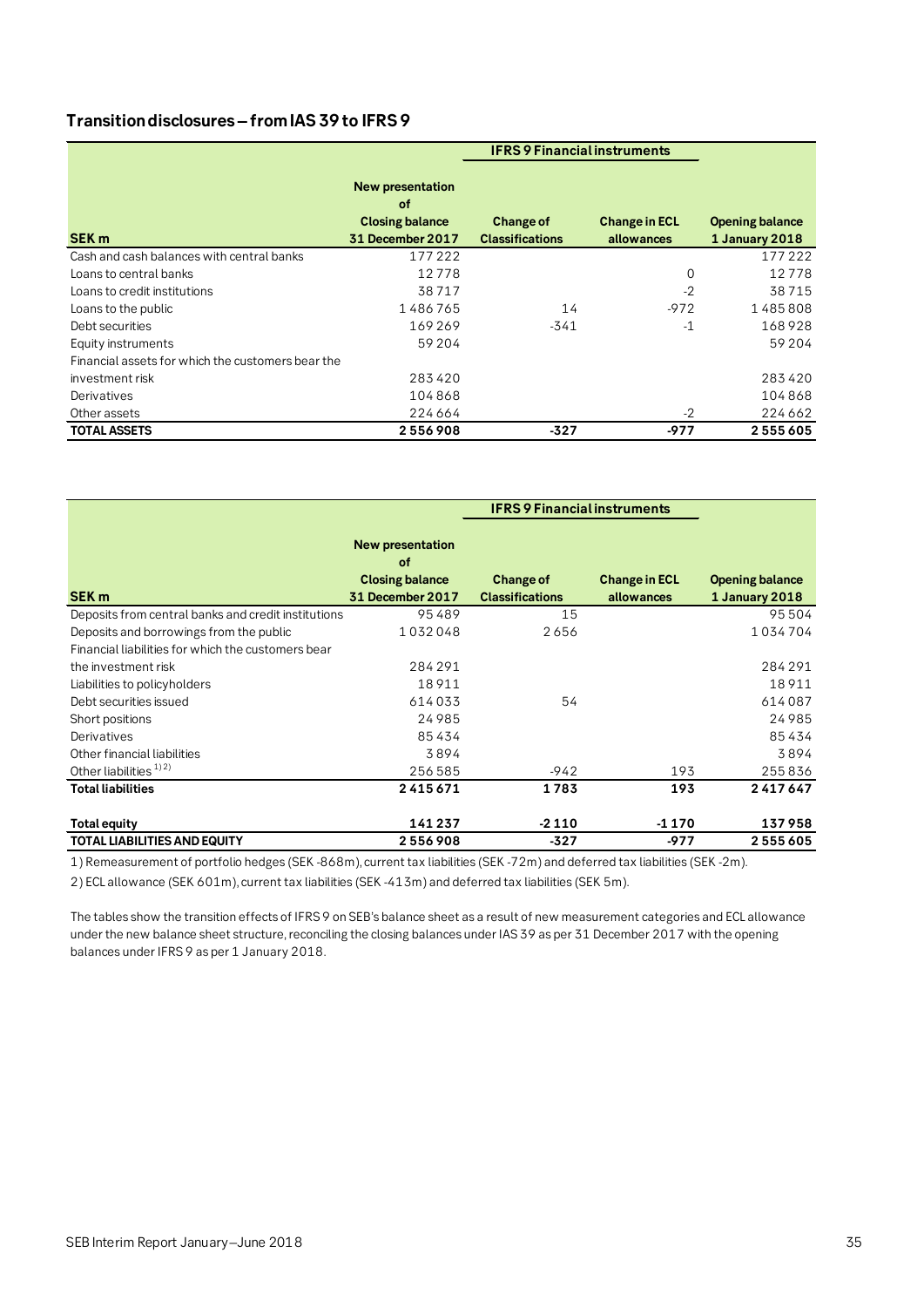# **Transition disclosures–overview of changes to measurement categories on transition to IFRS 9**

|                                               | Closing balance 2017-12-31<br>under IAS 39 Accounting categories |            |                                    |                            |            |                     |                   | Opening balance 2018-01-01<br>under IFRS 9 Accounting categories |              |              |              |                                    |           |                   |
|-----------------------------------------------|------------------------------------------------------------------|------------|------------------------------------|----------------------------|------------|---------------------|-------------------|------------------------------------------------------------------|--------------|--------------|--------------|------------------------------------|-----------|-------------------|
| Assets, SEK m                                 | <b>HFT</b>                                                       | <b>FVO</b> | <b>AFS</b>                         | LaR                        | <b>HTM</b> | Other <sup>1)</sup> | <b>Total</b>      | <b>FVHFT</b>                                                     | <b>FVMPL</b> | <b>FVDPL</b> | <b>FVOCI</b> | AmC                                | Other $1$ | <b>Total</b>      |
| Cash and cash balances with central banks     |                                                                  |            |                                    | 177222                     |            |                     | 177222            |                                                                  |              |              |              | 177222                             |           | 177222            |
| Loans to central banks                        |                                                                  |            |                                    | 12778                      |            |                     | 12778             | 334                                                              |              |              |              | 12444                              |           | 12778             |
| Loans to credit institutions                  |                                                                  |            |                                    | 38717                      |            |                     | 38717             | 56                                                               |              |              |              | 38659                              |           | 38715             |
| Loans to the public                           |                                                                  |            |                                    | 1486765                    |            |                     | 1486765           | 42 2 5 0                                                         | 1012         |              |              | 1442546                            |           | 1485808           |
| Debt securities                               | 109513                                                           | 20902      | 25824                              | 13030                      |            |                     | 169269            | 33983                                                            | 108135       | 7647         |              | 19162                              |           | 168928            |
| Equity instruments                            | 48371                                                            | 8880       | 1952                               |                            |            |                     | 59204             | 48371                                                            | 10832        |              |              |                                    |           | 59 204            |
| Financial assets for which the customers      |                                                                  | 283420     |                                    |                            |            |                     | 283420            |                                                                  | 283420       |              |              |                                    |           | 283420            |
| bear the investment risk                      |                                                                  |            |                                    |                            |            |                     |                   |                                                                  |              |              |              |                                    |           |                   |
| Derivatives                                   | 98 28 1                                                          |            |                                    |                            |            | 6587                | 104868            | 98281                                                            |              |              |              |                                    | 6587      | 104868            |
| Other assets                                  |                                                                  |            |                                    | 13041                      |            | 211623              | 224 664           |                                                                  |              |              |              | 13039                              | 211623    | 224662            |
| <b>TOTAL</b>                                  | 256 165                                                          | 313203     |                                    | 27776 1741554              |            |                     | 218 211 2 556 908 | 223 275                                                          | 403 400      | 7647         |              | 1703072                            |           | 218 211 2 555 605 |
|                                               |                                                                  |            |                                    |                            |            |                     |                   |                                                                  |              |              |              |                                    |           |                   |
|                                               |                                                                  |            |                                    | Closing balance 2017-12-31 |            |                     |                   | Opening balance 2018-01-01                                       |              |              |              |                                    |           |                   |
|                                               |                                                                  |            | under IAS 39 Accounting categories |                            |            |                     |                   |                                                                  |              |              |              | under IFRS 9 Accounting categories |           |                   |
| Liabilities, SEK m                            | <b>HFT</b>                                                       | <b>FVO</b> |                                    | AmC                        |            | Other $1$           | <b>Total</b>      | <b>FVHFT</b>                                                     |              | <b>FVDPL</b> |              | AmC                                | Other $1$ | <b>Total</b>      |
| Deposits from central banks and credit        |                                                                  |            |                                    | 95489                      |            |                     | 95489             | 731                                                              |              | 63           |              | 94710                              |           | 95504             |
| institutions                                  |                                                                  |            |                                    |                            |            |                     |                   |                                                                  |              |              |              |                                    |           |                   |
| Deposits and borrowings from the public       |                                                                  |            |                                    | 1032048                    |            |                     | 1032048           | 5893                                                             |              | 11831        |              | 1016980                            |           | 1034704           |
| Financial liabilities for which the customers |                                                                  | 284 291    |                                    |                            |            |                     | 284291            |                                                                  |              | 284 291      |              |                                    |           | 284 291           |
| bear the investment risk                      |                                                                  |            |                                    |                            |            |                     |                   |                                                                  |              |              |              |                                    |           |                   |
| Liabilities to policyholders                  |                                                                  |            |                                    |                            |            | 18911               | 18911             |                                                                  |              |              |              |                                    | 18911     | 18911             |
| Debt securities issued                        |                                                                  | 24 3 8 8   |                                    | 589645                     |            |                     | 614033            |                                                                  |              | 24630        |              | 589457                             |           | 614087            |
| Short positions                               | 24985                                                            |            |                                    |                            |            |                     | 24985             | 24985                                                            |              |              |              |                                    |           | 24985             |
| Derivatives                                   | 84571                                                            |            |                                    |                            |            | 863                 | 85434             | 84571                                                            |              |              |              |                                    | 863       | 85434             |
| Other financial liabilities                   | 3894                                                             |            |                                    |                            |            |                     | 3894              | 3894                                                             |              |              |              |                                    |           | 3894              |
| Other liabilities                             |                                                                  |            |                                    |                            |            |                     |                   |                                                                  |              |              |              |                                    |           | 255836            |
|                                               |                                                                  |            |                                    | 13142                      |            | 243443              | 256585            |                                                                  |              |              |              | 13142                              | 242694    |                   |

**TOTAL 113 450 308 679 1 730 325 404 455 2 556 908 120 074 320 815 1 714 289 400 426 2 555 605** 1) Refers to non-financial assets and liabilities, equity and hedge accounting derivatives measure at fair value through profit and loss.

These tables provides a complete overview of the transition from measurement categories and carrying amounts under IAS 39 as per 31 December 2017 to the measurement categories and carrying amounts<br>under IFRS 9 as per 1 Jan for financial assets valued at amortised cost and off-balance sheet exposures under IFRS 9. For more details on the change in classification and measurement, see the detailed classification and measurement tables below.

**IAS 39 abbreviations**: Held for trading (HFT), Fair Value Option (FVO), Available-for-sale (AFS), Loans and Receivables (LaR), Amortised Cost (AmC) and Held to Maturity (HTM). **IFRS 9 abbreviations**: Fair Value Through Profit or Loss Held for Trading (FVHFT/FVTPL held for trading), Fair Value Through Profit or Loss Mandatorily (FVMPL/FVTPL mandatorily), Fair Value Through Profit or Loss Designated (FVDPL/FVTPL designated), Fair Value Through Other Comprehensive Income (FVOCI) and Amortised Cost (AmC).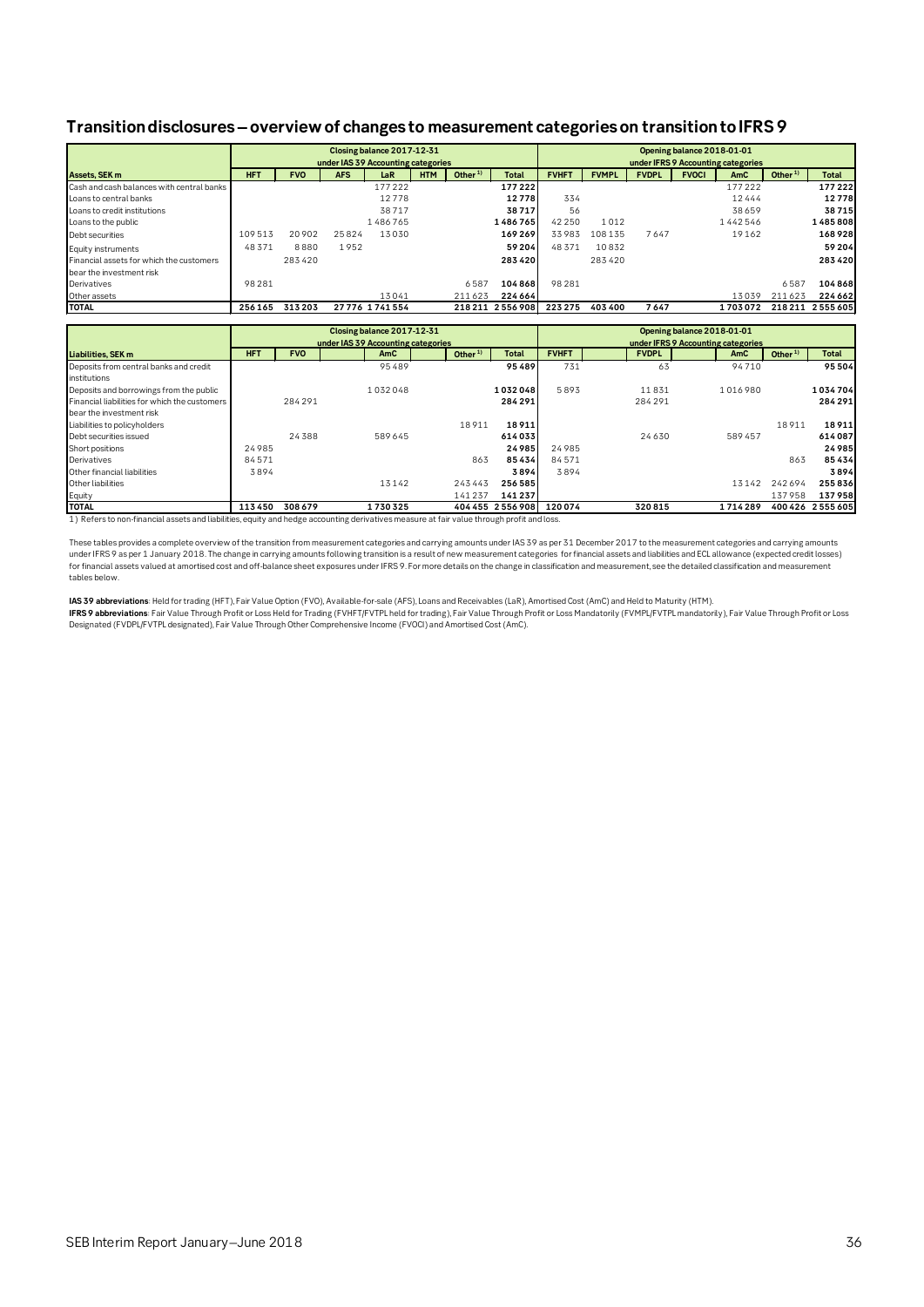# **Transition disclosures –detailed presentation of changes to measurement categories on transition to IFRS 9**

The following tables reconcile the previous classification categories under IAS 39 as per 31 December 2017 with the classification categories under IFRS 9 as per 1 January 2018.

## **Assets**

| <b>IAS 39</b>                          |                                                  |            | <b>Classification &amp; Measurement</b> | <b>ECL</b><br>allowances |                                                      | <b>IFRS9</b>                  |
|----------------------------------------|--------------------------------------------------|------------|-----------------------------------------|--------------------------|------------------------------------------------------|-------------------------------|
| Loans, SEK m<br><b>Classification</b>  | Carrying<br>amount 31<br><b>December</b><br>2017 | Change     | Remeasurement                           | <b>Impairment</b>        | <b>Carrying</b><br>amount1<br><b>January</b><br>2018 | <b>Classification</b>         |
|                                        |                                                  |            |                                         |                          |                                                      |                               |
| Loans and receivables                  | 1538260                                          | $-1538260$ |                                         |                          |                                                      |                               |
| Reclassified to FVTPL held for trading |                                                  | 42625      | 14                                      |                          |                                                      | 42 640 FVTPL held for trading |
| Reclassified to FVTPL mandatorily      |                                                  | 1012       |                                         |                          |                                                      | 1012 FVTPL mandatorily        |
| <b>To Amortised cost</b>               |                                                  | 1494623    |                                         | $-974$                   |                                                      | 1493649 Amortised cost        |
| Total                                  | 1538260                                          | 0          | 14                                      | $-974$                   | 1537300                                              |                               |

As part of the business model assessment, SEB's repurchase agreement portfolio (reverse repos) has been assessed to meet the criteria for a 'held for trading' business model. As such, these instruments have been reclassified from loans & receivables to fair value through profit or loss held for trading as of 1 January 2018. The effect of this reclassification amounts to SEK 14m which has been recorded in retained earnings as of 1 January 2018.

As part of the business model assessment, a portion of loans within the loan syndication business has been assessed to meet the criteria for a 'hold to sell' business model. As such, these instruments have been reclassified from loans & receivables to fair value through profit or loss mandatorily.

| <b>IAS 39</b>                                   |                                                  |           | <b>Classification &amp; Measurement</b> | <b>ECL</b><br>allowances |                                                | <b>IFRS9</b>                  |
|-------------------------------------------------|--------------------------------------------------|-----------|-----------------------------------------|--------------------------|------------------------------------------------|-------------------------------|
| Debt securities, SEK m<br><b>Classification</b> | Carrying<br>amount 31<br><b>December</b><br>2017 | Change    | <b>IRemeasurement</b>                   | Impairment               | Carrying<br>amount 1<br><b>January</b><br>2018 | <b>Classification</b>         |
|                                                 |                                                  |           |                                         |                          |                                                |                               |
| <b>Held for trading</b>                         | 109513                                           | $-109513$ |                                         |                          |                                                |                               |
| Reclassified to FVTPL mandatorily               |                                                  | 75530     |                                         |                          |                                                | 75 530 FVTPL mandatorily      |
| To FVTPL held for trading                       |                                                  | 33983     |                                         |                          |                                                | 33 983 FVTPL held for trading |
| Total                                           | 109513                                           | 0         | 0                                       |                          | 109513                                         |                               |

As of 1 January 2018, SEB has reclassified SEK 76bn of securities held for trading as fair value through profit or loss mandatorily. The portfolio is managed and evaluated on a fair value basis and is no longer considered to meet the definition of trading assets.

| <b>Fair value option</b>          | 20 902 | $-20902$ |  |                         |
|-----------------------------------|--------|----------|--|-------------------------|
| Reclassified to FVTPL mandatorily |        | 13255    |  | 13255 FVTPL mandatorily |
| To FVTPL designated               |        | 7 647    |  | 7647 FVTPL designated   |
| <b>Total</b>                      | 20902  |          |  | 20 902                  |

As of 1 January 2018, SEB will no longer apply fair value option for a portion of its debt instruments. These instruments are managed and evaluated on a fair value basis and are therefore mandatorily measured at fair value through profit or loss under IFRS 9.

| Available-for-sale                | 25824 | $-25824$ |      |                         |
|-----------------------------------|-------|----------|------|-------------------------|
| Reclassified to FVTPL mandatorily |       | 19350    |      | 19350 FVTPL mandatorily |
| Reclassified to Amortised cost    |       | 6474     | -341 | 6 132 Amortised cost    |
| lTotal                            | 25824 |          | -341 | 25482                   |

As part of the business model assessment, a portion of SEB's debt securities previously classified as available-for-sale has been assessed to meet the criteria for FVTPL mandatorily as these bonds are managed and evaluated on a fair value basis. As such, these instruments have been reclassified from available-for-sale to fair value through profit or loss mandatorily. The accumulated OCI for these debt instruments was SEK 1m as of 31 December 2017 and has been recognised in retained earnings as of 1 January 2018.

As of 1 January 2018, SEB has measured a portion of its portfolio previously classified as available-for-sale as debt securities at amortised cost. These instruments are held in a hold to collect business model and meet the IFRS 9 (SPPI) criteria. The fair value of these instruments 31 December 2017 was SEK 6 474m. The accumulated OCI for the debt securities was SEK 402m as of 31 of December 2017 and where a positive market valuation of SEK has been removed as of 1 January 2018. The effect on equity from remeasurement (SEK 341m), accumulated OCI and tax adjustment was SEK 264m.

As of 30 June 2018 the fair value of the debt securities at amortised cost, but previously classified as available-for-sale, was SEK 6 802m. A fair value loss of SEK 65m would have been recognised if the financial assets had not been reclassified.

| Loans and receivables    | L3 030 | $-13030$ |  |                      |
|--------------------------|--------|----------|--|----------------------|
| <b>To Amortised cost</b> |        | 13030    |  | 13030 Amortised cost |
| <b>Total</b>             | 13030  |          |  | 13030                |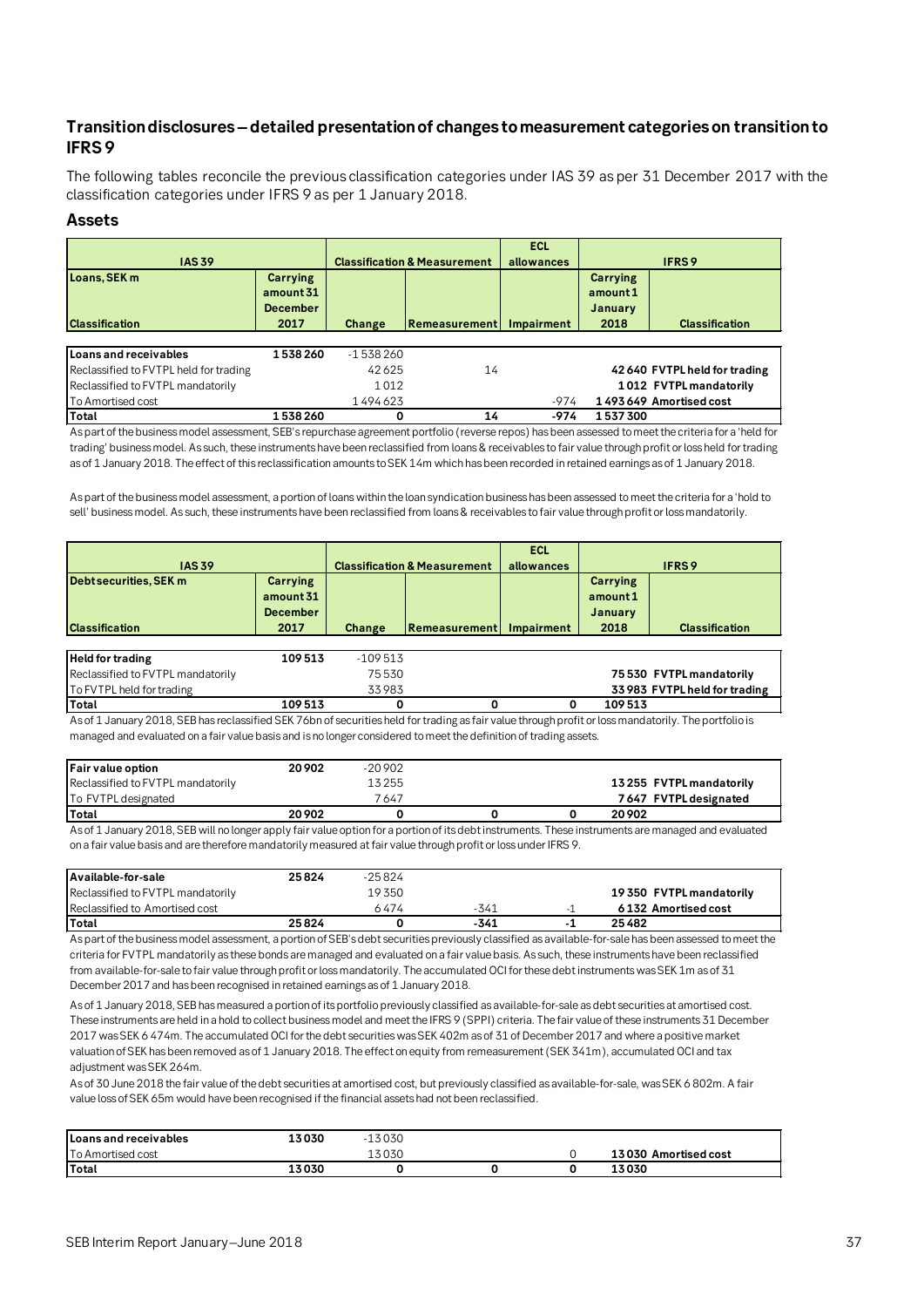# **Transition disclosures –detailed presentation of changes to measurement categories on transition to IFRS 9, cont.**

# **Assets, cont.**

| <b>IAS 39</b>                                             |                                                         |          | <b>Classification &amp; Measurement</b> | <b>ECL</b><br>allowances |                                                | <b>IFRS9</b>                  |
|-----------------------------------------------------------|---------------------------------------------------------|----------|-----------------------------------------|--------------------------|------------------------------------------------|-------------------------------|
| <b>Equity instruments, SEK m</b><br><b>Classification</b> | <b>Carrying</b><br>amount 31<br><b>December</b><br>2017 | Change   | <b>IRemeasurement</b>                   | Impairment               | <b>Carrying</b><br>amount 1<br>January<br>2018 | <b>Classification</b>         |
| <b>Held for trading</b>                                   | 48371                                                   | $-48371$ |                                         |                          |                                                |                               |
| To FVTPL held for trading                                 |                                                         | 48371    |                                         |                          |                                                | 48 371 FVTPL held for trading |
| <b>Total</b>                                              | 48371                                                   | 0        | 0                                       | 0                        | 48371                                          |                               |
| Fair value option                                         | 8880                                                    | $-8880$  |                                         |                          |                                                |                               |
| Reclassified to FVTPL mandatorily                         |                                                         | 8880     |                                         |                          |                                                | 8880 FVTPL mandatorily        |
| Total                                                     | 8880                                                    | 0        | $\Omega$                                | 0                        | 8880                                           |                               |

As of 1 January 2018, SEB will no longer apply fair value option for a portion of its equity instruments. Equity instruments are mandatorily measured at fair value through profit or loss in line with IFRS 9 criteria.

| Avalable-for-sale                 | .952  | 952                |  |                                  |
|-----------------------------------|-------|--------------------|--|----------------------------------|
| Reclassified to FVTPL mandatorily |       | $05^\circ$<br>∠ت ⊸ |  | 1952<br><b>FVTPL mandatorily</b> |
| Total                             | . 952 |                    |  | 1952                             |

Equity instruments are mandatorily measured at fair value through profit or loss in line with IFRS 9. The accumulated OCI for these equity instruments was SEK 212m as of 31 December 2017 and this amount has been recognised into retained earnings as of 1 January 2018.

| <b>IAS 39</b>                                                                                          |                                                  |        | <b>Classification &amp; Measurement</b> | <b>ECL</b><br>allowances | <b>IFRS9</b>                                   |                       |
|--------------------------------------------------------------------------------------------------------|--------------------------------------------------|--------|-----------------------------------------|--------------------------|------------------------------------------------|-----------------------|
| <b>Financial assets - policyholders</b><br>bearing the investment risk, SEK m<br><b>Classification</b> | Carrying<br>amount 31<br><b>December</b><br>2017 | Change | <b>IRemeasurement</b>                   | Impairment               | <b>Carrying</b><br>amount 1<br>January<br>2018 | <b>Classification</b> |

| Fair value option                 | 283420 | -283420       |  |                           |
|-----------------------------------|--------|---------------|--|---------------------------|
| Reclassified to FVTPL mandatorily |        | 420ء ز<br>283 |  | 283 420 FVTPL mandatorily |
| <b>Total</b>                      | 283420 |               |  | 283420                    |

Financial assets where the policyholder bears the investment risk are managed based on fair value. Under IAS 39 fair value option was applied for these instruments, but under IFRS 9 these are mandatorily measured at fair value through profit or loss.

|                           |                 |         |                                         | <b>ECL</b> |          |                               |
|---------------------------|-----------------|---------|-----------------------------------------|------------|----------|-------------------------------|
| <b>IAS 39</b>             |                 |         | <b>Classification &amp; Measurement</b> | allowances |          | <b>IFRS9</b>                  |
| Derivatives, SEK m        | Carrying        |         |                                         |            | Carrying |                               |
|                           | amount 31       |         |                                         |            | amount 1 |                               |
|                           | <b>December</b> |         |                                         |            | January  |                               |
| <b>Classification</b>     | 2017            | Change  | <b>Remeasurement</b>                    | Impairment | 2018     | <b>Classification</b>         |
|                           |                 |         |                                         |            |          |                               |
| <b>Held for trading</b>   | 98 281          | -98 281 |                                         |            |          |                               |
| To FVTPL held for trading |                 | 98281   |                                         |            |          | 98 281 FVTPL held for trading |
| Total                     | 98281           |         |                                         |            | 98281    |                               |

|                               |                 |                                         |               | <b>ECL</b> |                |                       |
|-------------------------------|-----------------|-----------------------------------------|---------------|------------|----------------|-----------------------|
| <b>IAS 39</b>                 |                 | <b>Classification &amp; Measurement</b> |               | allowances |                | <b>IFRS9</b>          |
| Other financial assets, SEK m | Carrying        |                                         |               |            | Carrying       |                       |
|                               | amount 31       |                                         |               |            | amount 1       |                       |
|                               | <b>December</b> |                                         |               |            | <b>January</b> |                       |
| <b>Classification</b>         | 2017            | Change                                  | Remeasurement | Impairment | 2018           | <b>Classification</b> |
|                               |                 |                                         |               |            |                |                       |
| Loans and receivables         | 13041           | $-13041$                                |               |            |                |                       |
| <b>To Amortised cost</b>      |                 | 13041                                   |               | -2         |                | 13039 Amortised cost  |
| Total                         | 13041           |                                         |               | -2         | 13039          |                       |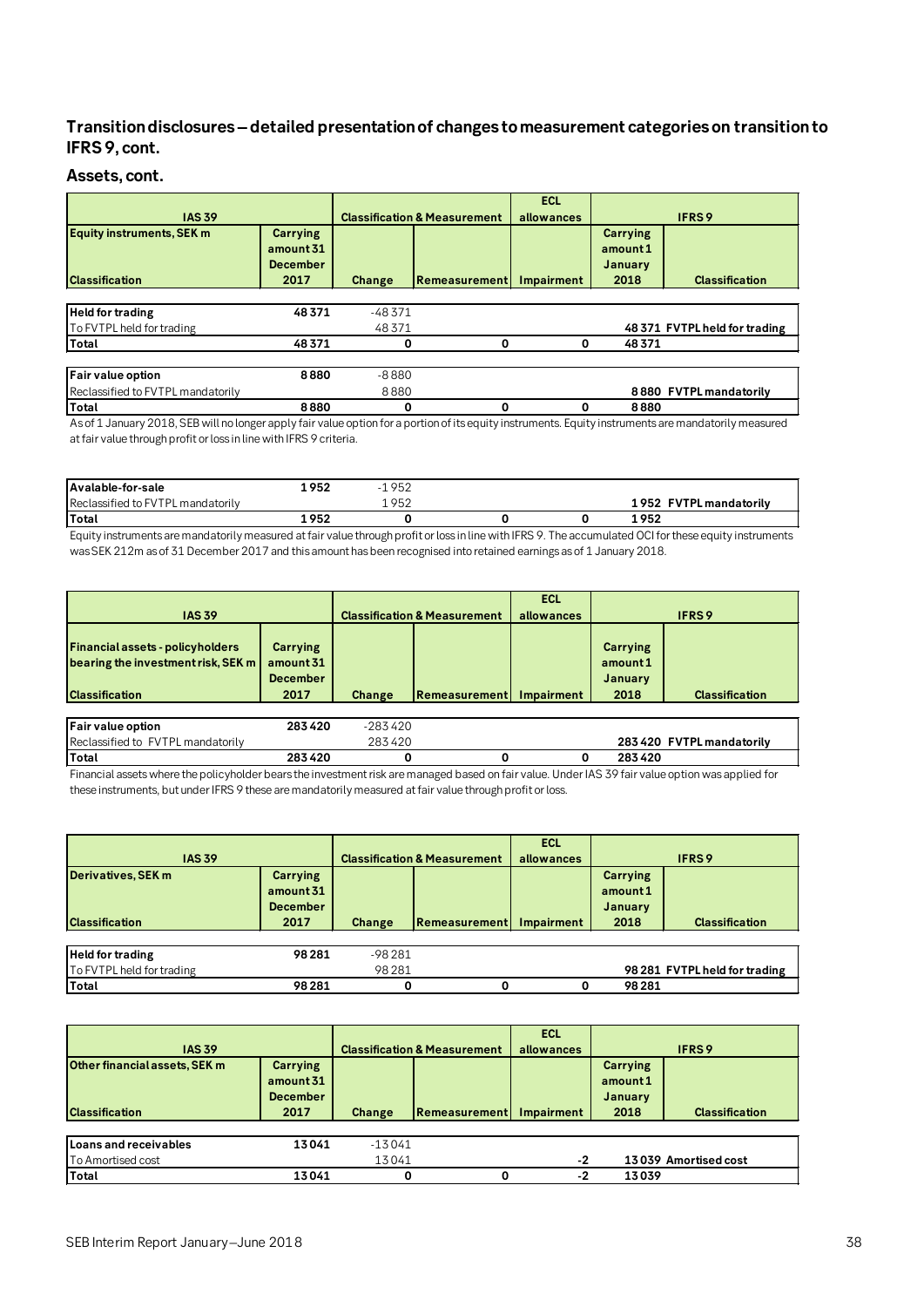# **Transition disclosures –detailed presentation of changes to measurement categories on transition to IFRS 9, cont.**

# **Liabilities**

| <b>IAS 39</b>                            |                                                  |            | <b>Classification &amp; Measurement</b> | <b>ECL</b><br>allowances | <b>IFRS9</b>                            |                             |  |
|------------------------------------------|--------------------------------------------------|------------|-----------------------------------------|--------------------------|-----------------------------------------|-----------------------------|--|
| Deposits, SEK m<br><b>Classification</b> | Carrying<br>amount 31<br><b>December</b><br>2017 | Change     | Remeasurement                           | Impairment               | Carrying<br>amount 1<br>January<br>2018 | <b>Classification</b>       |  |
| Amortised cost                           | 1127538                                          | $-1127538$ |                                         |                          |                                         |                             |  |
| Reclassified to FVTPL held for trading   |                                                  | 6613       | 11                                      |                          |                                         | 6624 FVTPL held for trading |  |
| Reclassified to FVTPL designated         |                                                  | 9234       | 2660                                    |                          |                                         | 11894 FVTPL designated      |  |
| To Amortised cost                        |                                                  | 1111690    |                                         |                          |                                         | 1111690 Amortised cost      |  |
| Total                                    | 1127538                                          | 0          | 2671                                    |                          | 1130208                                 |                             |  |

SEB has assessed that its repurchase agreement portfolio (repos) meets the criteria for held for trading liabilities. As such, these instruments have been reclassified from amortised cost to fair value through profit or loss as of 1 January 2018.

As of 1 January 2018, SEB has elected to apply the fair value option for a portion of its deposit portfolio in order to avoid accounting mismatch.

|                                  |                                          |               |                                         | <b>ECL</b> |                     |                         |  |
|----------------------------------|------------------------------------------|---------------|-----------------------------------------|------------|---------------------|-------------------------|--|
| <b>IAS 39</b>                    |                                          |               | <b>Classification &amp; Measurement</b> | allowances |                     | <b>IFRS9</b>            |  |
| Debt securities issued, SEK m    | Carrying<br>amount 31<br><b>December</b> |               |                                         |            | Carrying<br>amount1 |                         |  |
| <b>Classification</b>            | 2017                                     | <b>Change</b> | <b>Remeasurement</b>                    | Impairment | January<br>2018     | <b>Classification</b>   |  |
|                                  |                                          |               |                                         |            |                     |                         |  |
| Fair value option                | 24388                                    | $-24388$      |                                         |            |                     |                         |  |
| To FVTPL designated              |                                          | 24388         |                                         |            |                     | 24 388 FVTPL designated |  |
| Total                            | 24388                                    | 0             | 0                                       | 0          | 24 3 8 8            |                         |  |
| <b>Amortised cost</b>            | 589645                                   | -589645       |                                         |            |                     |                         |  |
| Reclassified to FVTPL designated |                                          | 188           | 54                                      |            |                     | 242 FVTPL designated    |  |
| To Amortised cost                |                                          | 589457        |                                         |            |                     | 589 457 Amortised cost  |  |
| Total                            | 589645                                   | 0             | 54                                      | 0          | 589699              |                         |  |

As of 1 January 2018, SEB has elected to apply the fair value option for a portion of the issued debt securities previously valued at amortised cost in order to avoid an accounting mismatch.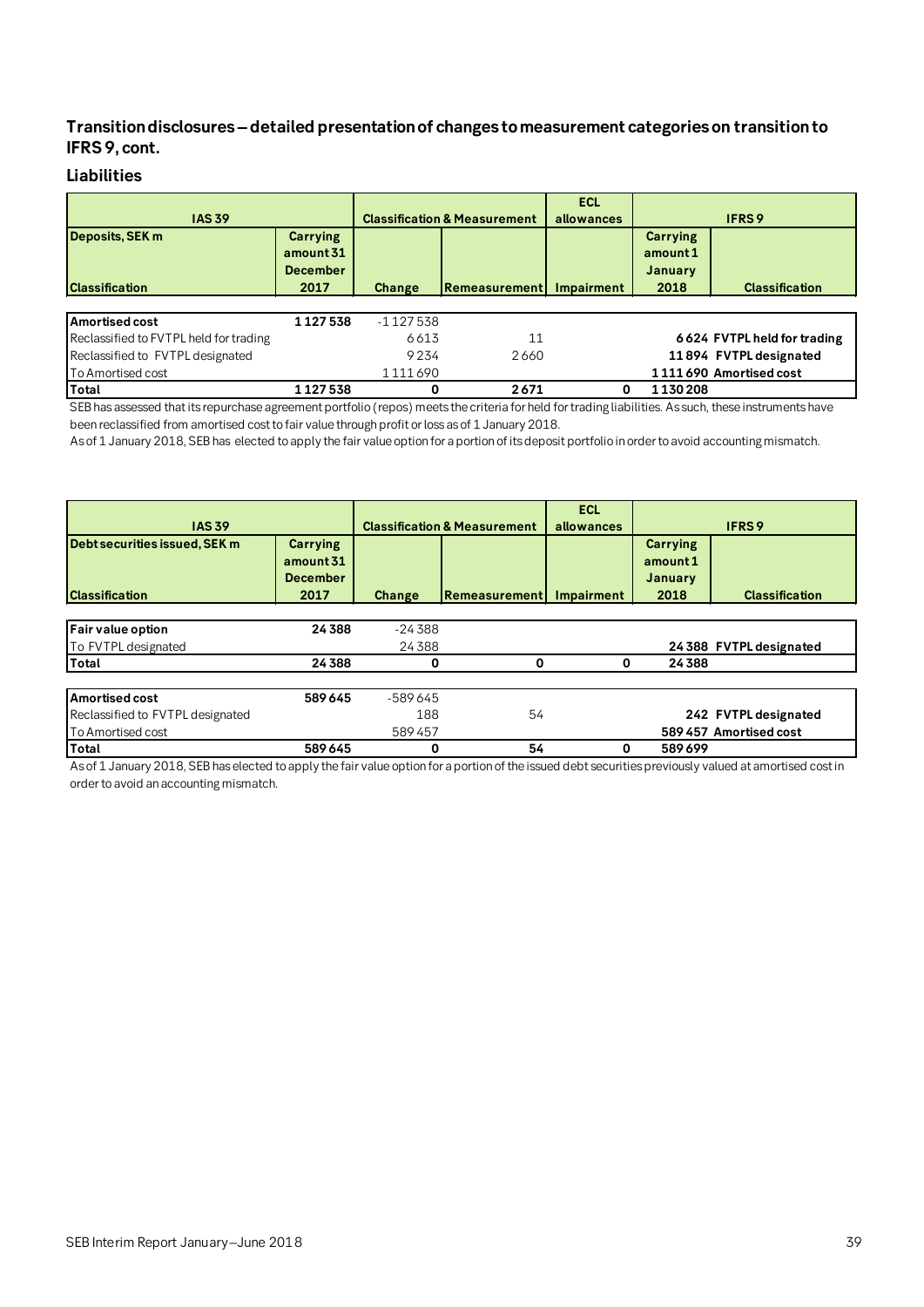# **Transition disclosures –impairment provisions - IAS 39 and IFRS 9**

|                                         | <b>Classification</b> |                | <b>Provision for impairment</b>  | <b>Changes in</b> | <b>ECL</b> allowance           |
|-----------------------------------------|-----------------------|----------------|----------------------------------|-------------------|--------------------------------|
| <b>Financial assets, SEKm</b>           | <b>IAS 39</b>         | IFRS 9         | <b>IAS 39</b><br>31 Decembr 2017 | allowances        | <b>IFRS9</b><br>1 January 2018 |
|                                         |                       |                |                                  |                   |                                |
| Cash and cash balances at central banks | Loans and receivables | Amortised cost |                                  |                   |                                |
| Other lending to central banks          | Loans and receivables | Amortised cost |                                  |                   |                                |
| Loans to credit institutions            | Loans and receivables | Amortised cost |                                  |                   | $-2$                           |
| Loans to the public                     | Loans and receivables | Amortised cost | $-4476$                          | $-972$            | $-5448$                        |
| Debt securities                         | Loans and receivables | Amortised cost |                                  |                   | $-1$                           |
| Debt securities                         | Available for sale    | Amortised cost |                                  |                   |                                |
| Other assets                            | Loans and receivables | Amortised cost |                                  |                   | $-2$                           |
| <b>TOTAL</b>                            |                       |                | -4476                            | $-977$            | $-5453$                        |

|                                       | <b>Classification under</b> |              | <b>Provision for impairment I</b> | <b>Changes in</b> | <b>ECL</b> allowance |
|---------------------------------------|-----------------------------|--------------|-----------------------------------|-------------------|----------------------|
| <b>Loan commitments and Financial</b> |                             |              | <b>IAS 37</b>                     | loss              | <b>IFRS9</b>         |
| guarantees, SEKm                      | <b>IAS 39</b>               | <b>IFRS9</b> | 31 December 2017                  | allowances        | 1 January 2018       |
| <b>ITOTAL</b>                         | N/A                         | N/A          | $-75$                             | -601              | $-676$               |

The table reconciles the closing period's impairment allowance measured in accordance with the IAS 39 incurred loss model and the provisions for loan commitments and financial guarantee contracts in accordance with IAS 37 to the new impairment allowance measured in accordance with the IFRS 9 expected loss model at 1 January 2018. For each asset class the new measurement category under IFRS 9 is compared to the previous measurement category under IAS 39 and demonstrating the change in allowances between IAS 39 and IFRS 9. The increase in the allowances is driven by three main factors: Firstly, all items in scope are each assigned a reserve. Secondly, an increase of allowances for off-balance sheet commitments mainly in the retail portfolios. Thirdly, the incorporation of a forwardlooking view of the macroeconomic development (based on three different scenarios reflecting SEB's view on macroeconomic developments) in the calculation of expected credit losses.

# **Transition disclosures –impairment provisions, IAS 39 and IFRS 9, ECL allowances by impairment stages**

| <b>SEB Group</b><br><b>Opening balance 1 January 2018,</b><br><b>SEK</b> m | Stage 1<br>$(12m$ ECL) | Stage 2<br>(lifetime $ECL)^{1}$ ) | Stage 3<br>(creditimpaired/<br>lifetime ECL) | Total   |
|----------------------------------------------------------------------------|------------------------|-----------------------------------|----------------------------------------------|---------|
| Gross carrying amounts/Nominal amounts                                     | 1901083                | 101027                            | 11437                                        | 2013547 |
| <b>ECL</b> allowances                                                      | $-787$                 | $-1425$                           | $-3917$                                      | $-6129$ |
| Carrying amounts/Net amounts                                               | 1900296                | 99602                             | 7520                                         | 2007418 |
| ECL coverage ratio, %                                                      | 0.04                   | 1.41                              | 34.25                                        | 0.30    |

1) Whereof gross carrying amounts SEK 1,223m and ECL allowances SEK 2m under Lifetime ECLs - simplified approach.

The table shows gross carrying amounts for exposures on balance and Nominal amounts for exposures off-balance divided by stage as a mean to put ECL allowances in context to overall exposure levels. For trade receivables a simplified approach based on past-due information is used to calculate loss allowances.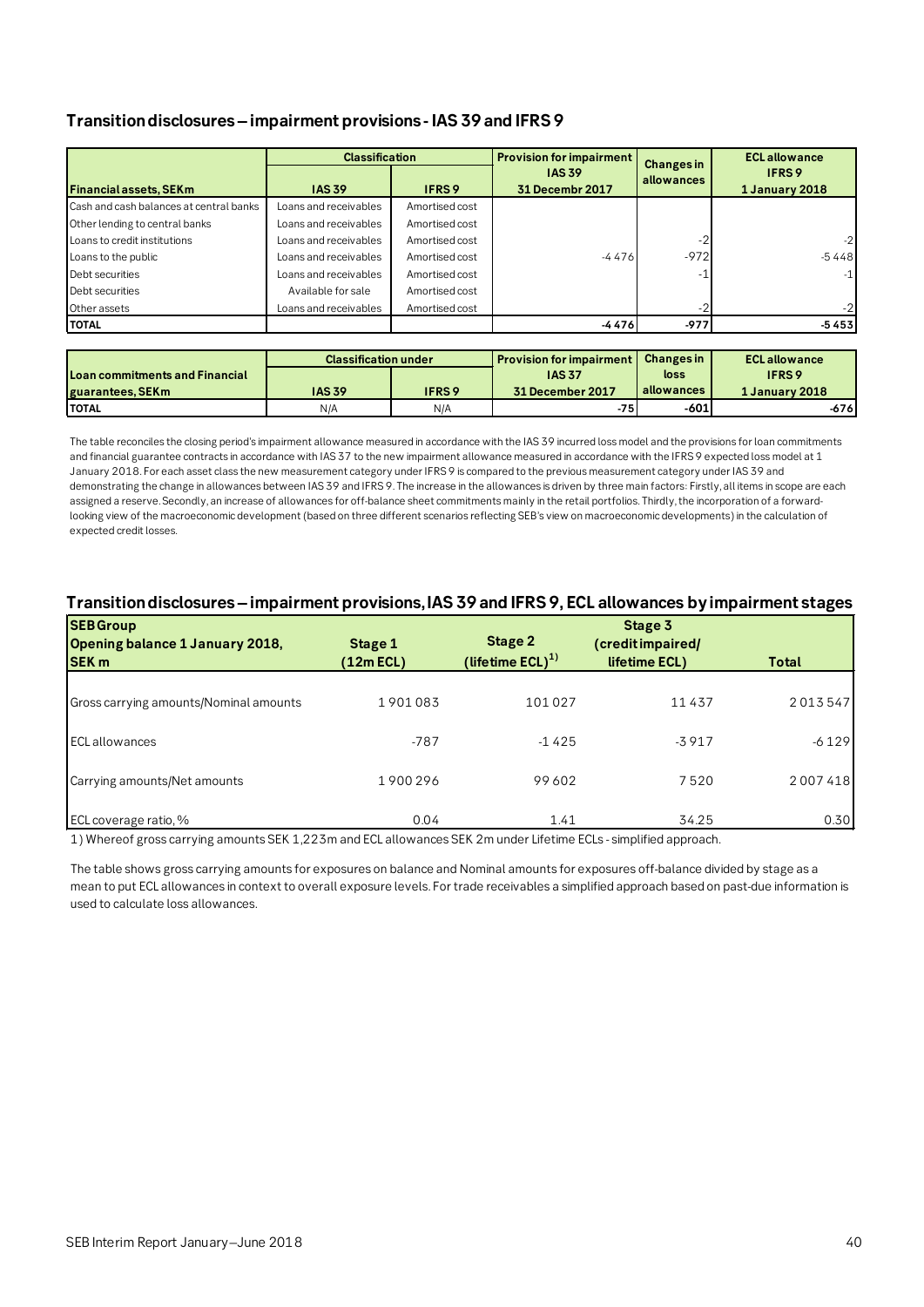# **SEB consolidated situation**

# **Capital adequacy analysis for SEB consolidated situation**

|                                                                      | 30 Jun  | 31 Dec  | 30 Jun  |
|----------------------------------------------------------------------|---------|---------|---------|
| <b>SEK m</b>                                                         | 2018    | 2017    | 2017    |
|                                                                      |         |         |         |
| Own funds                                                            |         |         |         |
| Common Equity Tier 1 capital                                         | 123228  | 118204  | 116813  |
| Tier 1 capital                                                       | 138483  | 132127  | 135945  |
| Total own funds                                                      | 157126  | 147849  | 158495  |
| Own funds requirement                                                |         |         |         |
| Risk exposure amount                                                 | 637037  | 610819  | 616523  |
| Expressed as own funds requirement                                   | 50963   | 48866   | 49322   |
| Common Equity Tier 1 capital ratio                                   | 19.3%   | 19.4%   | 18.9%   |
| Tier 1 capital ratio                                                 | 21.7%   | 21.6%   | 22.1%   |
| Total capital ratio                                                  | 24.7%   | 24.2%   | 25.7%   |
| Own funds in relation to own funds requirement                       | 3.08    | 3.03    | 3.21    |
| Regulatory Common Equity Tier 1 capital requirement including buffer | 11.0%   | 10.9%   | 10.9%   |
| of which capital conservation buffer requirement                     | 2.5%    | 2.5%    | 2.5%    |
| of which systemic risk buffer requirement                            | 3.0%    | 3.0%    | 3.0%    |
| of which countercyclical capital buffer requirement                  | 1.0%    | 0.9%    | 0.9%    |
| Common Equity Tier 1 capital available to meet buffer <sup>1)</sup>  | 14.8%   | 14.9%   | 14.4%   |
| Leverage ratio                                                       |         |         |         |
| Exposure measure for leverage ratio calculation                      | 2954414 | 2519532 | 2742940 |
| of which on balance sheet items                                      | 2506532 | 2140093 | 2321268 |
| of which off balance sheet items                                     | 447882  | 379439  | 421672  |
| Leverage ratio                                                       | 4.7%    | 5.2%    | 5.0%    |

<sup>1)</sup> CET1 ratio less minimum capital requirement of 4.5% excluding buffers. In addition to the CET1 requirements there is a total capital requirement of additional 3.5%.

# **Internally assessed capital requirement**

As per 30 June 2018, the internally assessed capital requirement including insurance risk amounted to SEK 67bn (64). The internal capital requirement is assessed using SEB's internal models for economic capital and is not fully comparable to the estimated capital requirement published by the Swedish Financial Supervisory Authority due to differences in assumptions and methodologies.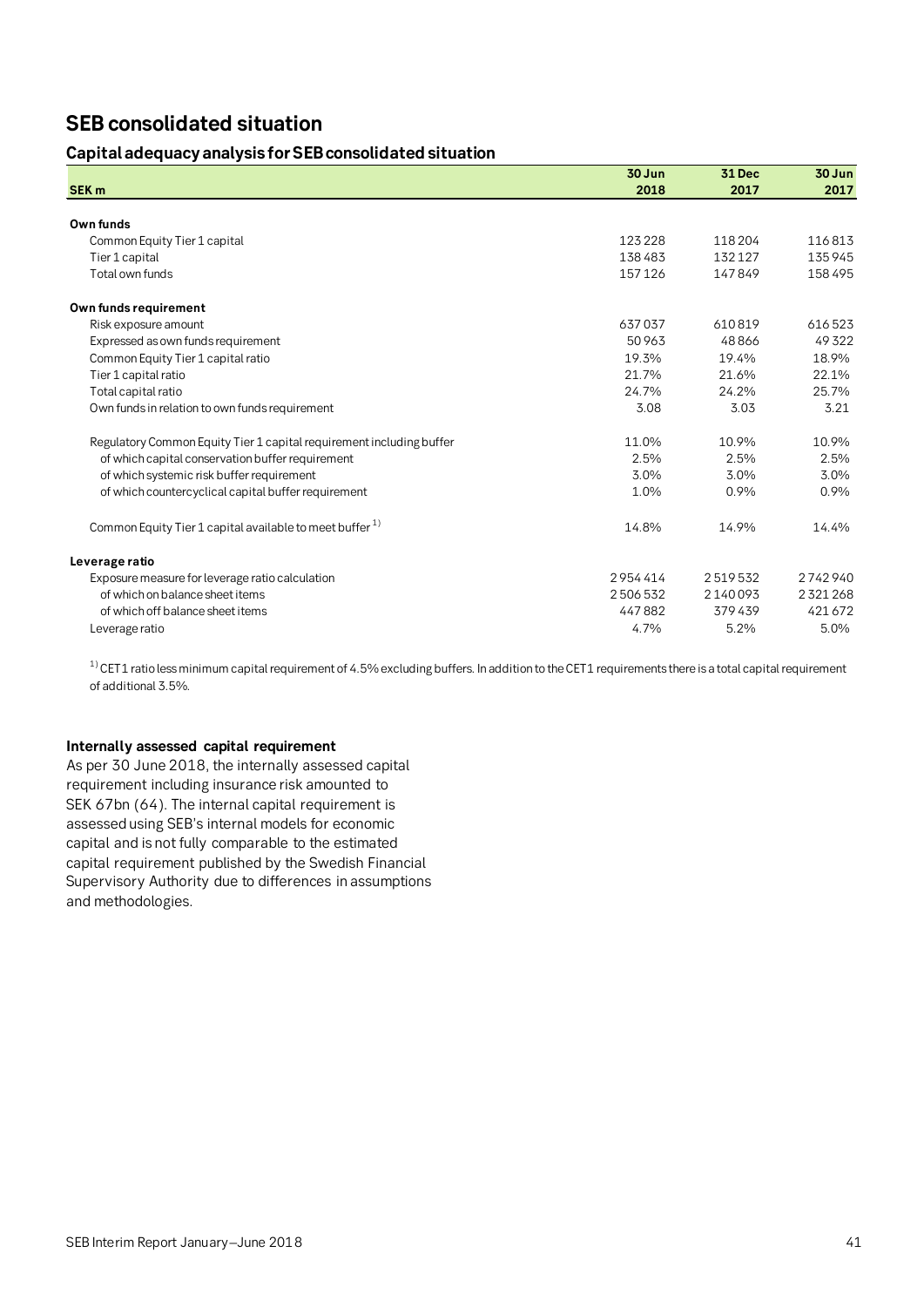# **Own funds forSEB consolidated situation**

|                                                                                                   | 30 Jun  | 31 Dec   | 30 Jun   |
|---------------------------------------------------------------------------------------------------|---------|----------|----------|
| <b>SEK</b> m                                                                                      | 2018    | 2017     | 2017     |
|                                                                                                   |         |          |          |
| Shareholders equity according to balance sheet <sup>1)</sup>                                      | 139573  | 143925   | 138358   |
| Deductions related to the consolidated situation and other foreseeable charges                    | $-6651$ | $-14357$ | $-8714$  |
| Common Equity Tier 1 capital before regulatory adjustments <sup>2)</sup>                          | 132922  | 129568   | 129644   |
| Additional value adjustments                                                                      | $-774$  | $-663$   | $-738$   |
| Intangible assets                                                                                 | $-6405$ | $-6225$  | $-6938$  |
| Deferred tax assets that rely on future profitability                                             | $-18$   | $-75$    | $-167$   |
| Fair value reserves related to gains or losses on cash flow hedges                                | $-633$  | $-1192$  | $-1740$  |
| Negative amounts resulting from the calculation of expected loss amounts                          | $-141$  | $-1307$  | $-737$   |
| Gains or losses on liabilities valued at fair value resulting from changes in own credit standing | 210     | 99       | 72       |
| Defined-benefit pension fund assets                                                               | $-1764$ | $-1807$  | $-2348$  |
| Direct and indirect holdings of own CET1 instruments                                              | $-170$  | $-193$   | $-204$   |
| Securitisation positions with 1,250% risk weight                                                  |         |          | $-30$    |
| Total regulatory adjustments to Common Equity Tier 1                                              | $-9694$ | $-11364$ | $-12830$ |
| <b>Common Equity Tier 1 capital</b>                                                               | 123228  | 118204   | 116813   |
| Additional Tier 1 instruments                                                                     | 15255   | 13922    | 14321    |
| Grandfathered additional Tier 1 instruments                                                       |         |          | 4811     |
| Tier 1 capital                                                                                    | 138483  | 132127   | 135945   |
| Tier 2 instruments                                                                                | 19332   | 18171    | 25019    |
| Net provisioning amount for IRB-reported exposures                                                | 510     | 126      | 106      |
| Holdings of Tier 2 instruments in financial sector entities                                       | $-1200$ | $-2575$  | $-2575$  |
| <b>Tier 2 capital</b>                                                                             | 18642   | 15722    | 22550    |
| <b>Total own funds</b>                                                                            | 157126  | 147849   | 158495   |

 $1)$  The Swedish Financial Supervisory Authority has approved SEB 's application to use the net profit in measuring own funds on condition that the responsible auditors have reviewed the surplus, that the surplus is calculated in accordance with applicable accounting frameworks, that predictable costs and dividends have been deducted in accordance with EU regulation No 575/2013 and that the calculation was made in accordance with EU regulation No 241/2014.

 $^{2)}$  The Common Equity Tier 1 capital is presented on a consolidated basis, and differs from total equity according to IFRS. The insurance business contribution to equity is excluded and there is a dividend deduction calculated according to Regulation (EU) No 575/2013 (CRR).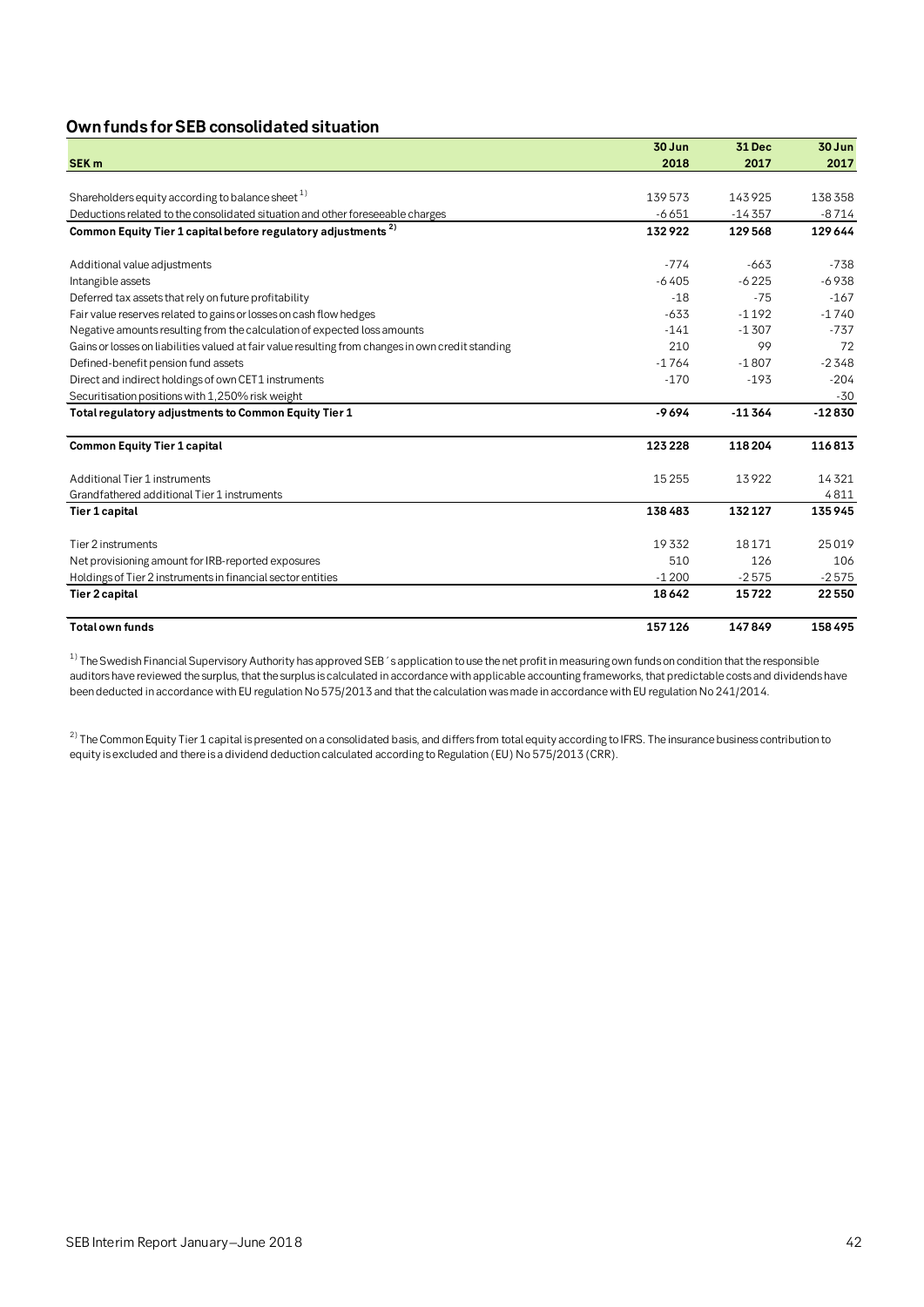# **Risk exposure amountfor SEB consolidated situation**

|                                                                   | 30 Jun              |                                  | 31 Dec              |                                  | 30 Jun              |                                  |  |
|-------------------------------------------------------------------|---------------------|----------------------------------|---------------------|----------------------------------|---------------------|----------------------------------|--|
| SEK <sub>m</sub>                                                  | 2018                |                                  |                     | 2017                             | 2017                |                                  |  |
|                                                                   | <b>Riskexposure</b> | Own funds                        | <b>Riskexposure</b> | Own funds                        | <b>Riskexposure</b> | Own funds                        |  |
| Credit risk IRB approach                                          |                     | amount requirement <sup>1)</sup> |                     | amount requirement <sup>1)</sup> |                     | amount requirement <sup>1)</sup> |  |
| Exposures to central governments or central banks                 | 11389               | 911                              | 9319                | 745                              | 9160                | 733                              |  |
| Exposures to institutions                                         | 53762               | 4301                             | 32838               | 2627                             | 30329               | 2426                             |  |
| Exposures to corporates                                           | 341258              | 27301                            | 326 317             | 26105                            | 332217              | 26577                            |  |
| Retail exposures                                                  | 62979               | 5038                             | 62296               | 4984                             | 56546               | 4524                             |  |
| of which secured by immovable property                            | 36916               | 2953                             | 36558               | 2925                             | 35317               | 2825                             |  |
| of which retail SME                                               | 7103                | 568                              | 7033                | 563                              | 4213                | 337                              |  |
| of which other retail exposures                                   | 18961               | 1517                             | 18704               | 1496                             | 17016               | 1361                             |  |
| Securitisation positions                                          | 977                 | 78                               | 838                 | 67                               | 1833                | 147                              |  |
| <b>Total IRB approach</b>                                         | 470366              | 37629                            | 431 607             | 34529                            | 430085              | 34 40 7                          |  |
| Credit risk standardised approach                                 |                     |                                  |                     |                                  |                     |                                  |  |
| Exposures to central governments or central banks                 | 1924                | 154                              | 4060                | 325                              | 763                 | 61                               |  |
| Exposures to regional governments or local authorities            |                     |                                  |                     |                                  |                     |                                  |  |
| Exposures to public sector entities                               |                     |                                  |                     |                                  | 7                   | $\mathbf{1}$                     |  |
| Exposures to institutions                                         | 1589                | 127                              | 844                 | 68                               | 1125                | 90                               |  |
| Exposures to corporates                                           | 14694               | 1176                             | 18197               | 1456                             | 17651               | 1412                             |  |
| Retail exposures                                                  | 13610               | 1089                             | 12084               | 967                              | 16159               | 1293                             |  |
| Exposures secured by mortgages on immovable property              | 2732                | 219                              | 2539                | 203                              | 3457                | 277                              |  |
| Exposures in default                                              | 42                  | 3                                | 112                 | 9                                | 386                 | 31                               |  |
| Exposures associated with particularly high risk                  | 731                 | 58                               | 866                 | 69                               | 1294                | 104                              |  |
| Securitisation positions                                          |                     |                                  | 222                 | 18                               | 218                 | 17                               |  |
| Exposures in the form of collective investment undertakings (CIU) | 47                  | 4                                | 41                  | 3                                | 39                  | 3                                |  |
| Equity exposures                                                  | 3031                | 242                              | 1972                | 158                              | 1723                | 138                              |  |
| Other items                                                       | 8508                | 681                              | 7801                | 624                              | 7609                | 609                              |  |
| Total standardised approach                                       | 46909               | 3753                             | 48739               | 3899                             | 50431               | 4034                             |  |
| Marketrisk                                                        |                     |                                  |                     |                                  |                     |                                  |  |
| Trading book exposures where internal models are applied          | 28939               | 2315                             | 24892               | 1991                             | 26539               | 2123                             |  |
| Trading book exposures applying standardised approaches           | 12317               | 985                              | 9881                | 790                              | 13147               | 1052                             |  |
| Foreign exchange rate risk                                        | 2867                | 229                              | 4022                | 322                              | 4872                | 390                              |  |
| <b>Total market risk</b>                                          | 44123               | 3530                             | 38794               | 3104                             | 44558               | 3565                             |  |
| Other own funds requirements                                      |                     |                                  |                     |                                  |                     |                                  |  |
| Operational risk advanced measurement approach                    | 47465               | 3797                             | 48219               | 3858                             | 46901               | 3752                             |  |
| Settlement risk                                                   | 1                   | $\mathbf 0$                      | 38                  | 3                                | $\mathbf{1}$        | $\mathbf 0$                      |  |
| Credit value adjustment                                           | 7485                | 599                              | 6767                | 541                              | 6510                | 521                              |  |
| Investment in insurance business                                  | 16633               | 1331                             | 16633               | 1331                             | 16633               | 1331                             |  |
| Other exposures                                                   | 4056                | 325                              | 4219                | 338                              | 5611                | 449                              |  |
| Additional risk exposure amount <sup>2)</sup>                     |                     |                                  | 15802               | 1264                             | 15793               | 1263                             |  |
| Total other own funds requirements                                | 75640               | 6051                             | 91678               | 7334                             | 91448               | 7316                             |  |
| Total                                                             | 637037              | 50963                            | 610819              | 48866                            | 616523              | 49322                            |  |

 $1)$  Own funds requirement 8% of risk exposure amount according to the Capital Requirements Regulation (EU).

 $^{2)}$ The Additional REA was established in 2015 in agreement with the SFSA as a measure of prudence. Capital Requirements Regulation (EU) No 575/2013 (CRR) Article 3.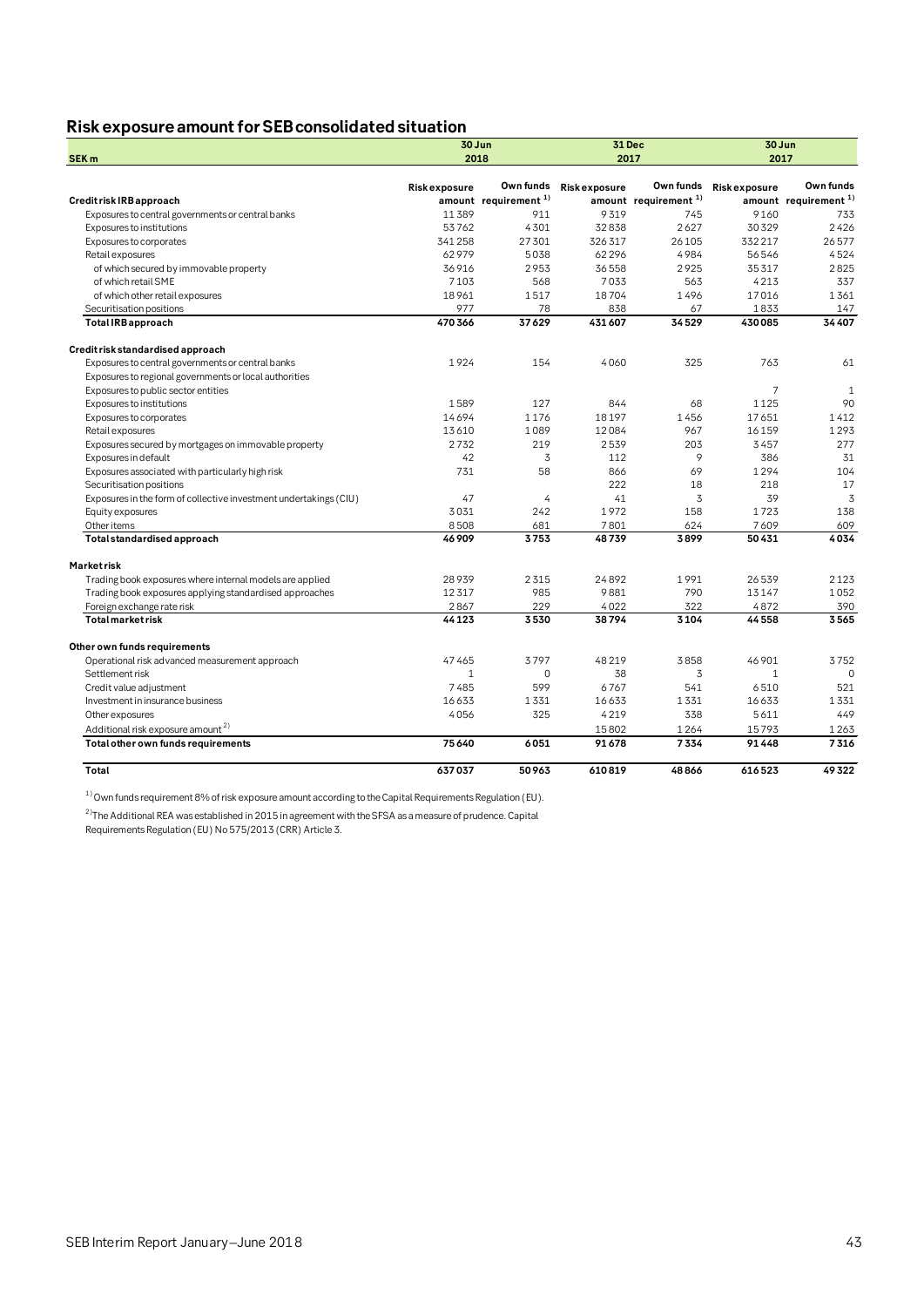## **Change in risk exposure amount (REA)**

REA increased by SEK 26bn since year-end. Foreign exchange movements and an increase in credit volumes contributed to higher credit risk REA, partly offset by improved asset quality and the implementation of IFRS 9. The underlying market risk REA increase of SEK 15bn is mainly driven by volatile markets and increased risk exposures during the second quarter. Due to reclassification of assets and changes in provisions, credit risk REA decreased by SEK 2bn and market risk REA decreased by SEK 9bn (on the line item model updates, methodology & policy, other).

| <b>SEK bn</b>                                  | YTD   |
|------------------------------------------------|-------|
| Balance 31 Dec 2017                            | 611   |
| Asset size                                     | 12    |
| Asset quality                                  | $-10$ |
| Foreign exchange movements                     | 25    |
| Model updates, methodology & policy, other     | $-15$ |
| Underlying market and operational risk changes | 15    |
| Balance 30 Jun 2018                            | 637   |

During the first quarter, SEB's application to recalibrate corporate PDs (probability of default) was approved, resulting in a REA increase of SEK 16 bn. The Additional REA, that amounted to SEK 15.8bn at yearend and that was established in 2015 in agreement with the SFSA as a measure of prudence, has been released following the approval.

### **Average risk-weight**

The following table summarises average risk-weights (risk exposure amount divided by exposure at default, EAD) for exposures, where the risk exposure amount is calculated according to the internal ratings based (IRB) approach. Repos and securities lending transactions are excluded from the analysis, since they carry low riskweights, and can vary considerably in volume, thus making numbers less comparable.

| IRB reported credit exposures (less repos and securities lending) | 30 Jun | <b>31 Dec</b> | 30 Jun  |
|-------------------------------------------------------------------|--------|---------------|---------|
| Average risk-weight                                               | 2018   | 2017          | 2017    |
|                                                                   |        |               |         |
| Exposures to central governments or central banks                 | 24%    | 3.3%          | 2.3%    |
| Exposures to institutions                                         | 25.9%  | 24.0%         | 25.2%   |
| Exposures to corporates                                           | 31.1%  | 31.6%         | 31.5%   |
| Retail exposures                                                  | 10.3%  | 10.4%         | 9.8%    |
| of which secured by immovable property                            | 6.9%   | 7.0%          | $6.9\%$ |
| of which retail SME                                               | 57.4%  | 59.6%         | 80.6%   |
| of which other retail exposures                                   | 30.1%  | 30.7%         | 28.2%   |
| Securitisation positions                                          | 10.5%  | 10.6%         | 38.1%   |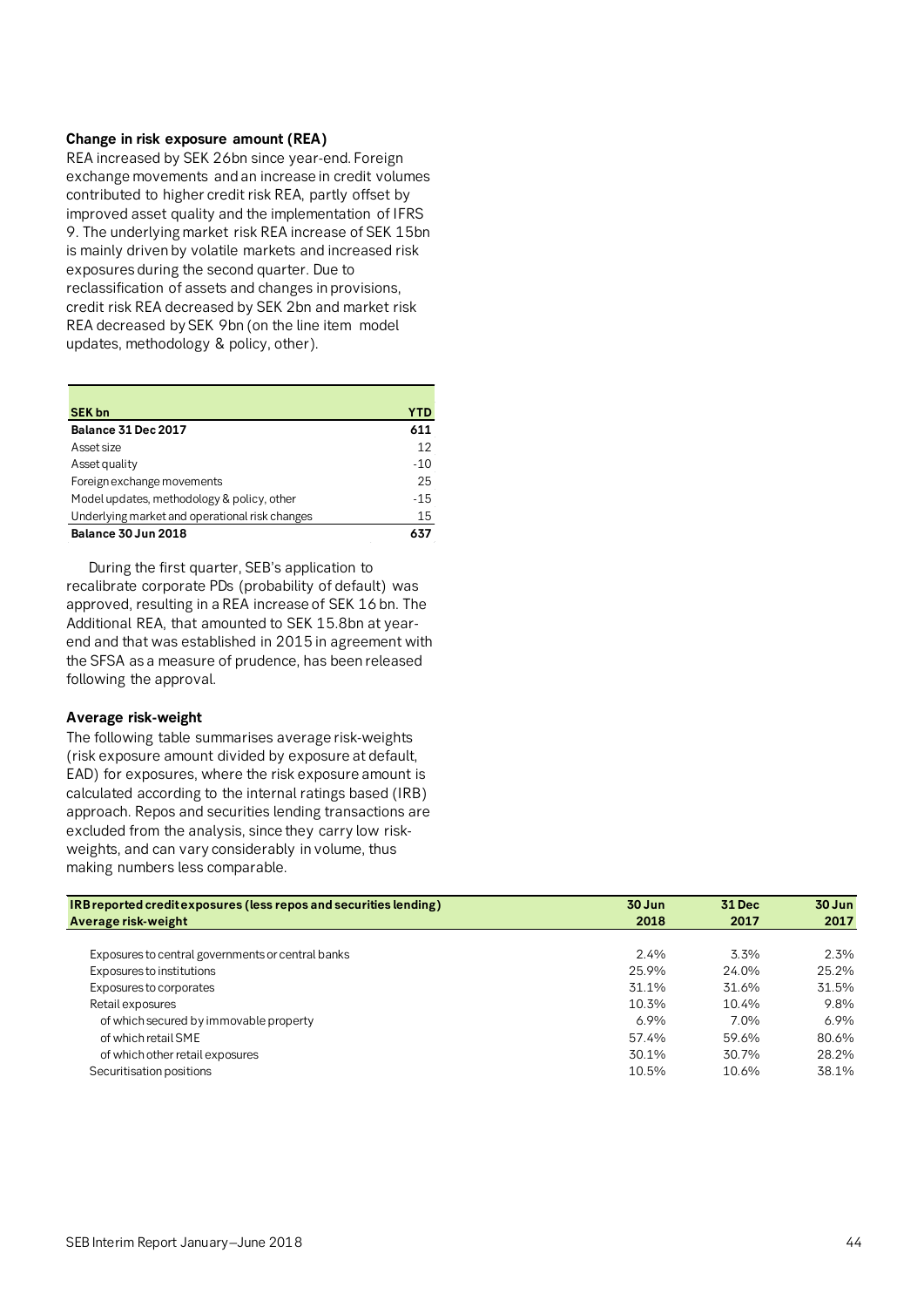# **Skandinaviska Enskilda Banken AB (publ.)**

# **Income statement –Skandinaviska Enskilda Banken AB (publ.)**

| In accordance with FSA regulations        | Q2      | Q1      |              | Q2      |                |          | Jan-Jun |                                      | <b>Full year</b> |
|-------------------------------------------|---------|---------|--------------|---------|----------------|----------|---------|--------------------------------------|------------------|
| <b>SEK m</b>                              | 2018    | 2018    | %            | 2017    | %              | 2018     | 2017    | %                                    | 2017             |
| Interest income                           | 9562    | 8404    | 14           | 8264    | 16             | 17966    | 16125   | 11                                   | 32285            |
| Leasing income                            | 1434    | 1393    | 3            | 1379    | 4              | 2827     | 2724    | 4                                    | 5481             |
| Interest expense                          | $-5318$ | $-4508$ | 18           | $-4620$ | 15             | $-9825$  | $-9011$ | 9                                    | $-17750$         |
| <b>Dividends</b>                          | 4593    | 3017    | 52           | 2792    | 64             | 7610     | 4756    | 60                                   | 6981             |
| Fee and commission income                 | 3561    | 3070    | 16           | 3276    | 9              | 6631     | 6227    | 6                                    | 12153            |
| Fee and commission expense                | $-825$  | $-841$  | $-2$         | $-697$  | 18             | $-1666$  | $-1372$ | 21                                   | $-2596$          |
| Net financial income                      | 845     | 1152    | $-27$        | 989     | $-15$          | 1997     | 2456    | $-19$                                | 4493             |
| Other income                              | 1344    | 166     |              | 330     |                | 1509     | 575     | 162                                  | 1342             |
| <b>Total operating income</b>             | 15196   | 11853   | 28           | 11713   | 30             | 27049    | 22480   | 20                                   | 42390            |
|                                           |         |         |              |         |                |          |         |                                      |                  |
| Administrative expenses                   | $-3806$ | $-3769$ | 1            | $-3682$ | $\overline{3}$ | $-7575$  | $-7332$ | $\overline{\mathcal{S}}$             | $-14252$         |
| Depreciation, amortisation and impairment |         |         |              |         |                |          |         |                                      |                  |
| of tangible and intangible assets         | $-1395$ | $-1357$ | 3            | $-1346$ | 4              | $-2751$  | $-2661$ | $\mathfrak{Z}% _{G}(\mathbb{R}^{2})$ | $-6377$          |
| <b>Total operating expenses</b>           | $-5200$ | $-5126$ | $\mathbf{1}$ | $-5028$ | $\overline{3}$ | $-10326$ | $-9993$ | $\overline{3}$                       | $-20629$         |
| <b>Profit before credit losses</b>        | 9996    | 6727    | 49           | 6685    | 50             | 16723    | 12488   | 34                                   | 21761            |
| Net expected credit losses <sup>1)</sup>  | $-156$  | $-197$  | $-21$        |         |                | $-353$   |         |                                      |                  |
| Net credit losses <sup>2)</sup>           |         |         |              | $-189$  |                |          | $-261$  |                                      | $-749$           |
| Impairment of financial assets            | - 78    | $-2264$ | $-97$        | - 48    | 61             | $-2342$  | $-95$   |                                      | $-1497$          |
| <b>Operating profit</b>                   | 9762    | 4266    | 129          | 6448    | 51             | 14028    | 12131   | 16                                   | 19515            |
| Appropriations                            | 306     | 279     | 10           | 360     | $-15$          | 585      | 866     | $-32$                                | 1885             |
| Income tax expense                        | $-701$  | $-612$  | 15           | - 935   | $-25$          | $-1313$  | $-1984$ | $-34$                                | $-3633$          |
| Other taxes                               | $-272$  | 230     |              | 4       |                | $-42$    | 24      |                                      | 43               |
| <b>NET PROFIT</b>                         | 9096    | 4163    | 118          | 5878    | 55             | 13259    | 11037   | 20                                   | 17811            |

1) Expected credit loss figures for 2018 according to IFRS 9.

2) Incurred credit loss figures for 2017 according to IAS 39.

# **Statement of comprehensive income –Skandinaviska Enskilda Banken AB (publ.)**

|                                                                      | Q <sub>2</sub> | Q1     |     | Q <sub>2</sub> |        |       | Jan-Jun |       | <b>Full year</b> |
|----------------------------------------------------------------------|----------------|--------|-----|----------------|--------|-------|---------|-------|------------------|
| SEK <sub>m</sub>                                                     | 2018           | 2018   | %   | 2017           | %      | 2018  | 2017    | %     | 2017             |
| <b>NET PROFIT</b>                                                    | 9096           | 4163   | 118 | 5878           | 55     | 13259 | 11037   | 20    | 17811            |
| Items that may subsequently be reclassified to the income statement: |                |        |     |                |        |       |         |       |                  |
| Available-for-sale financial assets                                  |                |        |     | $-115$         |        |       | - 40    |       | - 878            |
| Cash flow hedges                                                     | $-300$         | $-259$ | 16  | $-309$         | $-3$   | - 559 | - 660   | $-15$ | $-1207$          |
| Translation of foreign operations                                    | 2              | 45     | -96 | $-27$          | $-107$ | 47    | - 2     |       | - 8              |
| <b>OTHER COMPREHENSIVE INCOME</b>                                    | $-298$         | $-214$ | 39  | - 451          | -34    | - 512 | $-702$  | $-27$ | $-2093$          |
| TOTAL COMPREHENSIVE INCOME                                           | 8798           | 3949   | 123 | 5427           | 62     | 12747 | 10335   | 23    | 15718            |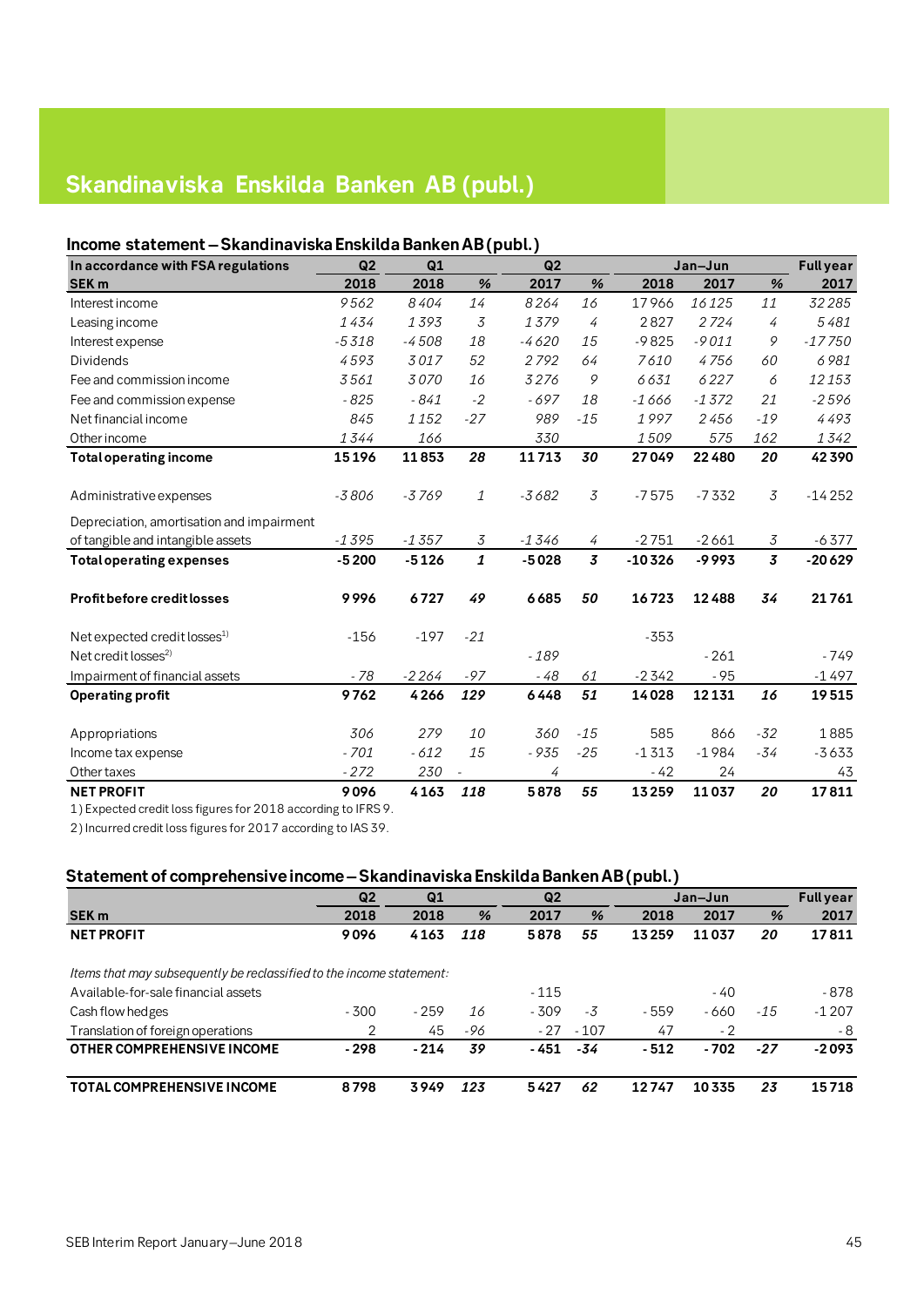# **Balance sheet - Skandinaviska Enskilda Banken AB (publ.)**

|                                                           | 30 Jun  | 1 Jan   | 31 Dec  | 30 Jun  |
|-----------------------------------------------------------|---------|---------|---------|---------|
| <b>SEK m</b>                                              | 2018    | 2018    | 2017    | 2017    |
| Cash and cash balances with central banks                 | 291941  | 97741   | 97741   | 197212  |
| Loans to central banks                                    | 9187    | 8832    | 8832    | 21012   |
| Loans to credit institutions                              | 116025  | 189949  | 189949  | 198995  |
| Loans to the public                                       | 1408869 | 1207024 | 1208169 | 1246519 |
| Debt securities                                           | 195972  | 124732  | 125070  | 175510  |
| Equity instruments                                        | 45907   | 50098   | 50098   | 55810   |
| Derivatives                                               | 140508  | 104220  | 104220  | 137 355 |
| Other assets                                              | 124248  | 108082  | 108084  | 121549  |
| <b>TOTAL ASSETS</b>                                       | 2332659 | 1890678 | 1892163 | 2153963 |
|                                                           |         |         |         |         |
| Deposits from central banks and credit institutions       | 197250  | 134562  | 134561  | 188917  |
| Deposits and borrowings from the public <sup>1)</sup>     | 1022564 | 849488  | 849479  | 933754  |
| Debt securities issued                                    | 742487  | 610292  | 610292  | 644991  |
| Short positions                                           | 41681   | 24985   | 24985   | 49556   |
| Derivatives                                               | 117652  | 86990   | 86990   | 118749  |
| Other financial liabilities                               | 4398    | 3894    | 3894    | 18230   |
| Other liabilities                                         | 81371   | 55443   | 55772   | 78500   |
| Untaxed reserves                                          | 21423   | 21429   | 21429   | 21760   |
| Total equity                                              | 103833  | 103595  | 104762  | 99506   |
| TOTAL LIABILITIES, UNTAXED RESERVES                       |         |         |         |         |
| <b>AND TOTAL EQUITY</b>                                   | 2332659 | 1890678 | 1892163 | 2153963 |
| 1) Private and SME deposits covered by deposit guarantee  | 199491  | 186674  | 186674  | 183940  |
| Private and SME deposits not covered by deposit guarantee | 145182  | 135254  | 135254  | 123656  |
| All other deposits                                        | 677890  | 500 224 | 500 224 | 591836  |
|                                                           |         |         |         |         |
| Total deposits from the public                            | 1022564 | 822151  | 822151  | 899431  |

# **Pledged assets and obligations - Skandinaviska Enskilda Banken AB (publ.)**

|                                    | 30 Jun | <b>31 Dec</b> | 30 Jun |
|------------------------------------|--------|---------------|--------|
| SEK <sub>m</sub>                   | 2018   | 2017          | 2017   |
| Pledged assets for own liabilities | 406473 | 447925        | 397684 |
| Other pledged assets               | 158341 | 114494        | 160636 |
| <b>Pledged assets</b>              | 564814 | 562419        | 558320 |
| Contingent liabilities             | 134530 | 103059        | 98511  |
| Commitments                        | 551338 | 435488        | 494436 |
| <b>Obligations</b>                 | 685868 | 538547        | 592947 |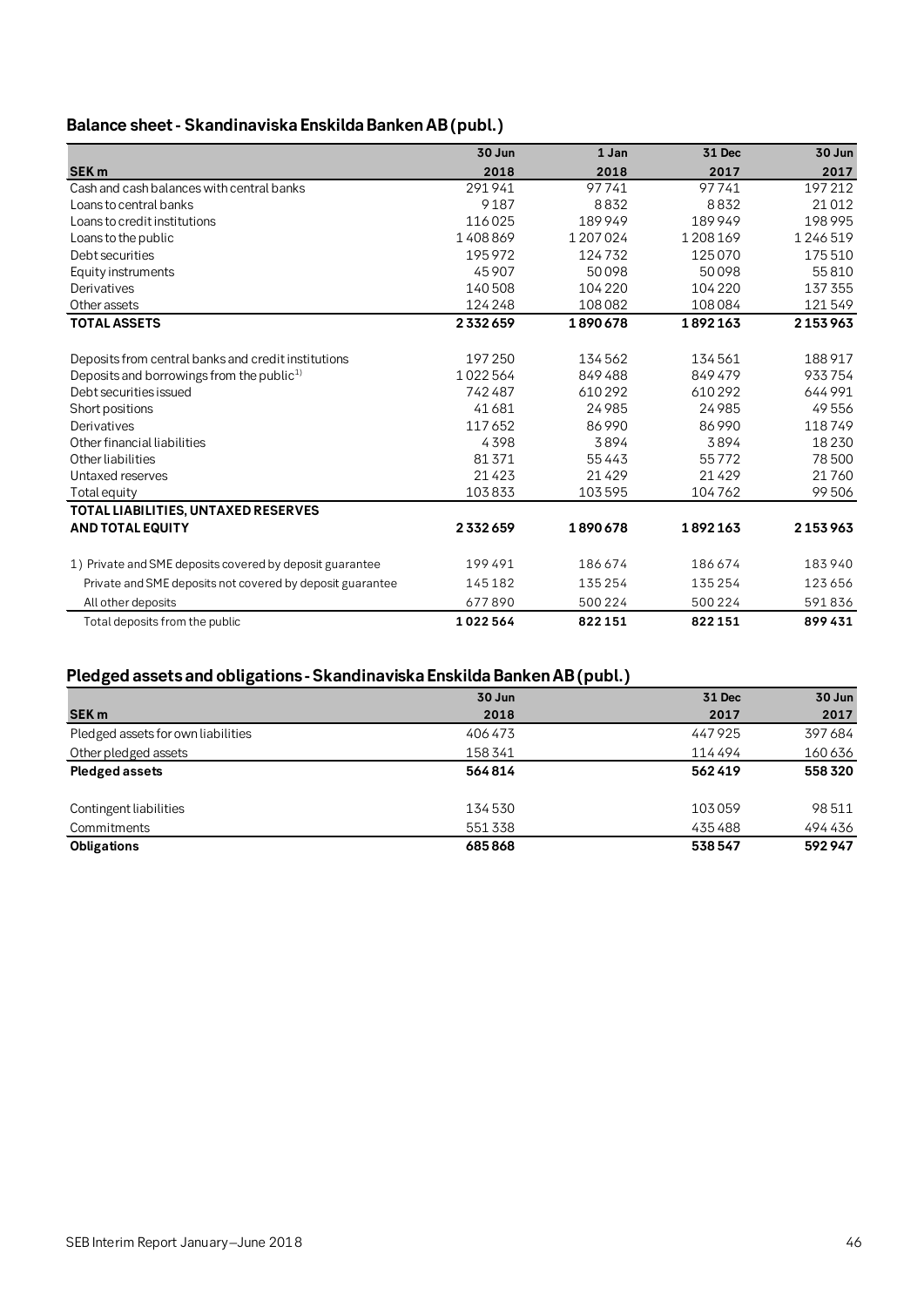# **Capital adequacy- Skandinaviska Enskilda Banken AB(publ.)**

|                                                                       | 30 Jun | 31 Dec | 30 Jun |
|-----------------------------------------------------------------------|--------|--------|--------|
| SEK <sub>m</sub>                                                      | 2018   | 2017   | 2017   |
|                                                                       |        |        |        |
| Own funds                                                             |        |        |        |
| Common Equity Tier 1 capital                                          | 107444 | 101810 | 101651 |
| Tier 1 capital                                                        | 122699 | 115733 | 120783 |
| Total own funds                                                       | 141410 | 131328 | 143227 |
| Own funds requirement                                                 |        |        |        |
| Risk exposure amount                                                  | 564692 | 514328 | 513076 |
| Expressed as own funds requirement                                    | 45175  | 41146  | 41046  |
| Common Equity Tier 1 capital ratio                                    | 19.0%  | 19.8%  | 19.8%  |
| Tier 1 capital ratio                                                  | 21.7%  | 22.5%  | 23.5%  |
| Total capital ratio                                                   | 25.0%  | 25.5%  | 27.9%  |
| Own funds in relation to capital requirement                          | 3.13   | 3.19   | 3.49   |
| Regulatory Common Equity Tier 1 capital requirement including buffers | 8.1%   | 8.2%   | 8.1%   |
| of which capital conservation buffer requirement                      | 2.5%   | 2.5%   | 2.5%   |
| of which countercyclical capital buffer requirement                   | 1.1%   | 1.2%   | 1.1%   |
| Common Equity Tier 1 capital available to meet buffers <sup>1)</sup>  | 14.5%  | 15.3%  | 15.3%  |

 $1)$  CET1 ratio less minimum capital requirement of 4.5% excluding buffers. In addition to the CET1 requirements there is a total capital requirement of additional 3.5%.

The internally assessed capital requirement for the parent company amounted to SEK 70bn (61). This assessment was done without diversification effects.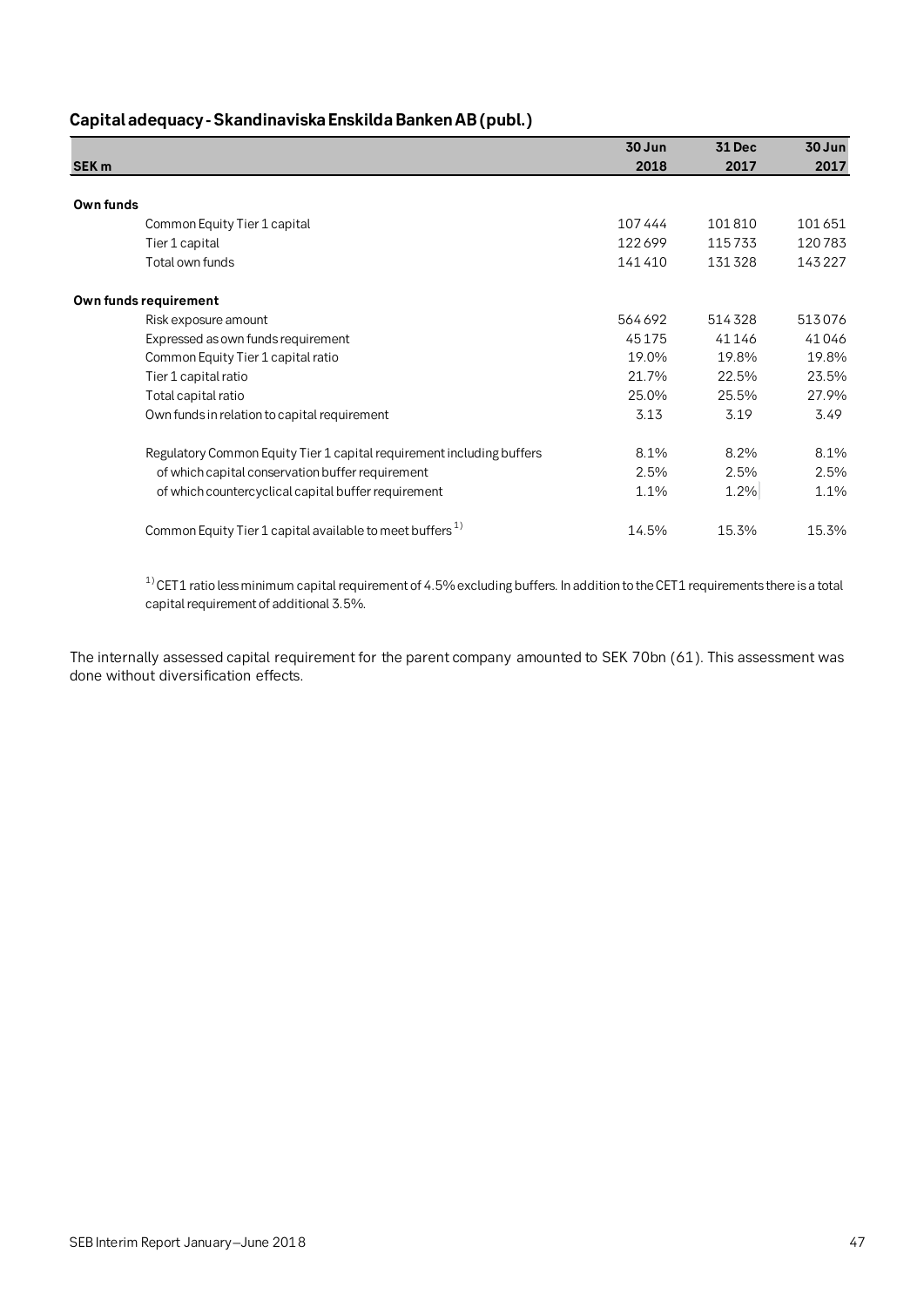# **Definitions - Alternative Performance Measures**1) **Items affecting comparability**

To facilitate the comparison of operating profit between current and previous periods, items with significant impact that management considers affect the comparability or are relevant for the understanding of the financial result, are identified and presented separately, for example impairment of goodwill, restructuring, gains and losses from divestments and other income or costs that are not recurring.

# **Operating profit**

Total profit before tax.

# **Operating profit before items affecting comparability**

Total profit before items affecting comparability and tax.

# **Return on equity**

Net profit attributable to shareholders in relation to average<sup>2)</sup> shareholders' equity.

## **Return on equity excluding items affecting comparability**

Net profit attributable to shareholders, excluding items affecting comparability and their related tax effect, in relation to average<sup>2)</sup> shareholders' equity.

# **Return on business equity**

Operating profit by division, reduced by a standard tax rate, in relation to the divisions' average<sup>2)</sup> business equity (allocated capital).

# **Return on total assets**

Net profit attributable to shareholders, in relation to average<sup>2)</sup> total assets.

# **Return on risk exposure amount**

Net profit attributable to shareholders in relation to average<sup>2)</sup> risk exposure amount.

# **Cost/income ratio**

Total operating expenses in relation to total operating income.

<sup>1)</sup> Alternative Performance Measures, APMs, are financial *measures of historical or future financial performance, financial position, or cash flows, other than those defined in the applicable financial reporting framework (IFRS) or in the EU Capital Requirements Regulation and Directive CRR/CRD IV. APMs are used by SEB when relevant to assess and describe SEB's financial situation and provide additional relevant information and tools to enable analysis of SEB's performance. APMs on basic earnings per share, diluted earnings per share, net worth per share, equity per share, return on equity, return on total assets and return on risk exposure amount provide relevant information on the performance in relation to different investment measurements. The cost/income ratio provides information on SEB's cost efficiency. APMs related to lending provide information on provisions in relation to credit risk. All these measures may not be comparable to similarly titled measures used by other companies.* 

2) *Average year-to-date, calculated on month-end figures.*

3) *Average, calculated on a daily basis.*

# **Basic earnings per share**

Net profit attributable to shareholders in relation to the weighted average<sup>3)</sup> number of shares outstanding before dilution.

## **Diluted earnings per share**

Net profit attributable to shareholders in relation to the weighted average<sup>3</sup> diluted number of shares. The calculated dilution is based on the estimated economic value of the longterm equity-based programmes.

# **Net worth per share**

The sum of shareholders' equity and the equity portion of any surplus values in the holdings of interest-bearing securities and the surplus value in life insurance operations in relation to the number of shares outstanding.

# **Equity per share**

Shareholders' equity in relation to the number of shares outstanding.

# *APMs related to credit risk:*

*Based upon IFRS 9*

# **Expected credit Losses, ECL**

Probability weighted credit losses with the respective risk of a default.

## **ECL allowances**

The allowance for expected credit losses on financial assets, contract assets, loan commitments and financial guarantee contracts.

# **Net ECL level**

Net credit impairments as a percentage of the opening balance of debt securities and loans to the public and credit institutions measured at amortised cost, financial guarantees and loan commitments, less ECL allowances.

### **ECL coverage ratio**

ECL allowances as a percentage of underlying gross carrying amounts and nominal amounts of financial guarantees and loan commitments.

# *APMs related to credit risk:*

*Pre IFRS 9 implementation*

# **Credit loss level**

Net credit losses in relation to the sum of the opening balances of loans to the public, loans to credit institutions and loan guarantees less specific, collective and off balance sheet reserves.

### **Gross level of impaired loans**

Individually assessed impaired loans, gross, in relation to the sum of loans to the public and loans to credit institutions before reduction of reserves.

## **Net level of impaired loans**

Individually assessed impaired loans, net (less specific reserves), in relation to the sum of net loans to the public and loans to credit institutions less specific reserves and collective reserves.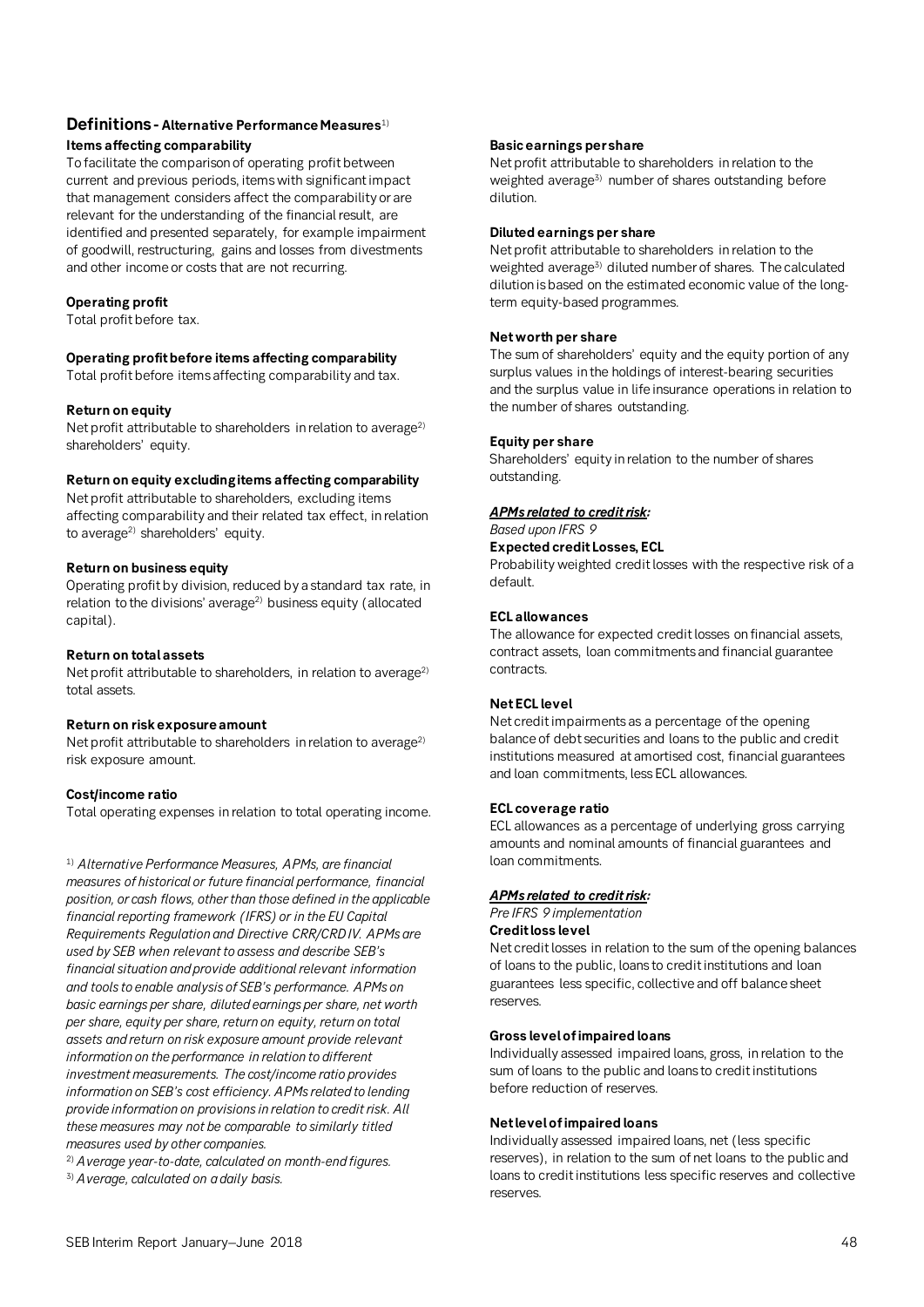## **Specific reserve ratio for individually assessed impaired loans**

Specific reserves in relation to individually assessed impaired loans.

## **Total reserve ratio for individually assessed impaired loans**

Total reserves (specific reserves and collective reserves for individually assessed impaired loans) in relation to individually assessed impaired loans.

### **Reserve ratio for portfolio assessed loans**

Collective reserves for portfolio assessed loans in relation to portfolio assessed loans past due more than 60 days or restructured loans.

## **Non-performing loans (NPL)**

SEB's term for loans that are either impaired or not performing according to the loan contract. Includes individually assessed impaired loans, portfolio assessed loans, past due more than 60 days and restructured portfolio assessed loans.

## **NPL coverage ratio**

Total reserves (specific, collective and off balance sheet reserves) in relation to non-performing loans.

## **NPL per cent of lending**

.

Non-performing loans in relation to the sum of loans to the public and loans to credit institutions before reduction of reserves.

# **Definitions - According to the EU Capital Requirements Regulation no 575/2013 (CRR)**

### **Risk exposure amount**

Total assets and off balance sheet items, weighted in accordance with capital adequacy regulations for credit risk and market risk. The operational risks are measured and added as risk exposure amount. Risk exposure amounts are only defined for the consolidated situation, excluding insurance entities and items deducted from own funds.

# **Common Equity Tier 1 capital**

Shareholders' equity excluding proposed dividend, deferred tax assets, intangible assets and certain other regulatory adjustments defined in EU Regulation no 575/2013 (CRR).

## **Tier 1 capital**

Common Equity Tier 1 capital plus qualifying forms of subordinated loans.

## **Tier 2 capital**

Mainly subordinated loans not qualifying as Tier 1 capital contribution.

## **Own funds**

The sum of Tier 1 and Tier 2 capital.

## **Common Equity Tier 1 capital ratio**

Common Equity Tier 1 capital as a percentage of risk exposure amount.

# **Tier 1 capital ratio**

Tier 1 capital as a percentage of risk exposure amount.

### **Total capital ratio**

Total own funds as a percentage of risk exposure amount.

### **Leverage ratio**

Tier 1 capital as a percentage of total assets including off balance sheet items with conversion factors according to the standardised approach.

### **Liquidity Coverage Ratio (LCR)**

High-quality liquid assets in relation to the estimated net cash outflows over the next 30 calendar days.

**The excel file Alternative Performance Measures, available on sebgroup.com/ir, provides information on how the measures are calculated.**